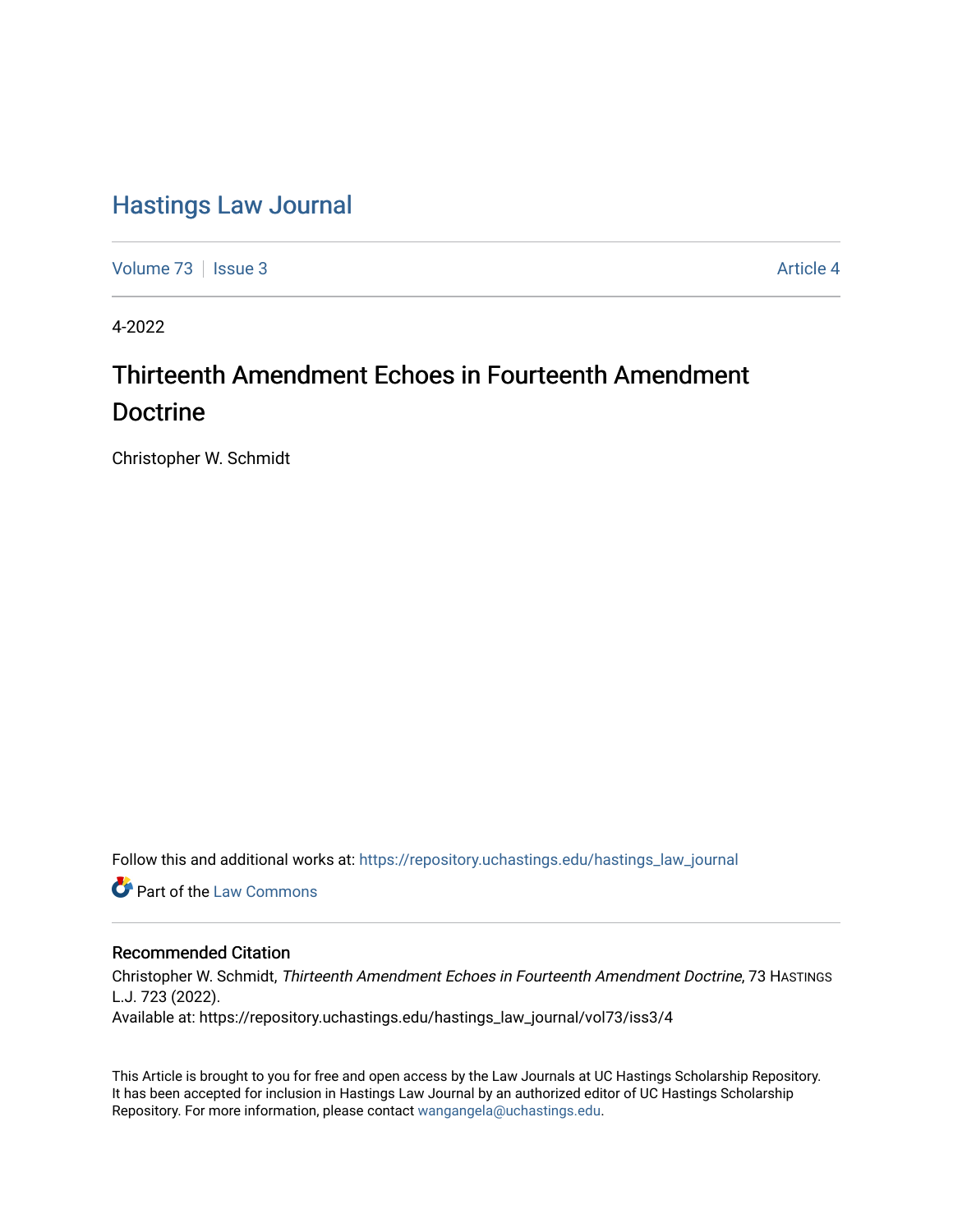## Thirteenth Amendment Echoes in Fourteenth Amendment Doctrine

## CHRISTOPHER W. SCHMIDT†

*This Article argues that to better understand the historical development of Fourteenth Amendment antidiscrimination doctrine, we should look to the Thirteenth Amendment. The Fourteenth Amendment was drafted in response to debates over the meaning of the Thirteenth Amendment; it was widely understood at the time of ratification as building upon the constitutional commitments embodied in the Thirteenth Amendment; and assumptions about liberty and equality*  more commonly associated with the Thirteenth Amendment have had a recurring, if *underappreciated, influence on judicial interpretations of the Fourteenth Amendment.*

*I trace these Thirteenth Amendment influences on the Fourteenth Amendment from Reconstruction to some of the Supreme Court's most important twentieth-century racial discrimination cases—such as Buchanan v. Warley, Shelley v. Kraemer, and Brown v. Board of Education—and through more recent decisions, including Obergefell v. Hodges, that extend constitutional antidiscrimination protections beyond race. Once we recover these recurrent, consequential, but rarely acknowledged Thirteenth Amendment echoes in Fourteenth Amendment doctrine, we can recognize the existence of a constitutional principle that operates alongside the tiers-of-scrutiny approach that dominates modern Fourteenth Amendment doctrine. This principle—which I label the principle of equality of rights—modulates the strength of the nondiscrimination requirement to account for the importance of the sphere of activity at issue. Despite its simplicity and intuitive attractiveness, and its foundations in the original understanding of the Fourteenth Amendment, the equality of rights principle has proven deeply unsettling across time, feared both for its potential to radically expand the reach of constitutional antidiscrimination norms and its potential to excessively constrain these norms. I argue that if constitutional law were to recognize and accept this principle, our Fourteenth Amendment*  doctrine would better reflect foundational commitments of Reconstruction, better explain the *Court's most consequential interpretations of the Equal Protection Clause, and better serve the needs of a nation still struggling to realize the emancipatory vision of the Thirteenth Amendment.*

<sup>†</sup> Professor, IIT Chicago-Kent College of Law; Research Professor, American Bar Foundation. For their insights, suggestions, and critiques, I thank Rebecca Aviel, Kathy Baker, Alex Boni-Saenz, Erin Delaney, Steve Heyman, Andrew Ingram, Mike Klarman, Hal Krent, Anna Lvovsky, Ken Mack, César Rosado Marzán, John Mulligan, Caleb Nelson, Jim Pope, Greg Reilly, Mark Rosen, Carolyn Shapiro, Kristen Stilt, Lea VanderVelde, Laura Weinrib, and participants in the Law and History Workshop at Harvard Law School, the Conference on the Thirteenth Amendment and Racial Justice at Chicago-Kent College of Law, the National Conference of Constitutional Law Scholars, and various Chicago-Kent faculty workshops.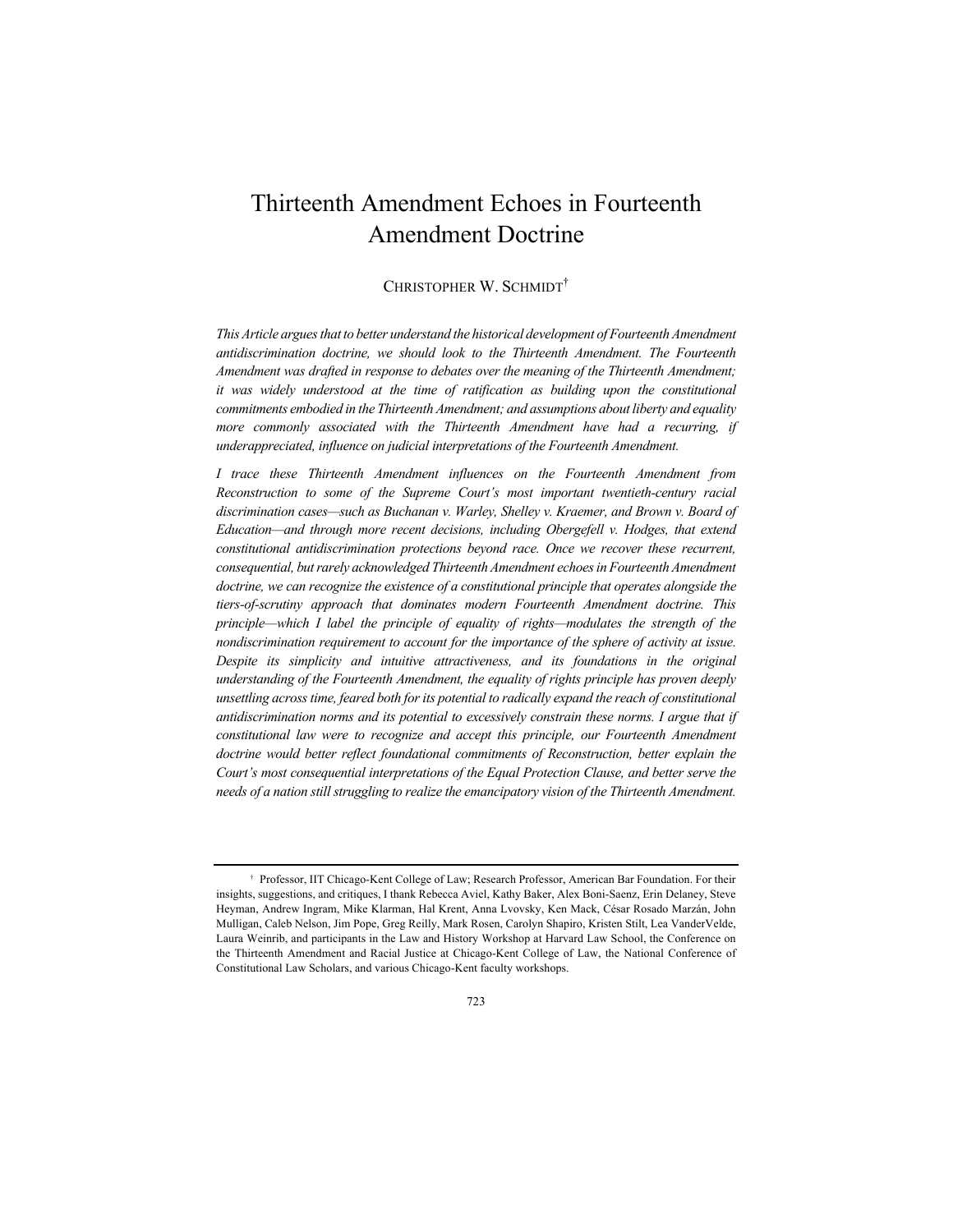## TABLE OF CONTENTS

| THE THIRTEENTH AMENDMENT, CIVIL RIGHTS, AND THE CONCEPT<br>$\mathbf{L}$ |  |
|-------------------------------------------------------------------------|--|
|                                                                         |  |
|                                                                         |  |
|                                                                         |  |
| C. EXPANDING THE BOUNDARIES OF CIVIL RIGHTS 735                         |  |
|                                                                         |  |
|                                                                         |  |
| 2. On "Running the Slavery Argument into the Ground"738                 |  |
|                                                                         |  |
| $\Pi$ .                                                                 |  |
|                                                                         |  |
|                                                                         |  |
|                                                                         |  |
|                                                                         |  |
|                                                                         |  |
|                                                                         |  |
|                                                                         |  |
|                                                                         |  |
|                                                                         |  |
|                                                                         |  |
| V                                                                       |  |
|                                                                         |  |
|                                                                         |  |
|                                                                         |  |
| D. LIBERTY AND EQUALITY IN JUSTICE KENNEDY'S                            |  |
|                                                                         |  |
| E. THE FAILURE OF TIERS OF EQUAL PROTECTION  770                        |  |
|                                                                         |  |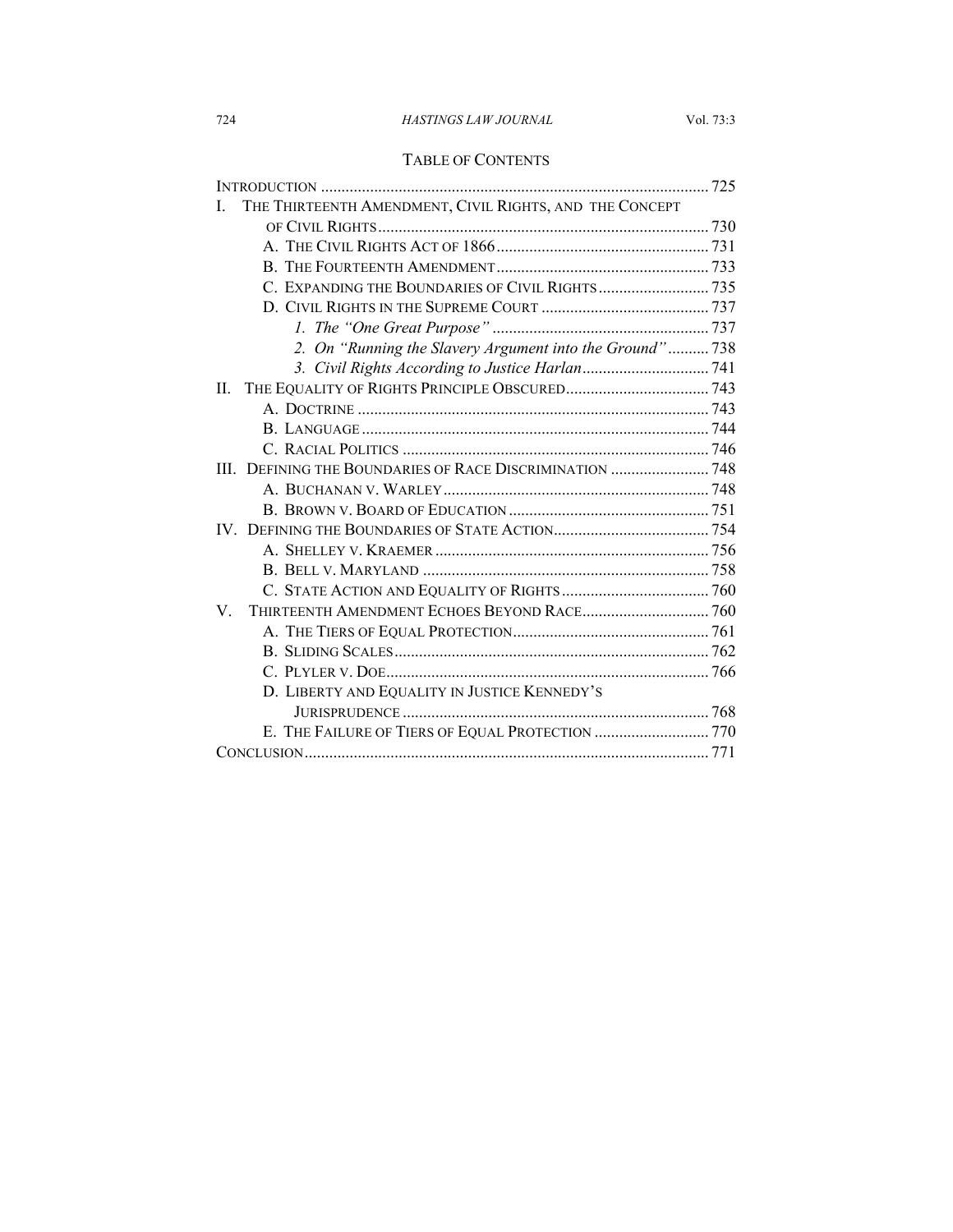#### **INTRODUCTION**

Students of constitutional law quickly learn two things about the limits the Fourteenth Amendment places on the ability of government to treat different groups differently: there are the rules, which involve doctrines of state action, suspect classifications, fundamental rights, and levels of scrutiny; and there are the canonical cases, most of which break these rules.

At the apex of the Fourteenth Amendment antidiscrimination canon stands *Brown v. Board of Education*, <sup>1</sup> a case in which the Supreme Court reached the right outcome only by engaging in a series of obfuscations and half-hearted rationalizations. Another canonical rulebreaker is *Shelley v. Kraemer*,<sup>2</sup> in which the Court declared unconstitutional judicial enforcement of racially restrictive housing covenants. The reasoning of this seminal case in the development of the state action doctrine has baffled generations of scholars and students alike. In *Plyler v. Doe<sup>3</sup>* the Court held that Texas could not exclude undocumented immigrant children from public schools only by sidestepping its own supposed rules for how to interpret the Equal Protection Clause. In recent years, Justice Anthony Kennedy led the Court on some unorthodox doctrinal excursions on the way to expanding constitutional protections against sexual orientation discrimination. His 2015 opinion in *Obergefell v. Hodges*, <sup>4</sup> with its proudly amorphous blend of due process and equal protection doctrine, is notoriously difficult to explain using the standard tools of constitutional doctrine. The pantheon of rulings expanding constitutional protection against discrimination is filled with doctrinal troublemakers.

This Article offers an account of Fourteenth Amendment doctrine that better explains and justifies these and other landmark antidiscrimination cases. I show how the Supreme Court, in persistent if underappreciated ways, has expanded the Fourteenth Amendment's protections against certain forms of discrimination by drawing upon assumptions about liberty and equality more commonly associated with the Thirteenth Amendment. A recent generation of scholars has sought to revitalize the Thirteenth Amendment, presenting the amendment that declared an end to slavery as the centerpiece for a constitutional vision radically different than what the Court currently recognizes.<sup>5</sup> This Article presents another argument for why the Thirteenth Amendment deserves a more prominent place in the American constitutional tradition, one that focuses on the

<sup>1.</sup> 347 U.S. 483 (1954).

<sup>2.</sup> 334 U.S. 1 (1948).

<sup>3.</sup> 457 U.S. 202 (1982).

<sup>4.</sup> 576 U.S. 644 (2015).

<sup>5.</sup> *See, e.g.*, THE PROMISES OF LIBERTY: THE HISTORY AND CONTEMPORARY RELEVANCE OF THE THIRTEENTH AMENDMENT (Alexander Tsesis ed., 2010); Alexander Tsesis, *Into the Light of Day: Relevance of the Thirteenth Amendment to Contemporary Law*, 112 COLUM. L. REV. 1447 (2012); Risa L. Goluboff, *The Thirteenth Amendment and the Lost Origins of Civil Rights*, 50 DUKE L.J. 1609 (2001); William M. Carter, Jr., *Race, Rights, and the Thirteenth Amendment: Defining the Badges and Incidents of Slavery*, 40 U.C. DAVIS L. REV. 1311 (2007).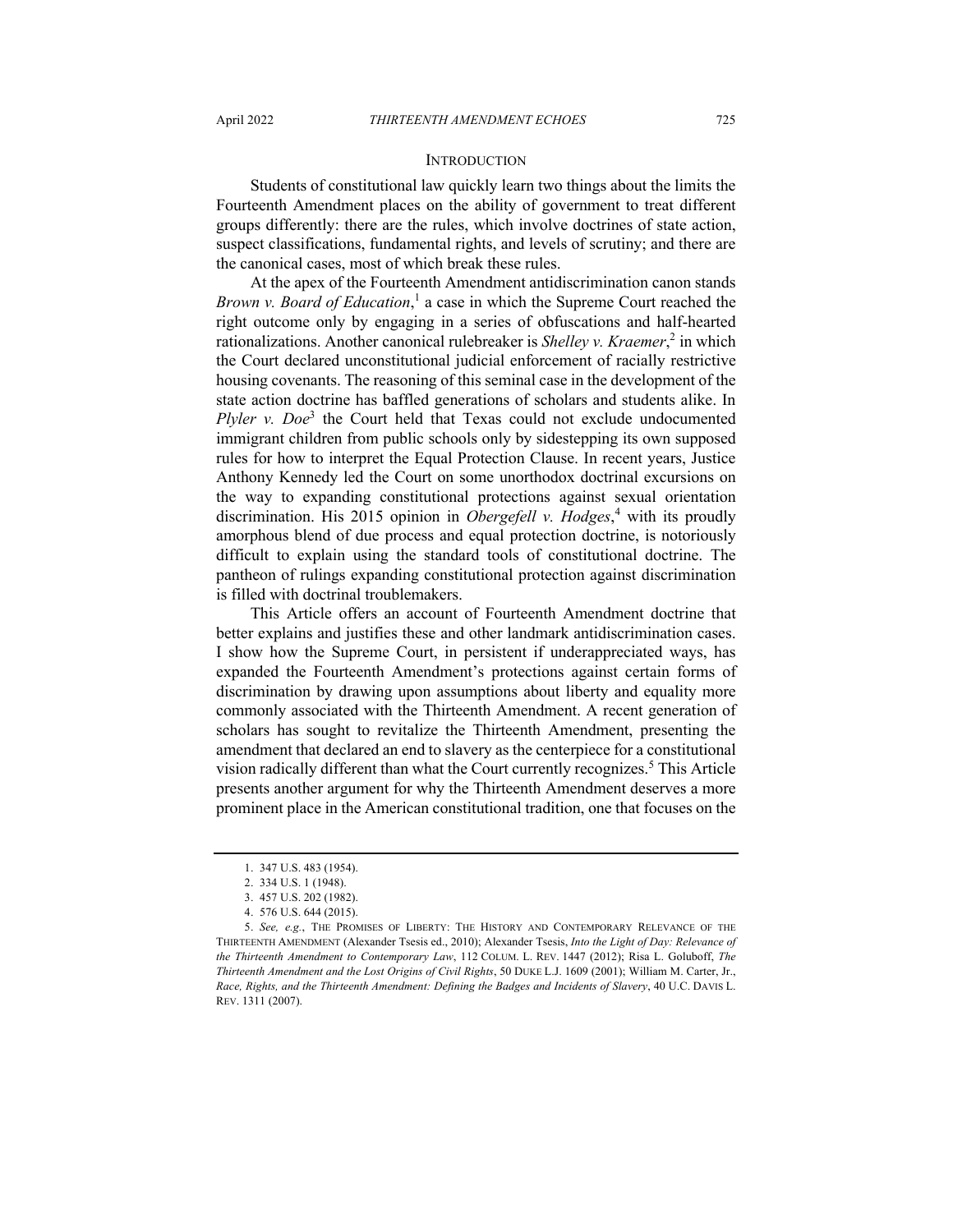subtle and often overlooked ways in which its underlying principles have long operated in the Supreme Court's constitutional jurisprudence.

At the heart of this account is an assumption about the reach of the Constitution's prohibition on certain forms of discrimination that I term the *equality of rights* principle. In its most abstract form, the principle is this: *the strength of the Fourteenth Amendment's nondiscrimination requirement varies in relation to the importance of the sphere of activity at issue*. As innocuous and common-sensical as this formulation sounds, it has no place in modern Fourteenth Amendment doctrine. That doctrine, as law students learn every year, revolves around a set of binary junctures: Is there state action? If not, the Fourteenth Amendment does not apply; if so, it applies to full effect. Is there a suspect classification, or does the classification involve a fundamental right? If so, apply heightened judicial scrutiny; if not, apply only minimal judicial scrutiny. This ruleset captures accurately enough the Fourteenth Amendment doctrine that courts have used in the vast majority of equal protection cases for at least the past half century. But recognizing the operation of this supplementary or alternative doctrinal principle—one that turns on a set of assumptions about the interplay between equality and the conditions of human freedom that are more readily recognized in the history and doctrine of the Thirteenth Amendment—allows us to better understand how the courts have changed Fourteenth Amendment doctrine over time, and particularly those seminal decisions that expand the reach of constitutional protections against racial and other forms of discrimination.

Although this principle has featured in some of the most significant Supreme Court cases in the history of the Fourteenth Amendment, in only rare instances have the Justices or contemporary legal commentators explicitly acknowledged its existence. It does not even have a recognized name. As an operating assumption, it moves Fourteenth Amendment doctrine in new directions, but it does so quietly. It exerts its influence when Justices steer constitutional law in response to their intuitions about freedom and equality, but because it is assumed to lack a lineage, because it is assumed to be not the application of accepted doctrinal rules but the bending or even abandonment of those rules, it arrives furtively, its role obscured by smokescreens (Chief Justice Warren's references to social science in *Brown*, Justice Brennan's doctrinal slights of hand in *Plyler*, Justice Kennedy's philosophical ruminations in *Obergefell*) or explanatory lacunae (*Shelley*). Supreme Court Justices and legal scholars have periodically sought to recognize some version of this principle as its own doctrinal formula, but these efforts have had little success.<sup>6</sup>

<sup>6.</sup> One prominent example was Justice Thurgood Marshall's efforts in the 1970s to introduce a "sliding scales" alternative to the tiers of scrutiny analysis in equal protection doctrine. *See, e.g.*, San Antonio Indep. Sch. Dist. v. Rodriguez, 411 U.S. 1, 98–99 (1973) (Marshall, J., dissenting); Dandridge v. Williams, 397 U.S. 471, 520–21 (1970) (Marshall, J., dissenting); *see also* MARK TUSHNET, MAKING CONSTITUTIONAL LAW: THURGOOD MARSHALL AND THE SUPREME COURT, 1961–1991, at 94–115 (1997). I discuss Marshall's sliding scales approach in Part V, *infra*.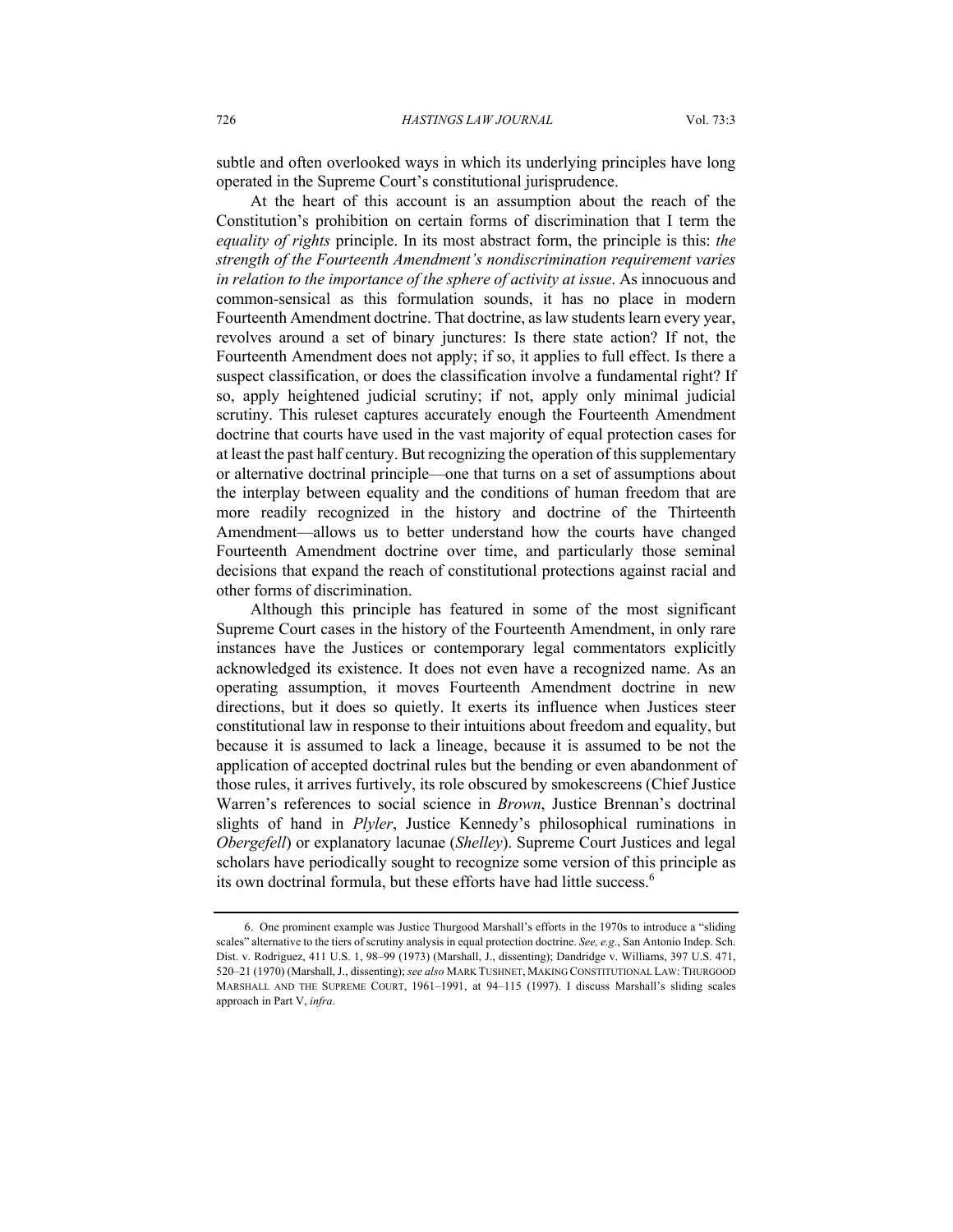The primary contribution of this Article is descriptive. I seek to identify this overlooked and undervalued principle; to give it a label;<sup>7</sup> to reconstruct its genealogy; and to explain why judges and scholars have been unable or unwilling to recognize and accept it as a legitimate approach to interpreting the Fourteenth Amendment.<sup>8</sup>

By bringing the equality of rights principle to light, I also advance, albeit more tentatively, a normative claim. Our constitutional tradition is enriched when we treat the Supreme Court's greatest egalitarian decisions not as doctrinal aberrations or rulebreakers, but as moments when the Court put on display an alternative register of constitutional reasoning. When understood in the context of the history of equality of rights, rulings such as *Shelley*, *Brown*, *Plyler*, and *Obergefell* provide a roadmap to a different way of thinking about equal protection doctrine. It is an approach that is more responsive to the ways in

<sup>7.</sup> The label I adopt, "equality of rights," can be traced back to Reconstruction-era legal debates. *See, e.g.*, CONG. GLOBE, 39th Cong., 1st Sess. 2502 (1866) (remarks of Rep. Raymond) (describing the Fourteenth Amendment as "securing an equality of rights among all the citizens of the United States"); 2 CONG. REC. 414 (1874) (remarks of Rep. Lawrence) ("Equality of civil and political rights . . . is simple justice. The [F]ourteenth [A]mendment was designed to secure this equality of rights . . . ."). Several legal scholars have identified equality of rights as a key concept of Reconstruction constitutionalism. *See, e.g.*, Michael W. McConnell, *Originalism and the Desegregation Decisions*, 81 VA. L. REV. 947, 984, 993, 998, 1127, 1137 (1995); John Harrison, *Reconstructing the Privileges or Immunities Clause*, 101 YALE L.J 1385, 1393, 1470 (1992). Legal scholars have labeled closely related constitutional principles as "substantive equal protection" and "equal citizenship." For "substantive equal protection," see Joseph Tussman & Jacobus tenBroek, *The Equal Protection of the Laws*, 37 CALIF. L. REV. 341, 361–65 (1949); Kenneth L. Karst & Harold W. Horowitz, *Reitman v. Mulkey: A Telophase of Substantive Equal Protection*, 1967 SUP. CT. REV. 39 (1967); for "equal citizenship" see Kenneth L. Karst, *Foreword: Equal Citizenship Under the Fourteenth Amendment*, 91 HARV. L. REV. 1 (1977). The former centers on what is sometimes referred to as the "fundamental rights prong" of equal protection doctrine, and thus does not quite capture the principle at the center of this Article. (In brief: Under equal protection's fundamental rights prong, the strict scrutiny standard is triggered based on the nature of the right at issue, regardless of the classification. The equality of rights principle is different in that heightened scrutiny is triggered by a combined analysis of the nature of the right and the nature of the classification.). The "equal citizenship" concept comes closer, but, for my purposes, the emphasis on citizenship risks (a) losing the vital connection to the Thirteenth Amendment, which revolves around the principle of freedom rather than citizenship; and (b) sweeping so broadly so as to lose the constraining dynamic that I argue is key to the historical persistence of the equality of rights principle. Equal citizenship also risks excluding equal protection cases involving non-citizens, such as *Plyler*.

<sup>8.</sup> My claim that the equality of rights principle has yet to receive its due may fail to adequately credit recent scholarship describing and defending interlinkages between due process and equal protection. *See, e.g.*, Pamela S. Karlan, *Equal Protection, Due Process, and the Stereoscopic Fourteenth Amendment*, 33 MCGEORGE L. REV. 473 (2002); Laurence H. Tribe, *Lawrence v. Texas: The "Fundamental Right" That Dare Not Speak Its Name*, 117 HARV. L. REV. 1893 (2004); Kenji Yoshino, *The New Equal Protection*, 124 HARV. L. REV. 747 (2011); Cary Franklin, *Marrying Liberty and Equality: The New Jurisprudence of Gay Rights*, 100 VA. L. REV. 817 (2014); Kenji Yoshino, *A New Birth of Freedom?: Obergefell v. Hodges*, 129 HARV. L. REV. 147 (2015); Laurence H. Tribe, *Equal Dignity: Speaking Its Name*, 129 HARV. L. REV. F. 16 (2015). There are parallels between what Laurence Tribe has called the "legal double helix" of substantive due process and equal protection and the nondiscrimination principle I examine in this Article, particularly in its more recent manifestations in the Supreme Court's sexual orientation decisions. Perhaps in recent years the equality of civil rights principle has to some extent converged with Tribe's legal double helix. But the principle that Tribe and others defend centers on the fundamental right strand of the Due Process Clause, the content of which they argue equality values help to clarify. This is distinct from the equality of rights principle, which is, at base, a nondiscrimination principle. Furthermore, even if the two legal principles have ultimately arrived at a similar place, their historical trajectories are quite different.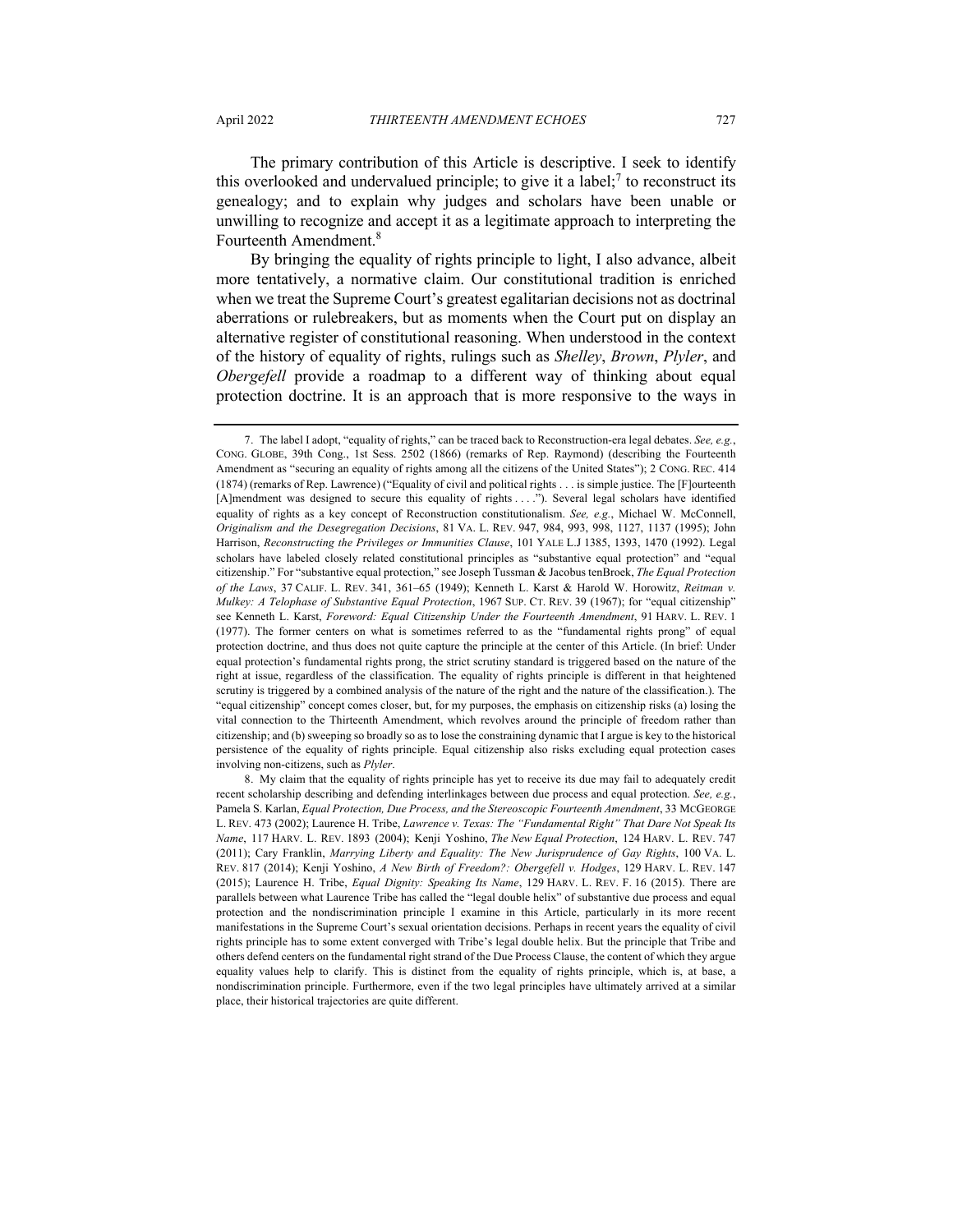which changes in social norms inform the boundaries of constitutional equality while also reaffirming the foundational commitments of the generation of Americans who reconstructed the Constitution in the aftermath of the Civil War. Thirteenth Amendment principles have infused the history of the Fourteenth Amendment from its drafting in 1866 through today, and recognizing this puts us in a better position to add our own chapter to this history.

This Article contains five Parts. Part I locates the origins of the equality of rights principle in the Reconstruction era. I show how this principle was born from the Thirteenth Amendment, codified in the Civil Rights Act of 1866, injected back into the Constitution through the Fourteenth Amendment, and then reaffirmed (albeit in qualified form) in the Supreme Court's initial efforts to interpret the Reconstruction Amendments. Its defenders assumed a commitment to racial nondiscrimination not as a general matter, but only when certain basic rights—typically labelled "civil rights"—were at stake. The application of constitutional limits on discriminatory policy and practices thus required an assessment of the relative importance of the activity at issue, and that assessment involved judgments about the conditions necessary for human freedom. If the state allowed private actors to deny Black Americans their civil rights, then this too could violate the Fourteenth Amendment: the state action doctrine that the Court soon developed was a partial abandonment of the equality of rights principle.

The first iteration of equality of rights as a constitutional principle during Reconstruction was conspicuously limited. The idea that the Constitution would protect civil rights against racial discrimination assumed that other forms of discrimination—discrimination involving "political" or "social" rights—would be permitted. Leading African Americans and their allies decried the limitations of this approach to constitutional equality; from a modern perspective the entire Reconstruction-era idea of civil rights may appear little more than a vehicle for neutering the Fourteenth Amendment.<sup>9</sup> Yet the equality of rights principle also had—and still has—underappreciated egalitarian potential. As I hope to show in this Article, the powerful if amorphous blend of the emancipatory ideals of the Thirteenth Amendment and the egalitarian commitments of the 1866 Civil Rights Act and Fourteenth Amendment suggest an approach to determining the reach of constitutional limits on racial discrimination more robust and responsive than our current equal protection doctrine.

Part II explains how political, doctrinal, and linguistic developments in the late nineteenth century obscured the equality of rights principle. As a political matter, the idea of a variable application of nondiscrimination constraints faced critics from all sides. It was too limited for some (particularly as narrowly applied by the Supreme Court), too open-ended for others. As a doctrinal matter,

<sup>9.</sup> *See, e.g.*, Jack M. Balkin, Plessy*,* Brown*, and* Grutter*: A Play in Three Acts*, 26 CARDOZO L.REV. 1689, 1696–97 (2005); Mark Tushnet, *The Politics of Equality in Constitutional Law: The Equal Protection Clause, Dr. Du Bois, and Charles Hamilton Houston*, 74 J. AM. HIST. 884, 885 (1987).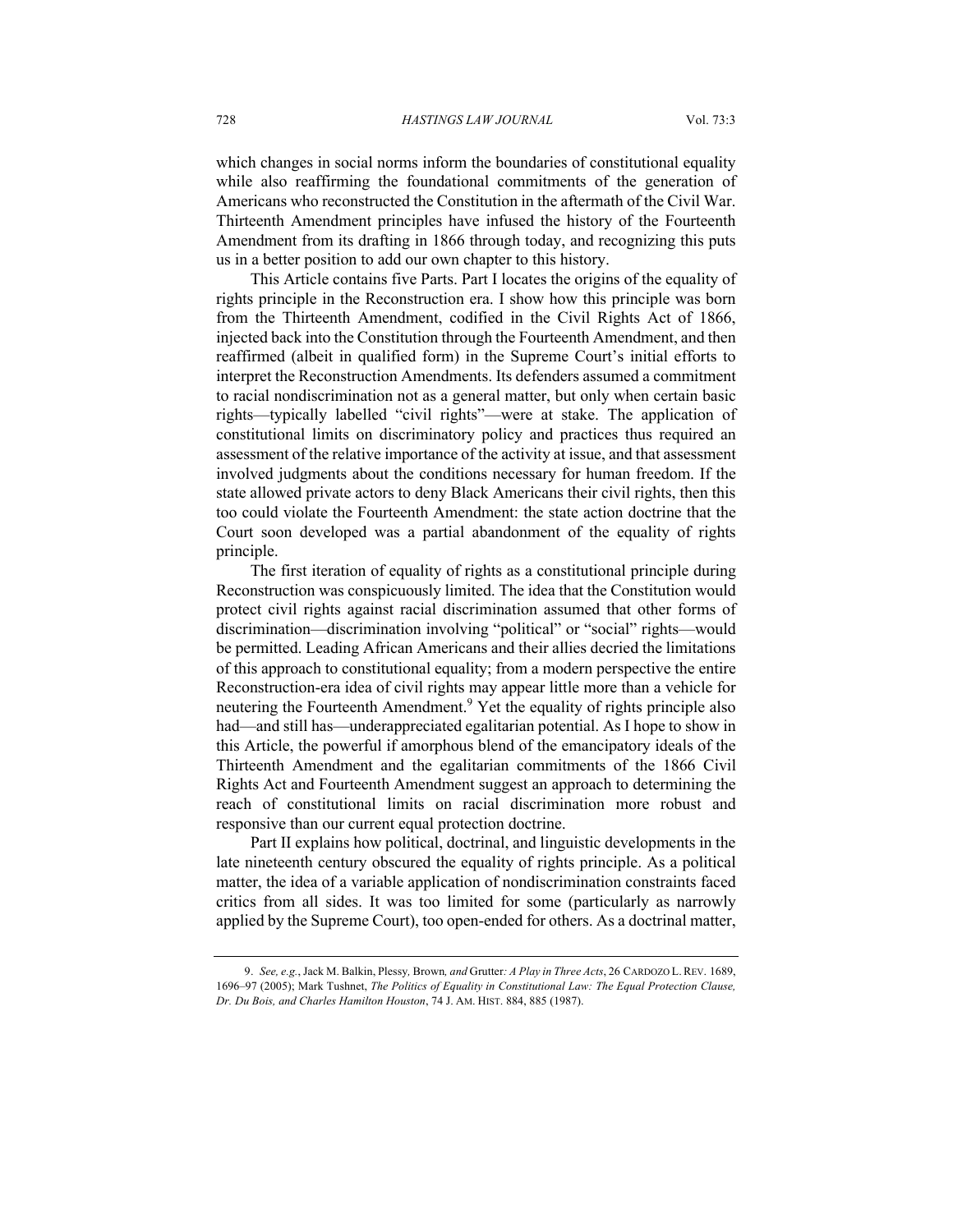the Court's narrow reading of the Fourteenth Amendment's Privileges or Immunities Clause in the *Slaughterhouse Cases*<sup>10</sup> removed the most viable textual basis for the equality of rights principle. And as a linguistic matter, the public meaning of the term "civil rights" shifted in the late nineteenth century. The concept of civil rights that had solidified in post-Thirteenth Amendment debates over the requirements of freedom retained a vestigial presence in American constitutionalism, and judges drew upon it at key moments of constitutional development, but they struggled to explain what they were doing.

The next two Parts explore Fourteenth Amendment cases involving racial discrimination that illuminate the persistent if rarely recognized influence of Thirteenth Amendment principles on equal protection doctrine. These cases show how, even as the equality of rights principle became more and more difficult to discern in the twentieth century, it still played a significant role in the development of the Supreme Court's racial equality jurisprudence.

Part III looks at two cases decided prior to the Court's adoption of its tiers of scrutiny framework in which the Court struck down racially discriminatory policies: *Buchanan v. Warley*, <sup>11</sup> where the Court struck down a residential segregation policy, and *Brown v. Board of Education*. <sup>12</sup> These cases are often categorized as aberrations or hopeful harbingers of a more protective antidiscrimination regime to come. But they can also be understood by looking backward, to the Thirteenth Amendment-derived concept of civil rights that the Court occasionally drew on (sometimes self-consciously and explicitly, sometimes more intuitively) when interpreting the Fourteenth Amendment doctrine.

Part IV considers another line of racial discrimination cases that fit awkwardly in modern equal protection doctrine: cases that strain against the Court's "state action" limitation on the reach of the Fourteenth Amendment. I consider two cases: *Shelley v. Kraemer* and *Bell v. Maryland*. <sup>13</sup> In *Shelley*, the Supreme Court expanded the reach of the Fourteenth Amendment by drawing on semi-articulated assumptions about race and rights that can be traced to Reconstruction-era debates over constitutional protections of civil rights against racial discrimination. In *Bell*, in which the Court confronted the question of whether racial discrimination in privately operated public accommodations violated the Fourteenth Amendment, the Court chose not to follow *Shelley*; the majority refused to apply the Fourteenth Amendment to private businesses, regardless of the significance of their role in society. I focus on Justice Arthur Goldberg's dissent, in which he used the equality of rights principle to argue that segregation in public accommodations violated the Constitution.

<sup>10.</sup> 83 U.S. 36, 80–81 (1873).

<sup>11.</sup> 245 U.S. 60, 82 (1917).

<sup>12.</sup> 347 U.S. 483 (1954).

<sup>13.</sup> Shelley v. Kraemer, 334 U.S. 1 (1947); Bell v. Maryland, 378 U.S. 226 (1964).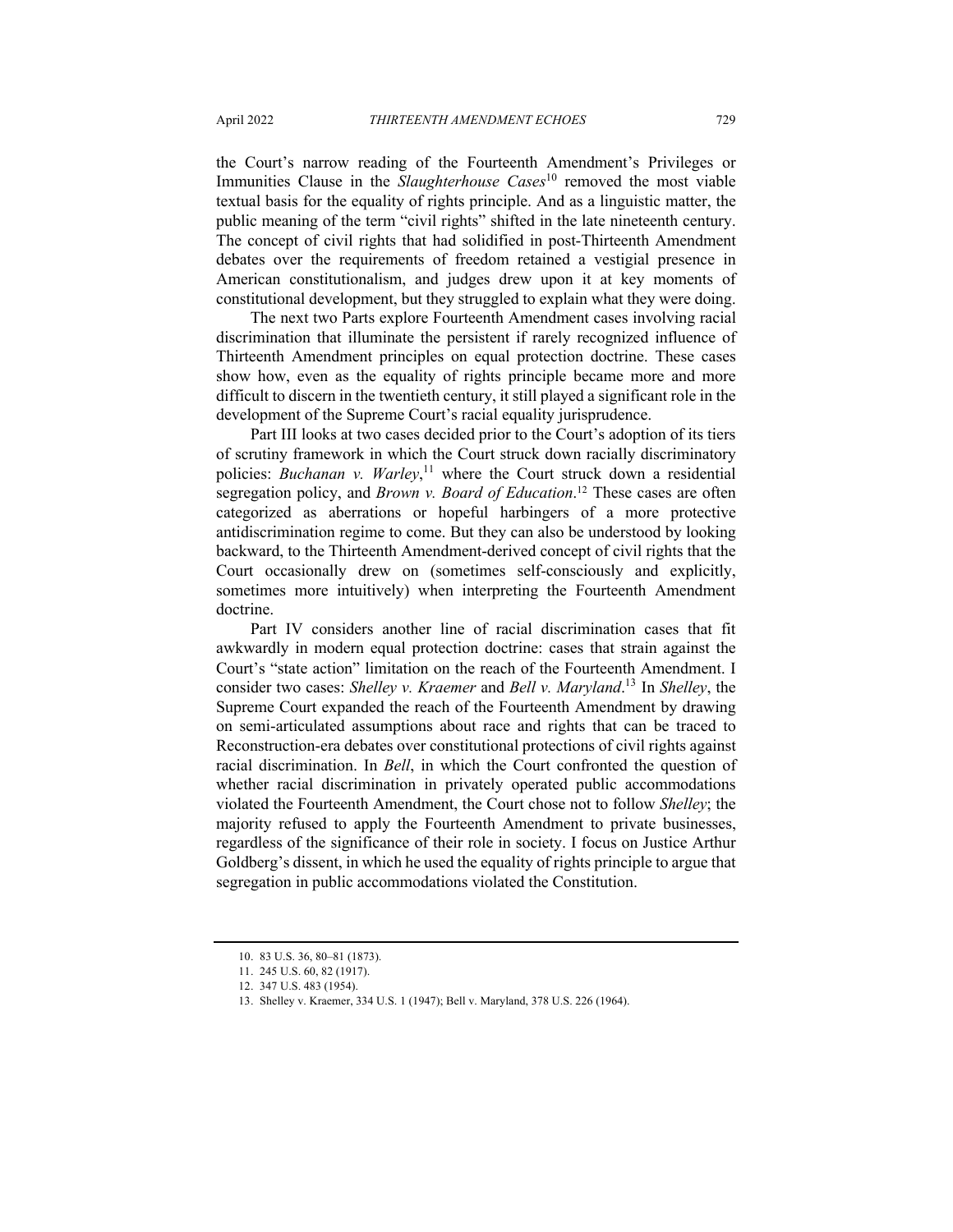Part V shows how the equality of rights principle operated in Fourteenth Amendment cases involving discrimination outside the race context. Although the connection to the Thirteenth Amendment became more attenuated, the basic analytical framework was the same in these cases. The Court considered how particular lines of discrimination operated in particular spheres of activity and then arrived at a constitutional judgment based on an assessment of whether the result amounts to a denial of the conditions of freedom for the subordinated group. At the center of this doctrinal genealogy is *Plyler v. Doe*, a ruling that deserves to stand alongside *Brown* as the landmark cases of a reimagined equal protection doctrine that embraces its roots in the Thirteenth Amendment. This genealogy also helps to explain the Court's cases striking down discrimination on the basis of sexual orientation, including the seminal case of *Obergefell v. Hodges*.

Once we acknowledge the Thirteenth Amendment echoes in Fourteenth Amendment doctrine, we see that key historical junctures in the Supreme Court's equality jurisprudence are not necessarily instances in which the Justices had to abandon their own rules to reach a just result. They become examples of the Court drawing on a principle of constitutional equality that traces back to the creation of the Fourteenth Amendment. Recognizing this history allows us to better understand—and build upon—an approach to constitutional interpretation that has allowed for the Court's most consequential expansions of constitutional protection against oppressive forms of discrimination.

#### I. THE THIRTEENTH AMENDMENT, CIVIL RIGHTS, AND THE CONCEPT OF CIVIL RIGHTS

The central argument of this Article—that assumptions about liberty and equality that have been most commonly associated with the Thirteenth Amendment have operated in powerful and underappreciated ways in the development of the Fourteenth Amendment—finds ample support in the historical moment from which the two amendments emerged. Debates over the meaning of the Thirteenth Amendment led to the drafting of the Fourteenth Amendment. Within Congress, most supporters of the new amendment, which Congress passed only months after the ratification of the Thirteenth Amendment, saw it as reaffirming in clearer terms the equality of rights principle that they located in the previous amendment. At the heart of this principle was the legal concept of "civil rights," which in 1865 and 1866 was understood to be a category of rights that were so fundamental that to deny them because of one's race was to deny that person freedom. State actors were understood as primarily responsible for ensuring these rights, but the rights (like the Thirteenth Amendment itself) did not map onto the dichotomous state action framework that the Supreme Court would soon develop. Many envisioned the Fourteenth Amendment as doing more than protecting against racial discrimination in the context of civil rights; the broad wording of the Fourteenth Amendment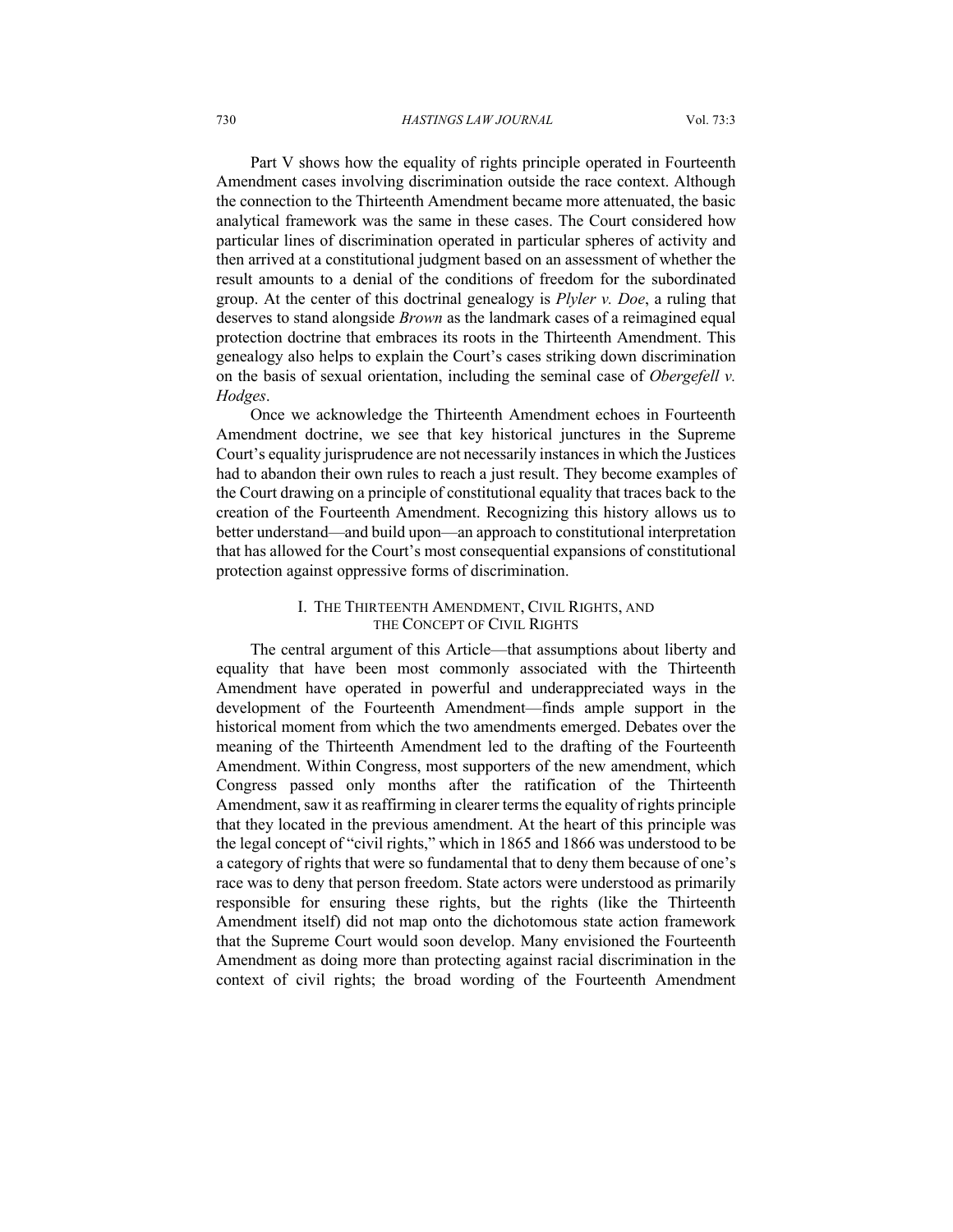certainly left open interpretations that moved beyond its Thirteenth Amendment foundations. But if there was a general understanding about the essential minimum that the Fourteenth Amendment accomplished, it was this: that when civil rights were at issue, the Constitution prohibited state actors from using or from allowing private actors to use—race as a qualification to access these rights. The Fourteenth Amendment was thus inextricably connected with the Thirteenth Amendment from its inception, with the principle of equal civil rights as the key point of connection.

#### A. THE CIVIL RIGHTS ACT OF 1866

No sooner had the nation ratified the Thirteenth Amendment—which prohibited slavery and involuntary servitude in the United States and empowered Congress to enforce this prohibition<sup>14</sup>—than its elected leaders turned to the question of how to use this power to ensure the freedom of the over four million newly emancipated Black men, women, and children. The challenge was stark. When the members of the Thirty-Ninth Congress arrived in Washington, D.C., to start their first session in early December 1865, less than a year after the end of the Civil War, ex-Confederates across the South were consolidating their power. A centerpiece of their effort to regain control over Southern local and state governments was the suppression of the formerly enslaved. White Southerners passed what were known as "Black Codes," regulations that sought to reduce African Americans to second-class citizenship and, in some cases, to new forms of slavery.<sup>15</sup> To confront this situation, Republicans, who held strong majorities in both houses of Congress, turned to the Thirteenth Amendment, which was officially declared part of the Constitution on December 18, 1865.

The challenge for Republicans with egalitarian leanings was how to secure legislative majorities, as well as public support, for federal regulatory interventions that were without precedent in United States history. This was a challenge of constitutional authority: proponents of aggressive federal intervention into southern racial politics believed the Thirteenth Amendment to be a source of sweeping federal power, but not everyone agreed.<sup>16</sup> And it was a

<sup>14.</sup> The full text reads:

Section 1. Neither slavery nor involuntary servitude, except as a punishment for crime whereof the party shall have been duly convicted, shall exist within the United States, or any place subject to their iurisdiction

Section 2. Congress shall have power to enforce this article by appropriate legislation.

U.S. CONST. amend. XIII.

<sup>15.</sup> *See* THEODORE WILSON, THE BLACK CODES OF THE SOUTH (1965); ERIC FONER, RECONSTRUCTION: AMERICA'S UNFINISHED REVOLUTION 198–210 (1988).

<sup>16.</sup> *See, e.g.*, CONG. GLOBE, 39th Cong., 1st Sess. 40–41 (1865) (remarks of Sen. Cowan) (expressing support for civil rights protections but arguing that it would require another constitutional amendment); *id.* at 113 (remarks of Sen. Saulsbury) ("Slavery is a status, a condition; it is a state or situation where one man belongs to another and is subject to his absolute control . . . . Cannot that status or condition be abolished without attempting to confer on all former slaves all the civil or political rights that white people have? Certainly.").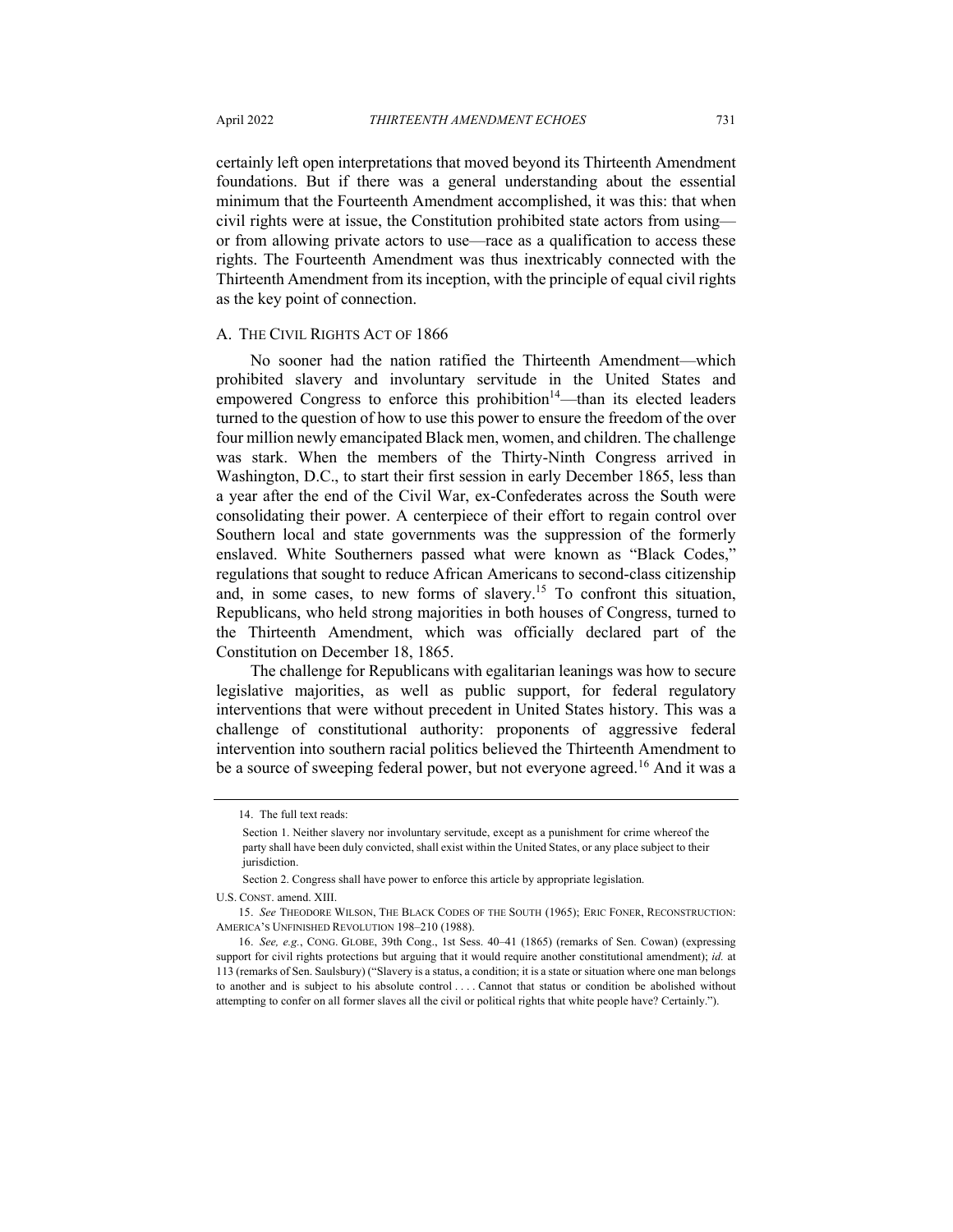challenge of politics: some who might accept that the Thirteenth Amendment gave Congress certain powers did not agree with the racial egalitarian impulse that motivated the legislation. The advent of federal prohibitions on racial discrimination in exercising fundamental rights required some understanding of what these rights were that the federal government could and would protect.

A focal point for this debate was the legal category "civil rights." This was a familiar-sounding term to mid-nineteenth-century Americans. Tracing to the eighteenth century, it could be found in various political proclamations, legal treatises, and judicial opinions.<sup>17</sup> But the debate that took place in the early years of Reconstruction demanded that this term that had been used in varied and often quite amorphous ways be defined so as to be made the basis for statutes and constitutional law.18

The underlying assumptions of the principle of civil rights as it emerged in Reconstruction was not new. The idea that certain rights were more fundamental than others and that racial discrimination should be prohibited when these fundamental rights were at stake, even if it might be permissible elsewhere, was integral to the lives of free African Americans before Emancipation. They experienced a patchwork of rights protections in which the success of their claims to equal treatment varied across time and place.<sup>19</sup> This resulted in frustrations and humiliations but also, as recent historical scholarship has shown, opportunities for free Black people to successfully demand and exercise their rights.<sup>20</sup> When antebellum lawmakers debated the legal rights of free people of color, some also drew on the idea of differentiated categories of rights and argued that a racial nondiscrimination principle applied to only some of these categories.21 Those who supported protecting Black Americans' ability to make contracts, to buy and sell property, and to file lawsuits often drew the line at the franchise or interracial marriage or the right to access certain social spaces.<sup>22</sup>

<sup>17.</sup> CHRISTOPHER W. SCHMIDT, CIVIL RIGHTS IN AMERICA: A HISTORY 13–15 (2021).

<sup>18.</sup> *Id.* at 11–31.

<sup>19.</sup> *See, e.g.*, KATE MASUR, UNTIL JUSTICE BE DONE: AMERICA'S FIRST CIVIL RIGHTS MOVEMENT, FROM THE REVOLUTION TO RECONSTRUCTION (2021); MARTHA S. JONES, BIRTHRIGHT CITIZENS: A HISTORY OF RACE AND RIGHTS IN ANTEBELLUM AMERICA (2018).

<sup>20.</sup> *See, e.g.*, MASUR, *supra* note 19; DYLAN C. PENNINGROTH, THE CLAIMS OF KINFOLK: AFRICAN AMERICAN PROPERTY AND COMMUNITY IN THE NINETEENTH-CENTURY SOUTH (2003); KATE MASUR, AN EXAMPLE FOR ALL THE LAND: EMANCIPATION AND THE STRUGGLE OVER EQUALITY IN WASHINGTON, D.C. (2010); STEPHEN KANTROWITZ, MORE THAN FREEDOM: FIGHTING FOR BLACK CITIZENSHIP IN A WHITE REPUBLIC, 1829–1889 (2012); JONES, *supra* note 19, at 2–3; KIMBERLY M. WELCH, BLACK LITIGANTS IN THE ANTEBELLUM AMERICAN SOUTH (2018).

<sup>21.</sup> ERIC FONER, FREE SOIL, FREE LABOR, FREE MEN: THE IDEOLOGY OF THE REPUBLICAN PARTY BEFORE THE CIVIL WAR 290–95 (1970); James Oakes, *Natural Rights, Citizenship Rights, State Rights, and Black Rights: Another Look at Lincoln and Race*, *in* OUR LINCOLN 109–34 (Eric Foner ed., 2008); ERIC FONER, THE FIERY TRIAL: ABRAHAM LINCOLN AND AMERICAN SLAVERY 118–20 (2010); GEORGE RUTHERGLEN, CIVIL RIGHTS IN THE SHADOW OF SLAVERY: THE CONSTITUTION, COMMON LAW, AND THE CIVIL RIGHTS ACT OF 1866, at 18–39 (2013).

<sup>22.</sup> *See, e.g.*, Abraham Lincoln, Speech at Charleston, Illinois (Sept. 18, 1858) *in* COLLECTED WORKS OF ABRAHAM LINCOLN: VOLUME 3 145–46 (Roy P. Basler ed., 1953) (asserting that Black people were "equal in their right to 'life, liberty, and the pursuit of happiness,'" yet rejecting "in any way the social and political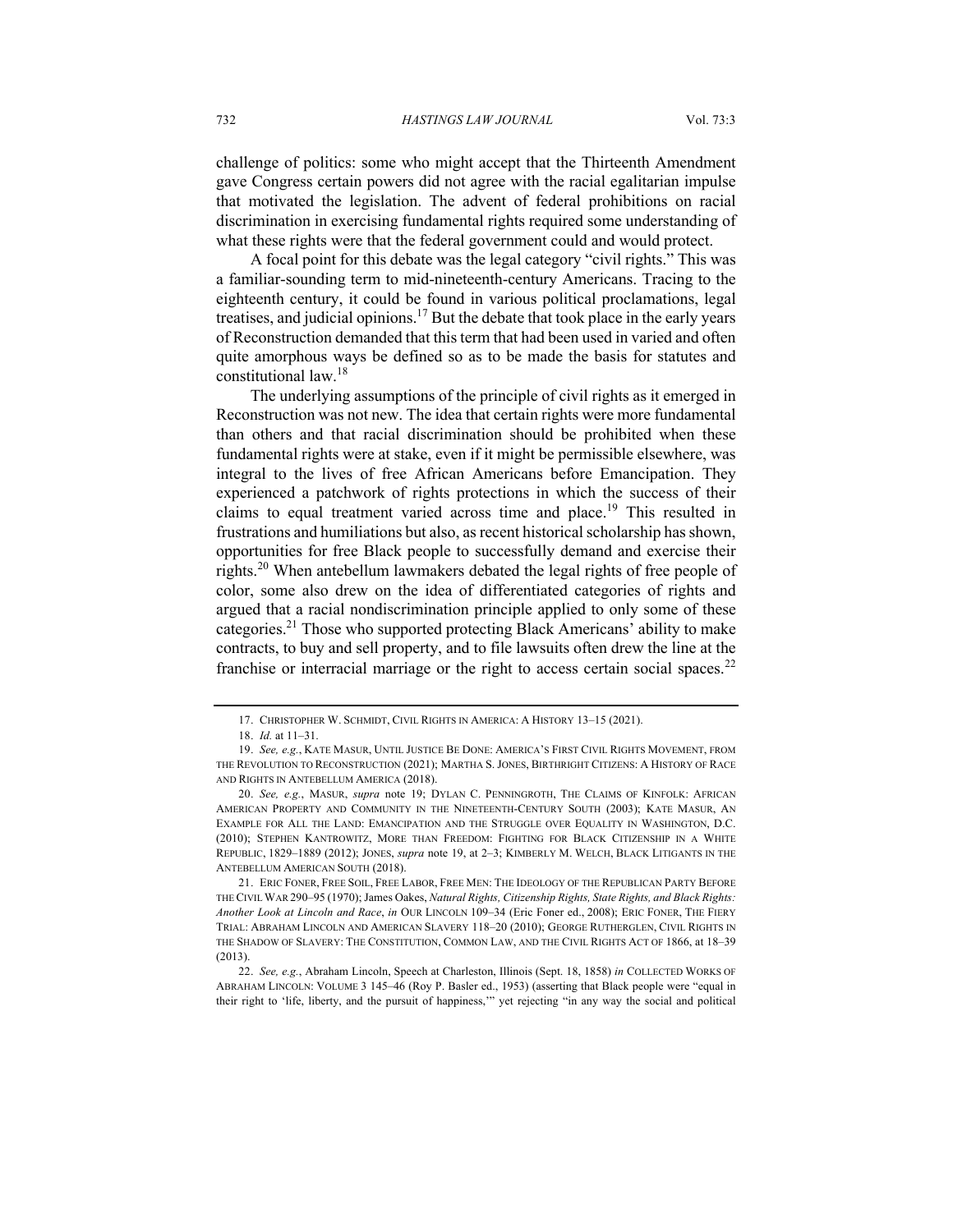Racial discrimination was impermissible when it came to the "civil" rights that constituted the essential conditions of freedom, but the same rule did not apply when "political" or "social" rights were at stake—or so the reasoning went.

During Reconstruction, Black Americans and their white allies advocated the protection of certain fundamental rights against denial on the grounds of race as necessary to the project of emancipation. Hence, proponents of the codification of these rights in the Civil Rights Act of 1866 saw the Thirteenth Amendment as providing the necessary constitutional authority. According to Senator Lyman Trumbull, "It is idle to say that a man is free who cannot go and come at pleasure, who cannot buy and sell, who cannot enforce his rights. These are rights which the first clause of the [Thirteenth Amendment] meant to secure to all."<sup>23</sup> Federal civil rights legislation was designed to protect these fundamental rights. As Trumbull put it, "any statute which is not equal to all, and which deprives any citizen of civil rights which are secured to other citizens, is an unjust encroachment upon his liberty, and is in fact, a badge of servitude which, by the Constitution, is prohibited."<sup>24</sup>

Samuel Shellabarger, a Republican House member from Ohio, offered a particularly clear articulation of the equality of rights principle. The idea of civil rights was not a purely substantive right, Shellabarger explained; it was a right whose significance, at least with regard to federal intervention, was inextricably connected with an antidiscrimination principle. The "whole effect" of the Civil Rights Act, he explained, "is not to confer or regulate rights, but to require that whatever of these enumerated rights and obligations are imposed by State laws shall be for and upon all citizens alike without distinctions based on race or former condition in slavery."<sup>25</sup>

The equality of rights principle thus provided a foundation for claims of radical change in American racial politics, while at the same time serving as a limiting principle for this change. This theme has remained a central reason for the principle's resilience across time.

#### B. THE FOURTEENTH AMENDMENT

A primary purpose of the Fourteenth Amendment, passed by Congress on June 13, 1866, and ratified on July 9, 1868, was to constitutionalize the Civil

equality of the black and white races" and explaining that he was not "in favor of making voters or jurors of negroes, nor of qualifying them to hold office, nor to intermarry with white people").

<sup>23.</sup> CONG. GLOBE, 39th Cong., 1st Sess. 43 (1865).

<sup>24.</sup> *Id.* at 474.

<sup>25.</sup> CONG. GLOBE, 39th Cong., 1st Sess. 1293 (1866); *see also id.* at 1760 (remarks of Sen. Trumbull) ("The bill neither confers nor abridges the rights of any one, but simply declares that in civil rights there shall be an equality among all classes of citizens, and that all alike shall be subject to the same punishment Each State, so that it does not abridge the great fundamental rights belonging, under the Constitution, to all citizens, may grant or withhold such civil rights as it pleases; all that is required is that, in this respect, its laws shall be impartial.").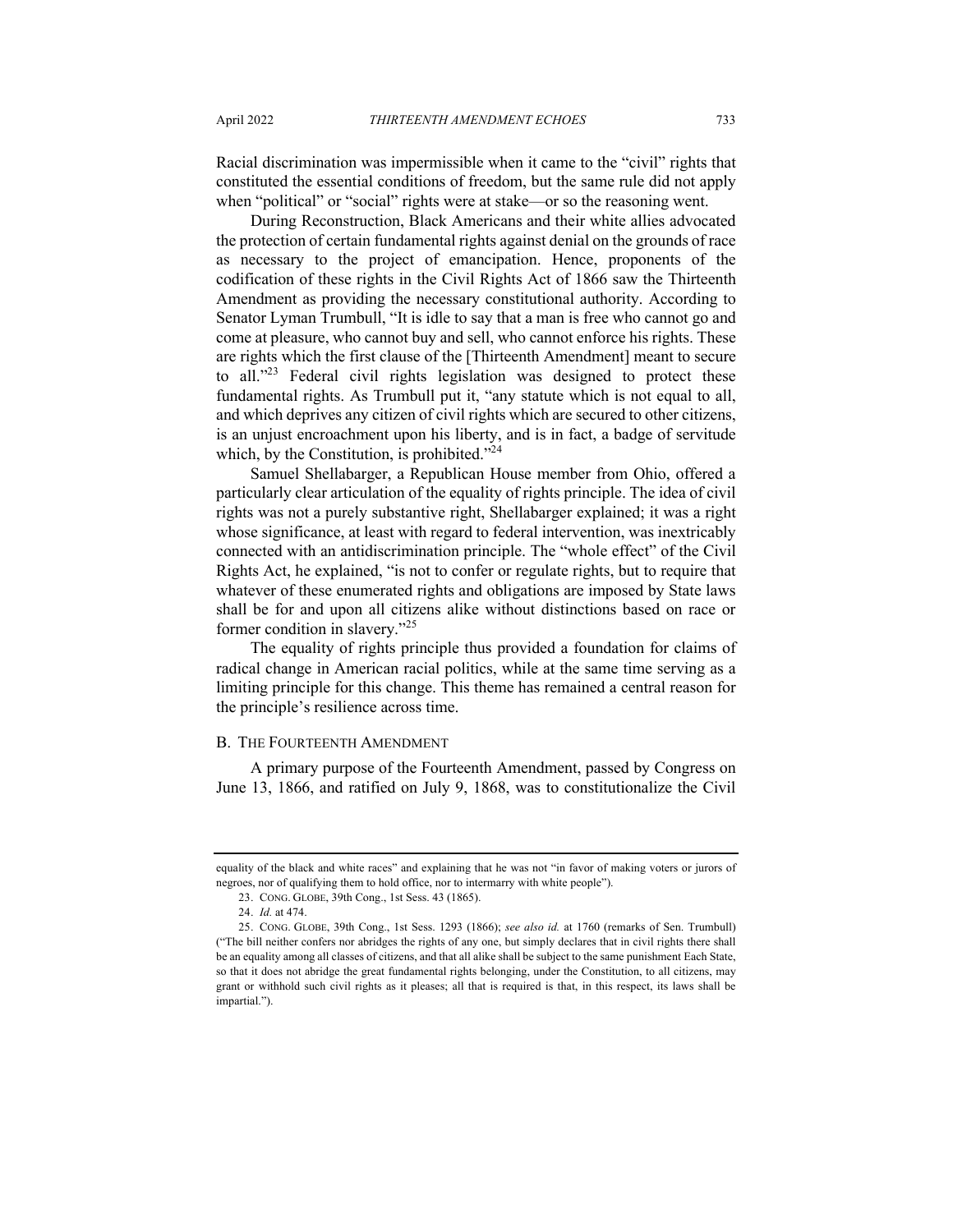Rights Act of 1866.<sup>26</sup> Defenders of the Civil Rights Act feared the statute, which only passed over the veto of President Andrew Johnson, might be repealed by a future Congress or overturned in the Supreme Court.<sup>27</sup> Placing its protections on more secure footing by passing the Fourteenth Amendment would, one House member explained optimistically, elevate "that great and good law above the reach of political strife, beyond the reach of the plots and machinations of any party, and fix it in the serene sky, in the eternal firmament of the Constitution, where no storm of passion can shake it and no cloud can obscure it."<sup>28</sup>

An early version of the Fourteenth Amendment included a prohibition on racial discrimination "as to civil rights."<sup>29</sup> This language, which would have provided an explicit textual basis for the equality of rights principle, never made it beyond the committee.<sup>30</sup> Instead of a prohibition on racial discrimination in the exercise of civil rights, the final version of what would become Section 1 of the Fourteenth Amendment protected against the deprivation of "liberty, or property, without due process of law," the denial of the "equal protection of the laws," and the abridgement of the "privileges or immunities of citizens"—a category members of Congress seemed to assume functionally equivalent to "civil rights."<sup>31</sup> Not having been a recent focal point of legislative debate, this phrase had somewhat more ambiguity than did "civil rights"—an attribute that likely proved attractive to some of the framers of the Fourteenth Amendment.<sup>32</sup>

30. *Id.* at 83, 106, 301.

<sup>26.</sup> CONG. GLOBE, 39th Cong, 1st Sess. 2464 (1866) (Rep. Thayer); *id.* at 2498 (Rep. Broomall); *id.* at 2502 (Rep. Raymond); *id.* at 2511 (Rep. Eliot); *see also* Kurt T. Lash, *Enforcing the Rights of Due Process: The Original Relationship Between the Fourteenth Amendment and the 1866 Civil Rights Act*, 106 GEO. L.J. 1389 (2018); Jacobus tenBroek, *Thirteenth Amendment to the Constitution of the United States: Consummation to Abolition and Key to the Fourteenth Amendment*, 39 CALIF. L. REV. 171, 200 (1951); WILLIAM E. NELSON, THE FOURTEENTH AMENDMENT: FROM POLITICAL PRINCIPLE TO JUDICIAL DOCTRINE 48, 104, 216 n.8 (1988); RUTHERGLEN, *supra* note 21, 70–80.

<sup>27.</sup> CONG. GLOBE, 39th Cong., 1st Sess. 2459 (1866) (Rep. Thaddeus Stevens) (warning that "the first time the South with their copperhead allies obtain command of Congress [the Civil Rights Act] will be repealed"); RUTHERGLEN, *supra* note 21, at 70–80.

<sup>28.</sup> CONG. GLOBE, 39th Cong., 1st Sess. 2462 (1866) (Rep. James A. Garfield).

<sup>29.</sup> BENJAMIN B. KENDRICK, THE JOURNAL OF THE JOINT COMMITTEE OF FIFTEEN ON RECONSTRUCTION, 39TH CONGRESS, 1865–1867, at 83 (1914) ("No discrimination shall be made by any state, nor by the United States, as to the civil rights of persons because of race, color, or previous condition of servitude.").

<sup>31.</sup> CONG. GLOBE, 39th Cong., 1st Sess. 2286 (1866). Early drafts of the Civil Rights Act included the phrase "civil rights and immunities." *Id.* at 43, 1118. On the history of the phrase "privileges or immunities," see KURT T. LASH, THE FOURTEENTH AMENDMENT AND THE PRIVILEGES AND IMMUNITIES OF AMERICAN CITIZENSHIP (2014); Harrison, *supra* note 7, at 1416–20. According to John Harrison, "in 1866, when people discussed abridgments of the privileges or immunities of citizens, they mainly were talking about laws that deprived certain classes of citizens of the civil rights accorded to everyone else." Harrison, *supra* note 7, at 1388. *See also id*. at 1397, 1416; CONG. GLOBE, 39th Cong., 1st Sess. 2883 (1866) (remarks of Rep. Latham).

<sup>32.</sup> GEORGE S. BOUTWELL, REMINISCENCES OF SIXTY YEARS IN PUBLIC AFFAIRS 41–42 (1902). As William Nelson has pointed out, the ambiguity of the text of Section 1 of the Fourteenth Amendment must be seen on some level as a conscious choice of its drafters. They had at their disposal relatively more precise language (including "civil rights"). Yet they opted for ambiguity. NELSON, *supra* note 26, at 60–61; *see also* David P. Currie, *The Reconstruction Congress*, 75 U. CHI. L. REV. 383, 403 (2008) ("Surprisingly little energy was expended in attempting to explain what the central provisions of § 1 were intended to do.").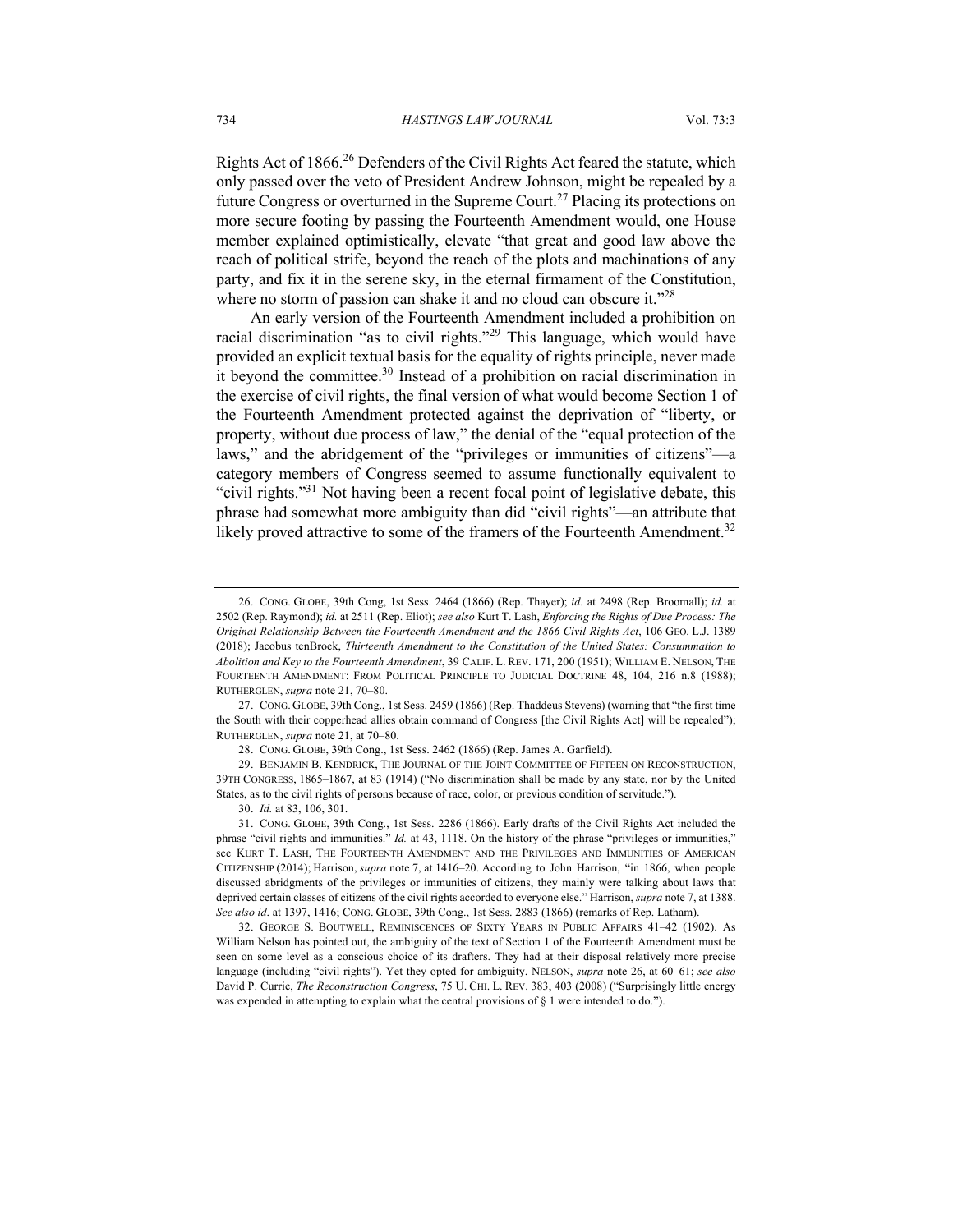Exactly what the framers of the Fourteenth Amendment believed the Amendment would accomplish has been the subject of extensive debate. Jurists, legal scholars, and historians have pored over the records of the Thirty-Ninth Congress to determine whether the framers saw the Fourteenth Amendment as "incorporating" the Bill of Rights,  $33$  protecting unenumerated rights,  $34$  and prohibiting segregation in schools.<sup>35</sup> Without wading into the deep waters of these long-running debates, the relevant point for the purposes of this Article is that there is scholarly agreement that the drafters of the Fourteenth Amendment understood it to provide a constitutional foundation for the concept of civil rights that was codified in the Civil Rights Act of 1866, and that this seemed to be the general understanding of the Amendment outside of Congress. It is fair to say, then, that the principle of equality of civil rights was a part of the original meaning of the Fourteenth Amendment.

#### C. EXPANDING THE BOUNDARIES OF CIVIL RIGHTS

Despite the assurances advocates of federal civil rights legislation often made about the bounded qualities of civil rights, the category's borders were never stable—at least not while there was political demand for expanding the federal government's role in protecting Black Americans. Each civil rights victory provided an opportunity to reassess what was contained in this vital category. Each victory offered a stepping stone for African Americans and their allies to claim more rights as necessities of the freedom the Thirteenth Amendment promised.<sup>36</sup>

The first major expansion of civil rights came in the immediate aftermath of the passage of the Civil Rights Act of 1866 and the drafting of the Fourteenth Amendment, when Republican lawmakers extended constitutional protections against racial discrimination to voting rights. A sharp distinction between civil rights and political rights was a guiding assumption during debates over the 1866 Civil Rights Act and the Fourteenth Amendment, but Black activists, along with some more dedicated white egalitarians, had resisted the distinction.<sup>37</sup> The right to vote, they insisted, was every bit as fundamental—every bit a measure of true freedom (for men, at least)—as the right to make contracts and own property.<sup>38</sup>

<sup>33.</sup> *See, e.g.*, Charles Fairman, *Does the Fourteenth Amendment Incorporate the Bill of Rights?*, 2 STAN. L. REV. 5 (1949); MICHAEL KENT CURTIS, NO STATE SHALL ABRIDGE: THE FOURTEENTH AMENDMENT AND THE BILL OF RIGHTS (1986); AKHIL REED AMAR, THE BILL OF RIGHTS: CREATION AND RECONSTRUCTION (1998); LASH, *supra* note 31.

<sup>34.</sup> *See, e.g.*, tenBroek, *supra* note 26; AMAR, *supra* note 33; LASH, *supra* note 31.

<sup>35.</sup> *See, e.g.*, Alexander M. Bickel, *The Original Understanding and the Segregation Decision*, 69 HARV. L. REV. 1 (1955); McConnell, *supra* note 7; Michael J. Klarman, Brown*, Originalism, and Constitutional Theory: A Response to Professor McConnell*, 81 VA. L. REV. 1881 (1995).

<sup>36.</sup> *See* Christopher W. Schmidt, *The Fourteenth Amendment and the Transformation of Civil Rights*, 10 J. CIV. WAR ERA 81 (2020).

<sup>37.</sup> SCHMIDT, *supra* note 17, at 26.

<sup>38.</sup> *See, e.g.*, *Black Residents of Nashville to the Union Convention*, FREEDMEN & S. SOC'Y PROJECT (Jan. 9, 1865), http://www.freedmen.umd.edu/tenncon.htm (calling for the right to vote and testify in court, which the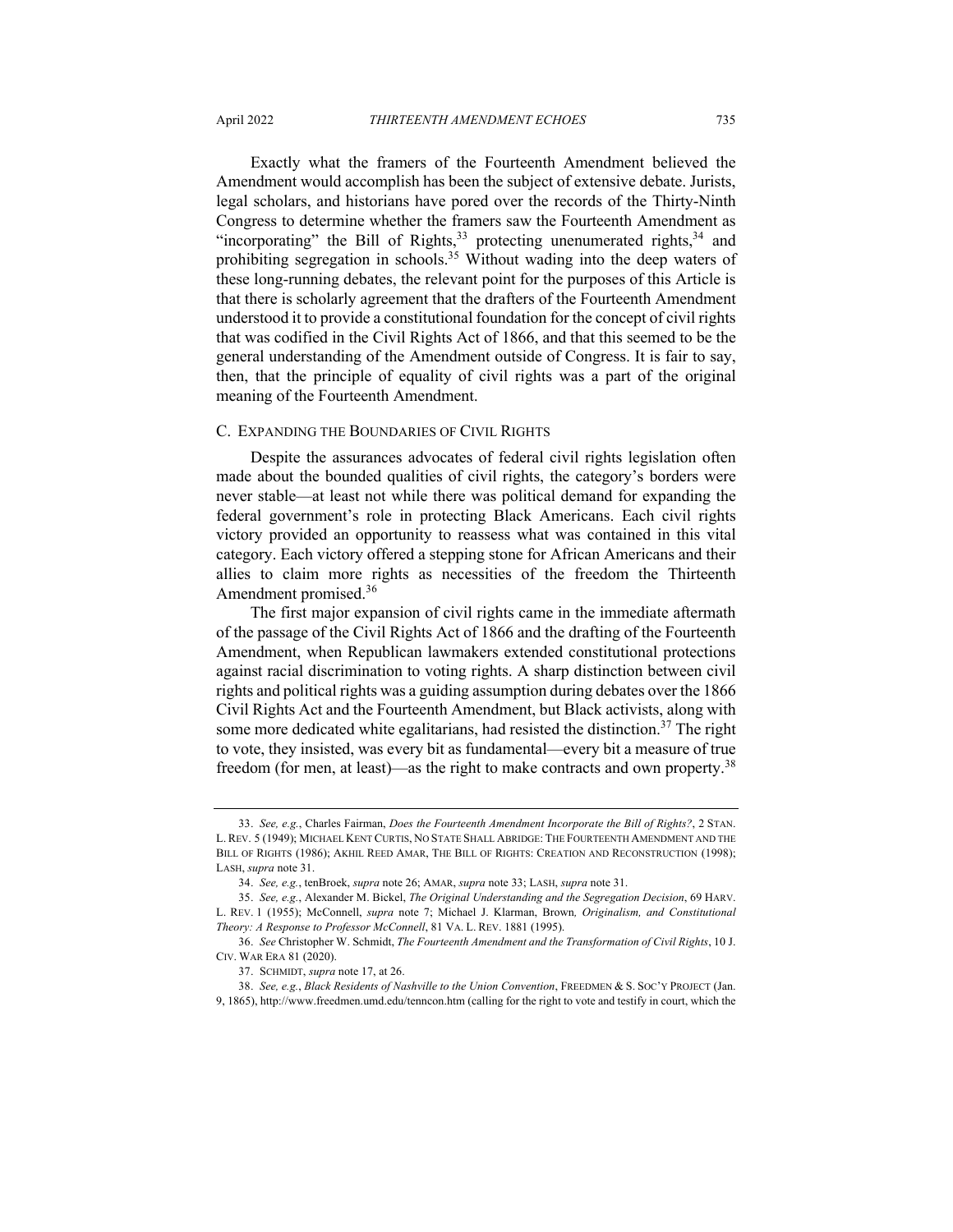With the ratification of the Fifteenth Amendment, the civil rights-political distinction lost much of its relevance. In legal discourse thereafter, voting rights were often batched together with other basic rights as "civil and political rights" or all these rights were subsumed under the "civil rights" label.<sup>39</sup>

The next major congressional debate over the meaning of civil rights involved the distinction between civil rights and social rights. This was a key point of dispute in the five-year debate that culminated in the passage of the Civil Rights Act of 1875, which guaranteed "full and equal enjoyment," without regard to race, "of inns, public conveyances on land or water, theaters, and other places of public amusement."40 An early version of the law also included schools. Defenders of the law insisted that racial equality in access to public accommodations and schools, like racial equality in making contracts, buying and selling property, and suing and testifying in court, was a basic condition of freedom and therefore properly understood as civil rights, not social rights.<sup>41</sup> The Fourteenth Amendment gave Congress the authority, perhaps the obligation, to banish racial discrimination in this realm of society. The bill's sponsors titled it "An Act to Protect All Citizens in Their Civil and Legal Rights"; supporters referred to it as the "supplementary civil rights bill" and defended it as a necessary extension of the Civil Rights Act of  $1866$ <sup>42</sup> "Equitable" civil rights," insisted one supporter of the law, were as important a fight as emancipation itself.<sup>43</sup>

The definition of civil rights offered by proponents of the 1875 Civil Rights Act never secured broad support. The law only narrowly passed through a lame duck Republican-controlled Congress, it was never seriously enforced, and the Supreme Court would soon strike it down.<sup>44</sup> Yet the debate over the ill-fated 1875 law was a key moment in the early history of the equality of rights principle. It shows that civil rights—a concept that was central to the original meaning of the Fourteenth Amendment—was never a closed category. It shows that from the beginning, people understood its boundaries as open to possible new claims, and that the question of whether to include a rights claim into the

44. Valeria W. Weaver, *The Failure of Civil Rights 1875–1883 and Its Repercussions*, 54 J. NEGRO HIST. 368 (1969); John Hope Franklin, *Enforcement of the Civil Rights Act of 1875*, 6 PROLOGUE 225 (1974); *Civil Rights Cases Decided*, N.Y. TIMES, Oct. 16, 1883, at 4; Civil Rights Cases, 109 U.S. 3 (1883).

statement referred as a matter of "equal rights" and "civil rights"); Frederick Douglass, *Speech of Frederick Douglas*, LIBERATOR (Feb. 10, 1865), *in* THE RECONSTRUCTION AMENDMENTS: THE ESSENTIAL DOCUMENTS I:522 (Kurt T. Lash ed., 2021) (lacking the vote, the Black man "is the slave of society, and holds his liberty as a privilege, not as a right").

<sup>39.</sup> SCHMIDT, *supra* note 17, at 30.

<sup>40.</sup> 18 STAT. 335 (1875).

<sup>41.</sup> SCHMIDT, *supra* note 17, at 34–41.

<sup>42.</sup> *See, e.g.*, *Mr. Sumner's Civil Rights Bill*, HARPER'S WKLY., Apr. 11, 1874, at 310 (describing the legislation as "the completion of the promise of equal civil rights which we have already made" in the 1866 Civil Rights Act). On the 1875 Civil Rights Act, see Bertram Wyatt-Brown, *The Civil Rights Act of 1875*, 18 W. POL. Q. 763 (1965); McConnell, *supra* note 7; Amy Dru Stanley, *Slave Emancipation and the Revolutionizing of Human Rights*, *in* THE WORLD THE CIVIL WAR MADE 269–303 (Gregory P. Downs & Kate Masur eds., 2015).

<sup>43.</sup> J.D. Lewis, Letter to the Editor, *Equal Civil Rights*, BOSTON GLOBE, Jan. 1, 1875, at 7.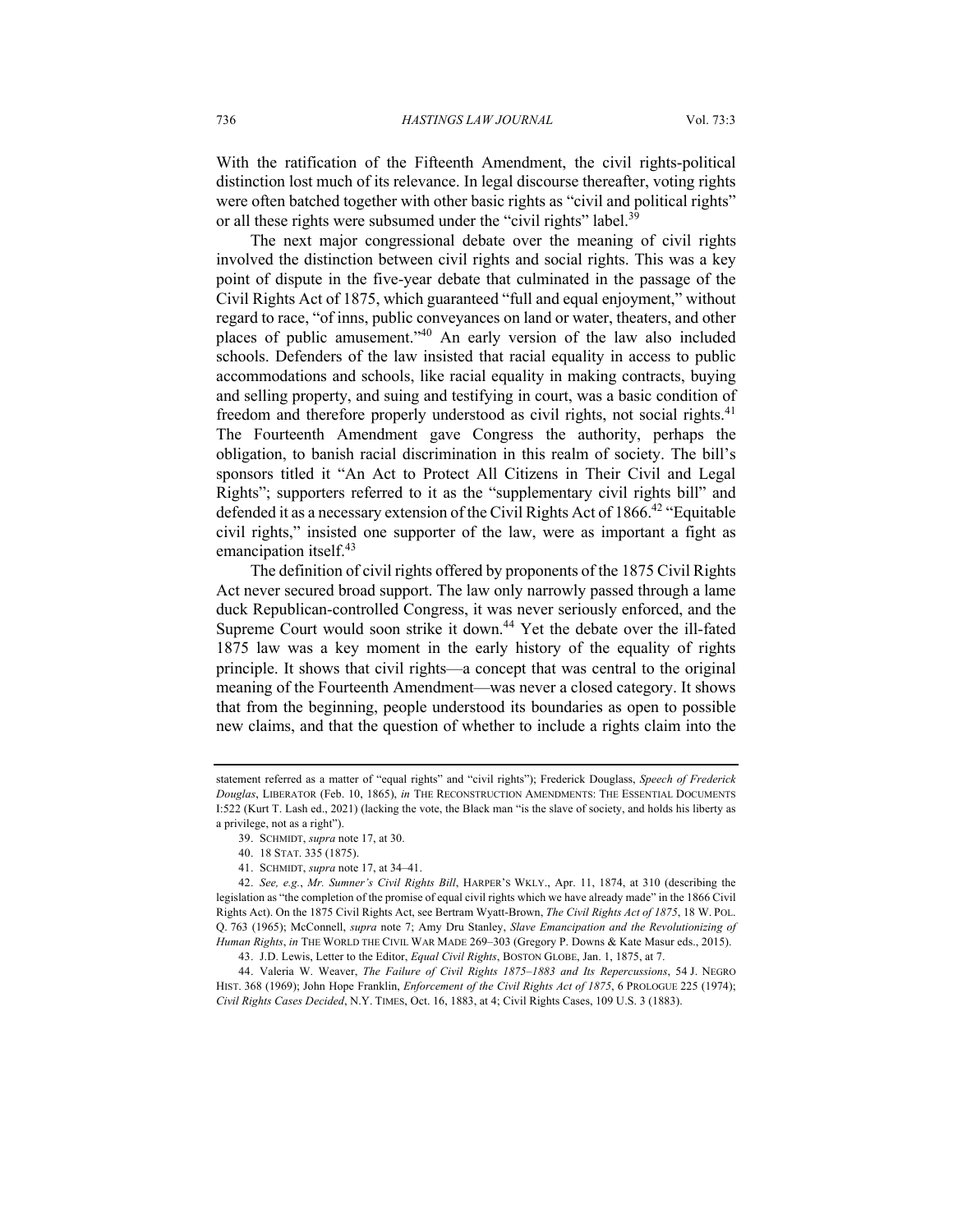category would revolve around an assessment of what it meant to be a fully free individual in American society. Thus, we see Thirteenth Amendment principles infusing the earliest efforts in Congress to give meaning to the Fourteenth Amendment.

## D. CIVIL RIGHTS IN THE SUPREME COURT

## *1. The "One Great Purpose"*

As the Supreme Court struggled to come to terms with the effects of the Civil War and Reconstruction on legal protections for individual rights and the balance of authority between the national government and the states, the legal category of civil rights provided an essential touchstone. It was attractive to the Justices for the same reasons it was attractive to the members of Congress who advocated for civil rights legislation: it allowed them to express a commitment to a national norm of equality, but one that was bounded. The Justices disagreed on where exactly the boundaries of this nondiscrimination principle were located, but they all agreed it had limits. They also agreed on the basic analytical move required to draw these boundaries: an inquiry that asked whether that right was necessary to full and free citizenship in the United States. In a legal world turned upside down by war, emancipation, and constitutional reconstruction, the equality of rights principle provided the Justices a point of stability and agreement.

Although the term "civil rights" was not included in the text of the Fourteenth Amendment, the lawmakers who drafted and approved the amendment and the judges who initially interpreted it generally assumed that its central purpose was to ensure this category of rights for freed people. In the early years of the Fourteenth Amendment, few people gave much attention to the division of work between the key provisions of Section 1 of the amendment the Privileges or Immunities Clause, Due Process Clause, and Equal Protection Clause. The lawmakers who voted on the Fourteenth Amendment spoke strikingly little about the distinctive roles they envisioned for the provisions of Section  $1^{45}$  Litigants who brought their first legal challenges under the Fourteenth Amendment took a catchall approach, citing as support each of the provisions of Section 1, as well as the Thirteenth Amendment.<sup>46</sup>

Early judicial interpretations echoed this aggregative approach. The protections enumerated in the Thirteenth and Fourteenth Amendments were a package, together intended to point in a single direction, what the Supreme Court

<sup>45.</sup> *See* Harrison, *supra* note 7; NELSON, *supra* note 26, at 49–63; *see also* ERIC FONER, THE SECOND FOUNDING: HOW THE CIVIL WAR AND RECONSTRUCTION REMADE THE CONSTITUTION 79 (2019) (noting that in 1866, "most congressmen referred to [the individual provisions of Section 1] as a set of principles that should be viewed as a whole and reinforce one another").

<sup>46.</sup> *See, e.g.*, Slaughterhouse Cases, 83 U.S. 36 (1873); *Civil Rights Cases*, 109 U.S. at 89.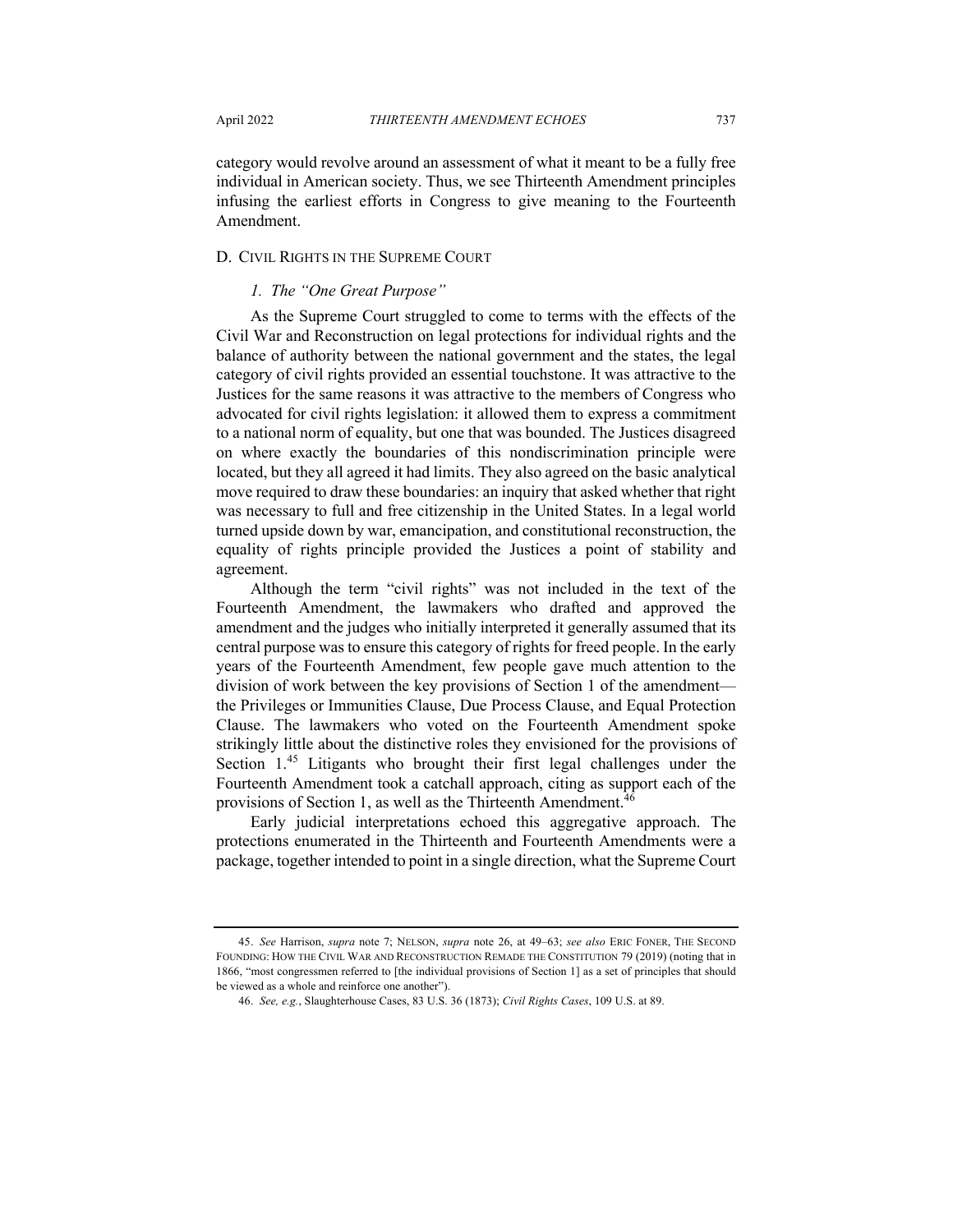called the amendments' "unity of purposes"<sup>47</sup> or their "one great purpose."<sup>48</sup> The "general purpose which pervades" the Reconstruction amendments was to protect the "life, liberty, and property" of "the unfortunate race who had suffered so much," the Court explained in the 1873 *Slaughterhouse Cases*. 49

In the light of this recapitulation of events, almost too recent to be called history, but which are familiar to us all, and on the most casual examination of the language of these amendments, no one can fail to be impressed with the one pervading purpose found in them all, lying at the foundation of each, and without which none of them would have been even suggested; we mean the freedom of the slave race, the security and firm establishment of that freedom, and the protection of the newly made freeman and citizen from the oppressions of those who had formerly exercised unlimited dominion over him.<sup>50</sup>

When the members of the Supreme Court wanted to label this "general purpose," they often used the same term that members of the Thirty-Ninth Congress had turned to: civil rights. The Fourteenth Amendment, the Court wrote in the 1880 jury discrimination case *Strauder v. West Virginia*, "is one of a series of constitutional provisions having a common purpose—namely, securing to a race recently emancipated, a race that, through many generations, had been held in slavery, all the civil rights that the superior race enjoy."<sup>51</sup> What was demanded was not perfect equality, the Justices explained, but equality of a particular kind—equality of civil rights. It demanded, that is, limited equality: an equality not across society or even across government action, but only when those rights required for the "security and firm establishment" of liberty were at stake.

## *2. On "Running the Slavery Argument into the Ground"*

Centering the Thirteenth and Fourteenth Amendments' protections against racial discrimination on the equality of rights principle provided a way in which people could advocate for broader constitutional protections while assuaging skeptics' fears that the federal government was going too far. As a limited vision of constitutional equality, it provided common ground for lawmakers and jurists

<sup>47.</sup> *Slaughterhouse Cases*, 83 U.S. at 67.

<sup>48.</sup> Ex Parte Virginia, 100 U.S. 339, 344–45 (1879) (The "one great purpose" of the Thirteenth and Fourteenth Amendments was "to raise the colored race from that condition of inferiority and servitude in which most of them had previously stood, into perfect equality of civil rights with all other persons").

<sup>49.</sup> *Slaughterhouse Cases*, 83 U.S. at 70.

<sup>50.</sup> *Id.* at 70–71; *see also id.* at 81 ("We doubt very much whether any action of a State not directed by way of discrimination against the negroes as a class, or on account of their race, will ever be held to come within the purview of [the Equal Protection Clause]. It is so clearly a provision for that race and that emergency, that a strong case would be necessary for its application to any other.").

<sup>51.</sup> Strauder v. West Virginia, 100 U.S. 303, 306 (1880); *see also id.* at 307–08 ("The words of the [Fourteenth] amendment, it is true, are prohibitory, but they contain a necessary implication of a positive immunity, or right, most valuable to the colored race—the right to exemption from unfriendly legislation against them distinctively as colored—exemption from legal discriminations, implying inferiority in civil society, lessening the security of their enjoyment of the rights which others enjoy, and discriminations which are steps towards reducing them to the condition of a subject race.").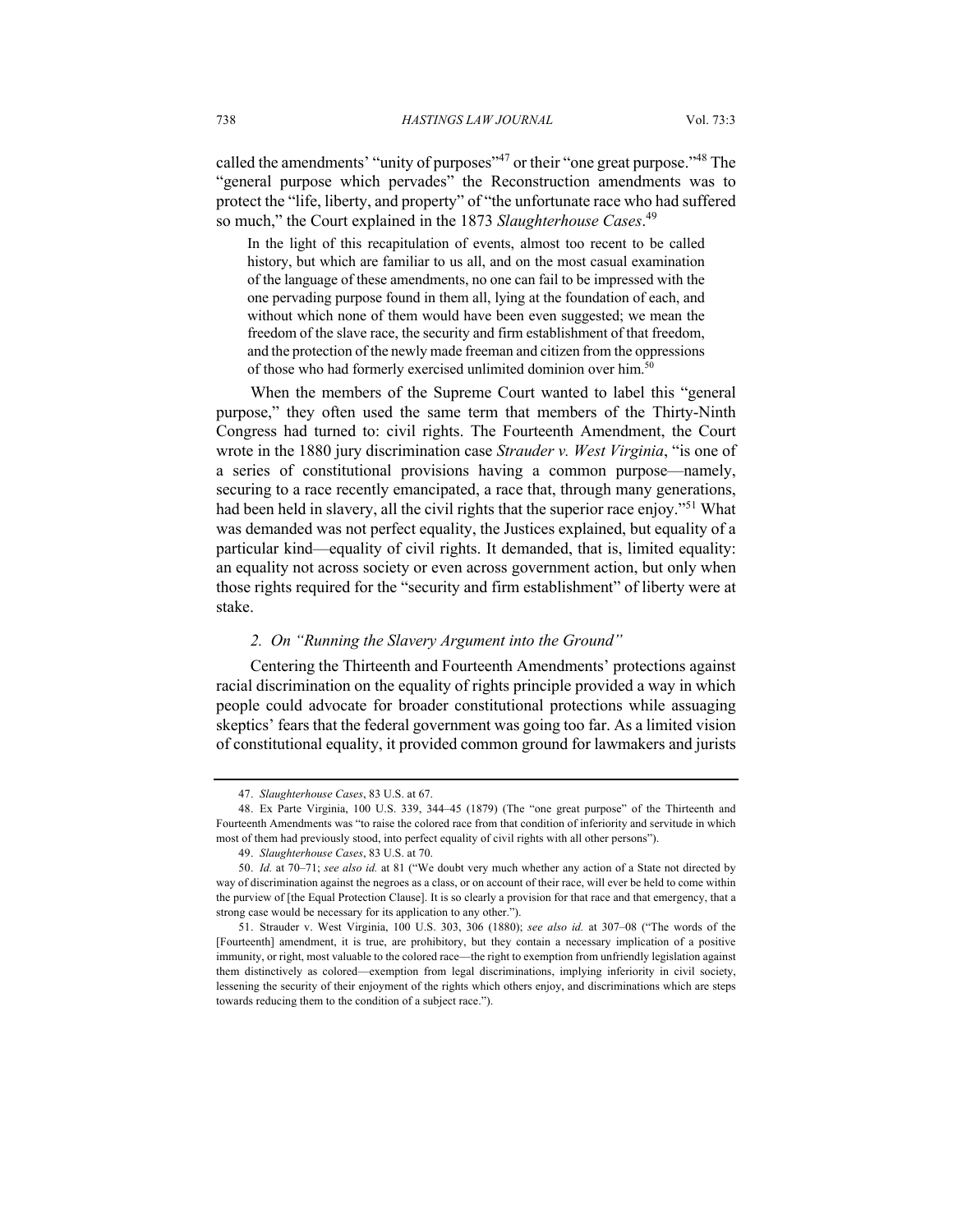of diverse ideological commitments in their efforts to give meaning to the constitutional transformation of the Civil War and Reconstruction. But its strength was also a liability when the Supreme Court adopted a narrow, formalistic approach to the equality of rights principle and used it to contain the egalitarian potential of the Thirteenth and Fourteenth Amendments.

One of the interpretive moves the Justices made in cabining the scope of constitutional equality was to disaggregate their analyses of the Thirteenth and Fourteenth Amendments. By sharpening the separation between claims based on the Thirteenth Amendment and those made on the Fourteenth Amendment, they obscured or dismissed the ways in which Thirteenth Amendment principles could infuse the meaning of the Fourteenth Amendment to produce a distinctive, robust constitutional antidiscrimination principle. This disaggregation also allowed the Court to develop the state action limitation on the scope of the Fourteenth Amendment.

This dynamic was displayed most famously in the 1883 *Civil Rights Cases*, <sup>52</sup> in which the Supreme Court struck down most of the 1875 Civil Rights Act. Writing for an 8–1 majority, Justice Joseph P. Bradley replaced the broadbrushstroke "one pervading purpose" rhetoric of the *Slaughterhouse Cases* with a more particularized approach to the Reconstruction Amendments.<sup>53</sup> "We must never forget that the province and scope of the Thirteenth and Fourteenth Amendments are different," he explained.<sup>54</sup> Bradley first considered whether the Fourteenth Amendment gave Congress the authority to prohibit racial discrimination in public accommodations. He concluded that the amendment's constraints applied only to the actions of state and local government, not to those of private individuals, thereby rejecting the Fourteenth Amendment as the basis for the law.<sup>55</sup> He then turned to the Thirteenth Amendment. Although this Amendment did not have the same "state action" limitation of the Fourteenth, and therefore could be applied to private activity, he insisted that the Thirteenth Amendment only empowered Congress to regulate rights that were necessary to wipe out the "badges and incidents" of slavery.<sup>56</sup> The right to nondiscriminatory access to public accommodations, he concluded, did not fall in this category. "It would be running the slavery argument into the ground," Bradley wrote, "to make it apply to every act of discrimination which a person may see fit to make as to the guests he will entertain, or as to the people he will take into his coach or cab or car, or admit to his concert or theatre, or deal with in other matters of intercourse or business."57

By bifurcating the Thirteenth and Fourteenth Amendments, the Court produced a weakened version of the equality of rights principle. The Court

<sup>52.</sup> Civil Rights Cases, 109 U.S. 3 (1883).

<sup>53.</sup> *See* RUTHERGLEN, *supra* note 21, at 103–10.

<sup>54.</sup> *Civil Rights Cases*, 109 U.S. at 23.

<sup>55.</sup> *Id.* at 11–12.

<sup>56.</sup> *Id.* at 20–22.

<sup>57.</sup> *Id.* at 24–25.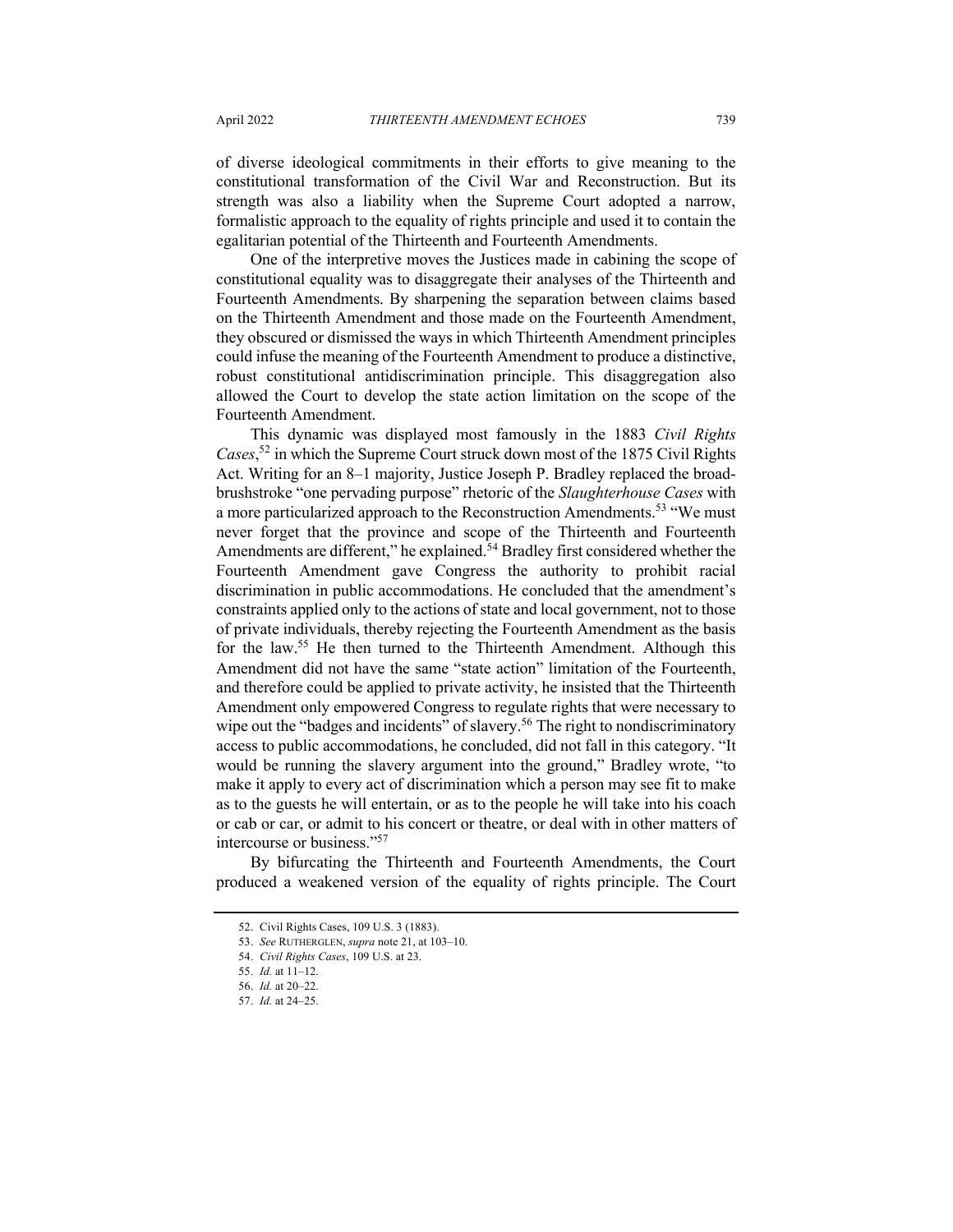refused to read the Fourteenth Amendment as informed by Thirteenth Amendment values—as Republicans in Congress did in the decade following the Civil War<sup>58</sup> and as the Court seemed inclined to do in its earlier cases.<sup>59</sup> Instead, in the *Civil Rights Cases*, the Court took a divide and dismiss approach. The Court concluded that the Fourteenth Amendment failed to justify the 1875 Civil Rights Act because it applied only to state action—ignoring the fact that many involved in the framing and ratification of the Amendment held a more nuanced understanding of the limits of the Amendment; that they understood that a state that refused to protect the civil rights of its people because of their race might be in violation of the Amendment.<sup>60</sup> And the Court concluded that the Thirteenth Amendment failed to justify the 1875 Civil Rights Act because discrimination in public accommodations was not closely enough related to the institution of chattel slavery at which the Amendment was primarily aimed ignoring the way the equal civil rights principle that emerged from debates over enforcing the Thirteenth Amendment shifted attention from the brutal facts of slavery to the conditions of full freedom in American society.<sup>61</sup>

In the infamous case of *Plessy v. Ferguson*, <sup>62</sup> the Justices followed Bradley's course from the *Civil Rights Cases,* adopting a narrow "badges and incidents" reading of the Thirteenth Amendment—and quoting along the way Justice Bradley's complaints about running slavery arguments into the ground.<sup>63</sup> Justice Henry Billings Brown, writing for an eight-Justice majority that upheld Louisiana's law requiring racial segregation in railroad cars, concluded: "A statute which implies merely a legal distinction between the white and colored races—a distinction which is founded in the color of the two races and which must always exist so long as white men are distinguished from the other race by color—has no tendency to destroy the legal equality of the two races, or reestablish a state of involuntary servitude."64 He similarly dismissed the Fourteenth Amendment claim: "The object of the amendment was undoubtedly to enforce the absolute equality of the two races before the law, but, in the nature of things, it could not have been intended to abolish distinctions based upon

<sup>58.</sup> *See infra* Part I.A–C.

<sup>59.</sup> *See infra* Part I.D.1.

<sup>60.</sup> PAMELA BRANDWEIN, RETHINKING THE JUDICIAL SETTLEMENT OF RECONSTRUCTION 87–128 (2011); RUTHERGLEN, *supra* note 21, at 71–80.

<sup>61.</sup> A representative example can be found in the words of Senator Lyman Trumbull during debate over the 1866 Civil Rights Act, when he said: "[A]ny statute which is not equal to all, and which deprives any citizen of civil rights which are secured to other citizens, is an unjust encroachment upon his liberty; and is, in fact, a badge of servitude which, by the Constitution, is prohibited." CONG. GLOBE, 39th Cong., 1st Sess. 474 (1866). The focus here is on citizenship and liberty and "badges of servitude," not on a mechanical application of "the slavery argument" racially discriminatory practices, which was Justice Bradley's approach in the *Civil Rights Cases*.

<sup>62.</sup> 163 U.S. 537 (1896).

<sup>63.</sup> *Id.* at 542–43 (quoting Civil Rights Cases, 109 U.S. 3, 24 (1883)).

<sup>64.</sup> *Id.* at 543.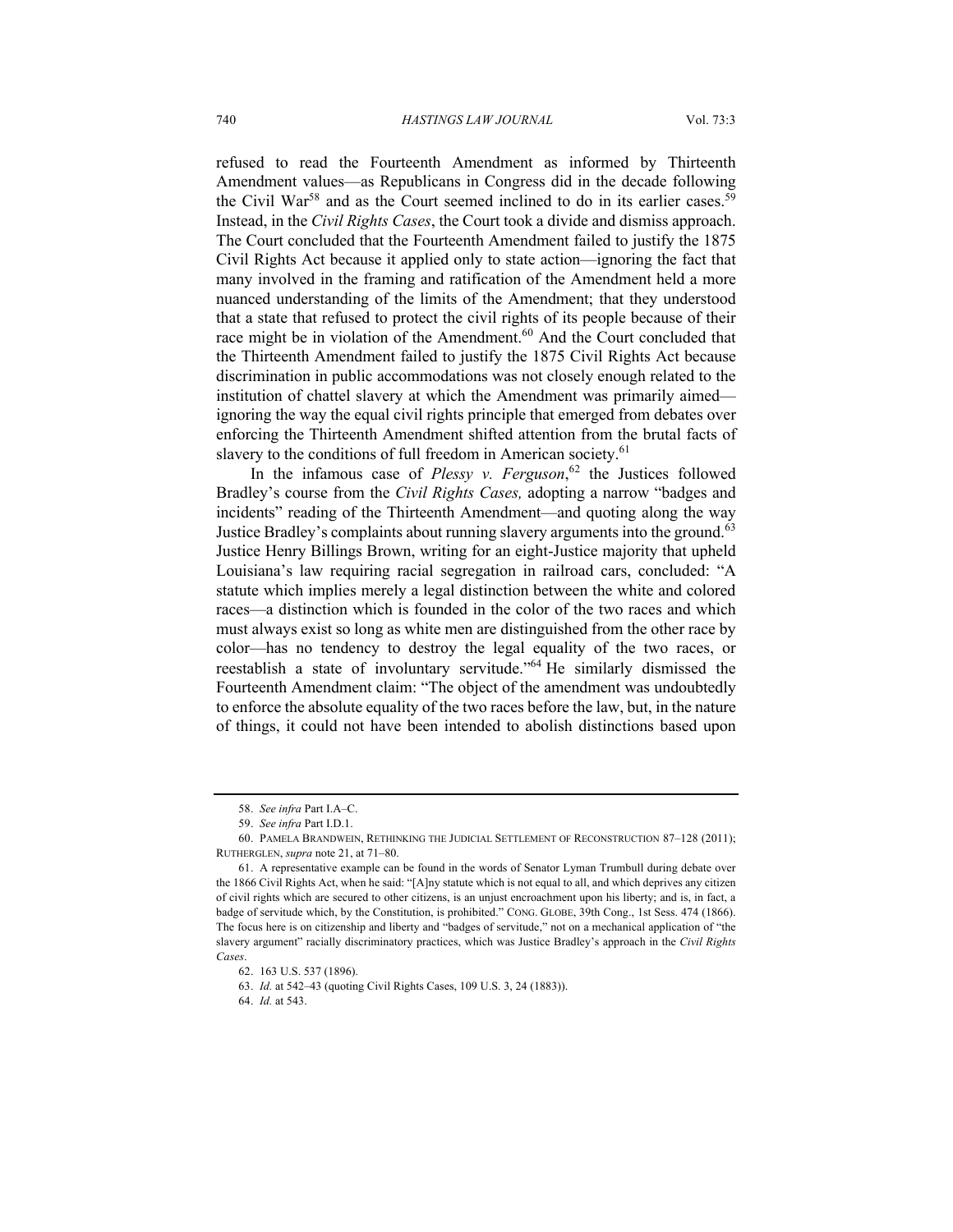color, or to enforce social, as distinguished from political, equality, or a commingling of the two races upon terms unsatisfactory to either.<sup>"65</sup>

The Court thus produced two separate constitutional nondiscrimination principles. One, drawn exclusively from the Fourteenth Amendment, was broad but thin (in that it immunized private actors from constitutional scrutiny). The other, based solely on the Thirteenth Amendment, ran deeper (in that it applied to private actors) but only along a narrow channel (in that it applied only to those rights that involve "badges and incidents" of slavery, narrowly conceived). By insisting upon more precisely defined categories of constitutional analysis, the Court had tamed the fertile ambiguities of Reconstruction constitutionalism.

#### *3. Civil Rights According to Justice Harlan*

It was left to Justice John Marshall Harlan, the sole dissenter in the *Civil Rights Cases* and *Plessy*, to push back against the Court's sharply defined categories of analysis. He offered instead a holistic approach, premised on the equality of rights principle. Whereas the majority opinions in the *Civil Rights Cases* and *Plessy* assessed the antidiscrimination protections of the Thirteenth and Fourteenth Amendments separately, Harlan slid back and forth between the two, relying on the category of civil rights to define and delineate his understanding of legal equality. The Thirteenth and Fourteenth Amendments protected not against racial discrimination generally, he reasoned, but racial discrimination when civil rights were at stake.

In his dissent in the *Civil Rights Cases*, Justice Harlan began with a conventional definition of civil rights. They were "those fundamental rights which, by universal concession, inhere in a state of freedom."<sup>66</sup> He went through the rights protected in the 1875 Civil Rights Act, explaining how each implicated civil rights. The ability to travel without constraint was a condition of freedom.<sup>67</sup> The right to lodging was fundamental, with the requirement that innkeepers serve all comers long recognized in common law.<sup>68</sup> The 1875 Civil Rights Act, therefore, did nothing more than protect rights "inhering in a state of freedom, and belonging to American citizenship." $\overline{69}$  Civil rights, according to Harlan,

<sup>65.</sup> *Id.* at 544.

<sup>66.</sup> Civil Rights Cases, 109 U.S. 3, 34 (1883).

<sup>67.</sup> *Id.* at 39.

<sup>68.</sup> *Id*. at 40–41.

<sup>69.</sup> *Id*. at 26. With regard to "places of public amusement," access to which were also protecting in the 1875 law, Harlan argued not that access to these spaces implicated civil rights, but the fact that these operations required state licensing "imports in law equality of right at such places among all the members of that public." *Id.* at 41. Harlan also cited *Munn v. Illinois*, 94 U.S. 113, 126 (1877), in which the Court held that the due process clause did not protect private industry against economic regulation, for the argument that property becomes "clothed with a public interest when used in a manner to make it of public consequence and affect the community at large. When, therefore, one devotes his property to a use in which the public has an interest, he, in effect, grants to the public an interest in that use, and must submit to be controlled by the public for the common good to the extent of the interest he has thus created." *Civil Rights Cases*, 109 U.S. at 42 (quoting *Munn*, 94 U.S. at 126). Amusements, Harlan insisted, are "not a matter purely of private concern." *Id.* Harlan employed some rather loose reasoning here. He moved from a discussion of the enforcement provision of the Thirteenth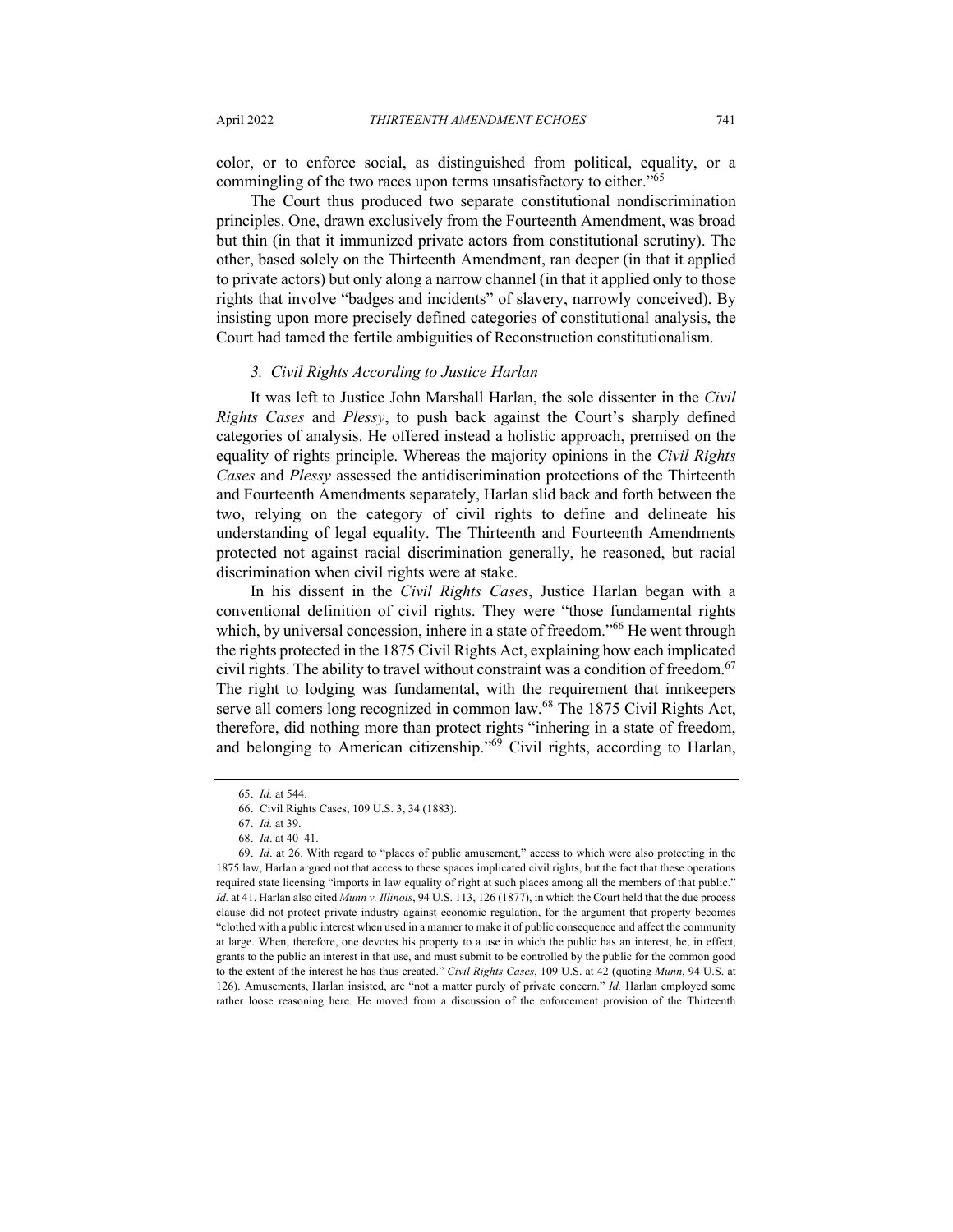were "rights of a character so necessary and supreme, that, deprived of their enjoyment in common with others, a freeman is not only branded as one inferior and infected, but, in the competitions of life, is robbed of some of the most essential means of existence."<sup>70</sup> His understanding of civil rights did not require him to analogize slavery to discrimination on public transportation or in public accommodations; rather, it required assessing the conditions of human freedom and recognizing the dignity costs of racial exclusion.

Harlan also took on the majority's concern that the legislation attempted to regulate social rights. "I agree that government has nothing to do with social, as distinguished from technically legal, rights of individuals," he noted.<sup>71</sup> "No government ever has brought, or ever can bring, its people into social intercourse against their wishes. Whether one person will permit or maintain social relations with another is a matter with which government has no concern."<sup>72</sup> But social relations were not the issue here. "The rights which Congress, by the act of 1875, endeavored to secure and protect are legal, not social, rights."<sup>73</sup> And "equality of civil rights," by virtue of the amended Constitution, "now belongs to every citizen."74

Justice Harlan's famous dissent in *Plessy v. Ferguson*, <sup>75</sup> in which he concluded that access to public modes of transportation was a civil right (and not a social right as the majority held), also emphasized the interlinkages between the Thirteenth and Fourteenth Amendments. He wrote:

The Thirteenth Amendment does not permit the withholding or the deprivation of any right necessarily inhering in freedom. It not only struck down the institution of slavery as previously existing in the United States, but it prevents the imposition of any burdens or disabilities that constitute badges of slavery or servitude. It decreed universal civil freedom in this country.<sup>76</sup>

When that amendment was "found inadequate to the protection of the rights of those who had been in slavery, it was followed by the Fourteenth Amendment, which added greatly to the dignity and glory of American citizenship and to the security of personal liberty  $\dots$ <sup>77</sup> He then brought the two together as expressing the unified principle of equal civil rights: "These two amendments, if enforced according to their true intent and meaning, will protect all the civil

77. *Id.*

Amendment to a discussion of the enforcement provision of the Fourteenth Amendment. From here, he slid into a discussion of the first section of the Fourteenth Amendment (the basis for the due process claim raised by the business owners in *Munn*). He then concluded by insisting that he had only been talking about the enforcement provision of the Thirteenth Amendment. *Id.* at 43.

<sup>70.</sup> *Id.* at 39–40.

<sup>71.</sup> *Id.* at 59.

<sup>72.</sup> *Id*.

<sup>73.</sup> *Id*.

<sup>74.</sup> *Id*.

<sup>75.</sup> 163 U.S. 537, 562 (1896).

<sup>76.</sup> *Id.* at 555.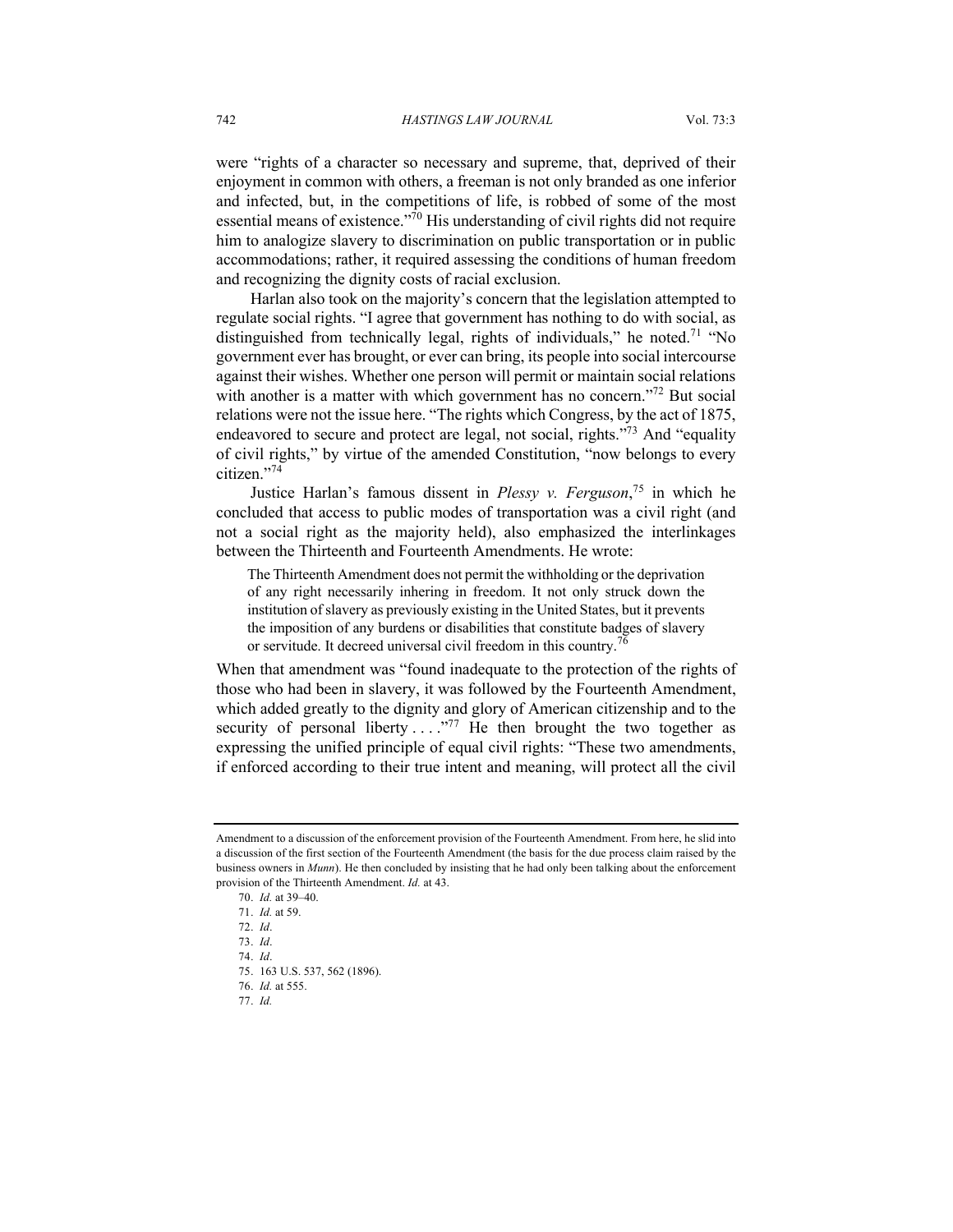rights that pertain to freedom and citizenship."<sup>78</sup> The "color-blind" Constitution prohibited second-class citizenship, he wrote.<sup>79</sup> "In respect of civil rights, all citizens are equal before the law." $80$ 

Justice Harlan's dissents provide a lost alternative in the genealogy of the equality of rights principle. He shows what Fourteenth Amendment jurisprudence would have looked like in the decades following Reconstruction if the Court had been more attuned to ways in which those who drafted and defended the Fourteenth Amendment understood Thirteenth Amendment values as permeating its meaning. He showed how the equality of rights principle could blur the sharp edges of the "state-action" limitation on the Fourteenth Amendment and expand the Amendment's protections against racial discrimination. The touchstone of Justice Harlan's racial egalitarianism was freedom. Whereas Justice Brown dismissed the significance of the discrimination at issue in the *Civil Rights Cases*, Justice Harlan described the case as involving nothing less than "the protection of freedom and the rights necessarily inhering in a state of freedom.<sup>381</sup> In this way, he insisted on keeping slavery, emancipation, and the Thirteenth Amendment as animating values of his Fourteenth Amendment jurisprudence.

#### II. THE EQUALITY OF RIGHTS PRINCIPLE OBSCURED

The period from the end of the Civil War through the end of the nineteenth century was the only time in the history of the Fourteenth Amendment when jurists openly accepted the principle of equality of rights as a legitimate basis for determining the reach of the Amendment's antidiscrimination requirement. Justice Harlan disagreed with the other Justices about how the principle should be applied, but they all agreed that the constitutional limits on discrimination had to take account not only of the grounds for the discrimination but also the sphere of activity in which the discrimination took place. In the twentieth century, the principle of equality of rights never went away—and I make the case in the following Parts of this Article that it played a key role in some of the Supreme Court's most significant Fourteenth Amendment decisions—but it became harder to discern. The obscuring of this equality of rights principle in the twentieth century was the result of changes in legal doctrine, language, and politics.

#### A. DOCTRINE

The decline of the Reconstruction-era constitutional principle of equal rights was, in part, a product of the Supreme Court's disaggregation of the three key rights provisions of Section 1 of the Fourteenth Amendment—the Privileges

<sup>78.</sup> *Id.* 79. *Id.* at 559.

<sup>80.</sup> *Id*.

<sup>81</sup>*.* Civil Rights Cases, 109 U.S. 3, 34 (1883).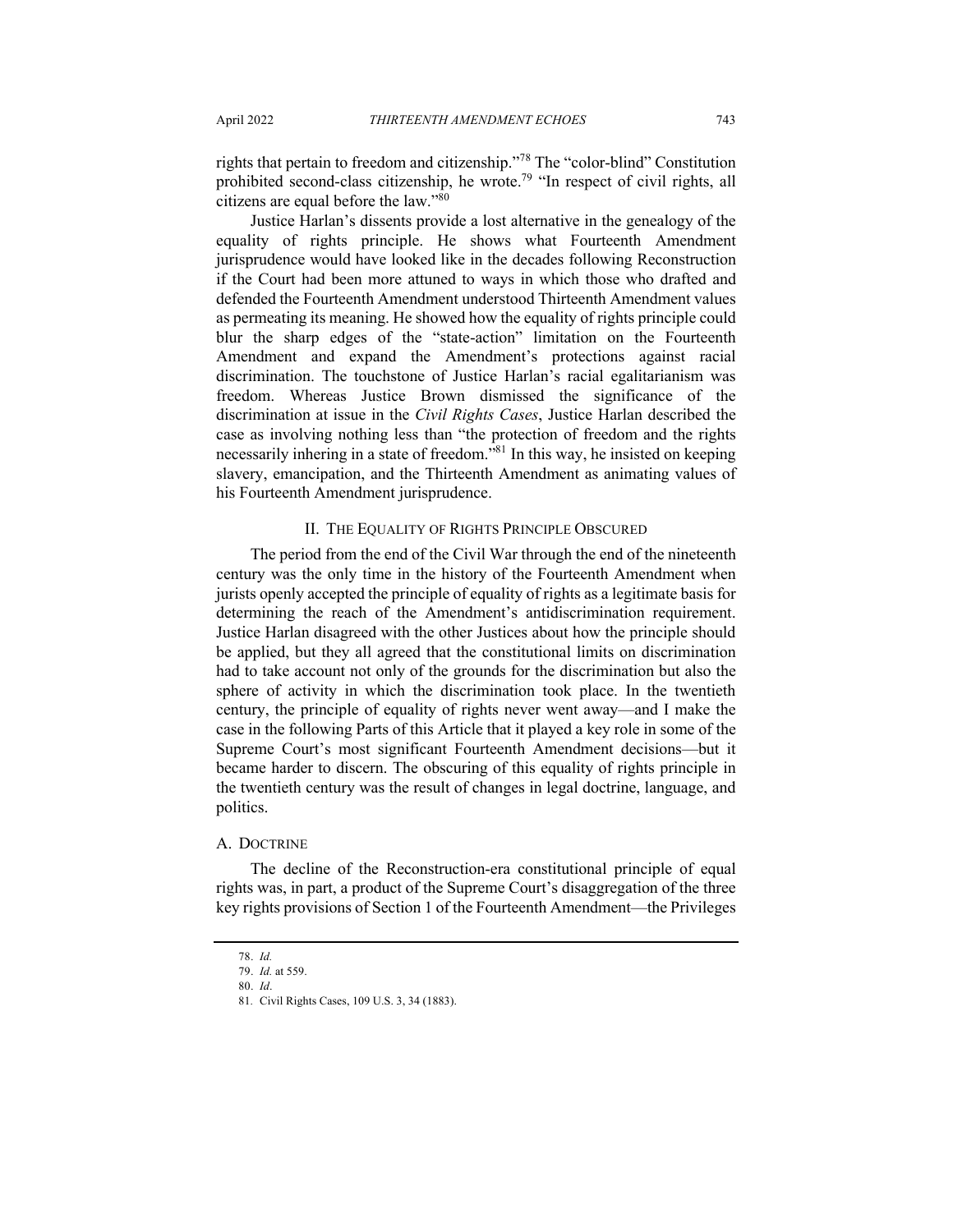or Immunities Clause, the Equal Protection Clause, and the Due Process Clause—and the Thirteenth Amendment. As discussed above, during Reconstruction, judges and lawmakers typically recognized the principle as embodied in all of these constitutional provisions, with little attention to distinctions between the component parts. But if there were to be a single constitutional provision in which to place the equality of rights principle, it would have been the Privileges or Immunities Clause. At the time of the drafting of the Fourteenth Amendment, this was the phrase understood as a substitute for "civil rights."<sup>82</sup> During the early stages of the five years of debate that led to the passage of the Civil Rights Act of 1875, most of the bill's advocates looked to this clause as the primary basis for congressional authority.<sup>83</sup>

Yet in the *Slaughterhouse Cases*<sup>84</sup> the Court narrowed the provision's meaning to a slim band of rights that pertain to an individual's relationship to the national government (a category that did not include the fundamental rights identified in the 1866 Civil Rights Act).<sup>85</sup> To interpret the Privileges or Immunities Clause otherwise, the majority warned, would make the Court "a perpetual censor upon all legislation by the States."86

Following the Court's ruling in the *Slaughterhouse Cases*, judges and legislators channeled racial nondiscrimination claims into either equal protection or due process categories. This channeling, as described above, diminished the relevance of the equality of rights principle. By the late nineteenth century, Fourteenth Amendment doctrine was moving down two increasingly distinct tracks: fundamental constitutional rights (protected under *Lochner*-era substantive due process doctrine against unreasonable infringement, without any special attention to race) and nondiscrimination (protected under equal protection doctrine). A more robust privileges or immunities doctrine might have allowed courts to recognize the possibility of rights claims that combined a concern with racial discrimination with the nature of the rights at stake.

#### B. LANGUAGE

Even as the Supreme Court sought to narrowly circumscribe the definition of civil rights, in the realm of public discourse, its usage indicated an alternative definition.87 Outside the courts, in the years following the *Civil Rights Cases*,

<sup>82.</sup> *See* BOUTWELL*, supra* note 32, at 41–42.

<sup>83.</sup> McConnell, *supra* note 7, at 998.

<sup>84.</sup> 83 U.S. 36 (1873).

<sup>85.</sup> *Id.* at 75–76, 79–80.

<sup>86.</sup> *Id.* at 78. When opponents of the proposed federal public accommodations bill cited *Slaughterhouse* to support their argument that Congress lacked the authority to pass such legislation, McConnell, *supra* note 7, at 1000–01, the bill's defenders increasingly emphasized the Equal Protection Clause as the constitutional basis for the law. John P. Frank & Robert F. Munro, *The Original Understanding of Equal Protection of the Laws*, 50 COLUM. L. REV. 131, 160 n.150 (1950); Harrison, *supra* note 7, at 1426–33; McConnell, *supra* note 7, at 1001–04.

<sup>87.</sup> SCHMIDT, *supra* note 17, at 48–52, 55–57.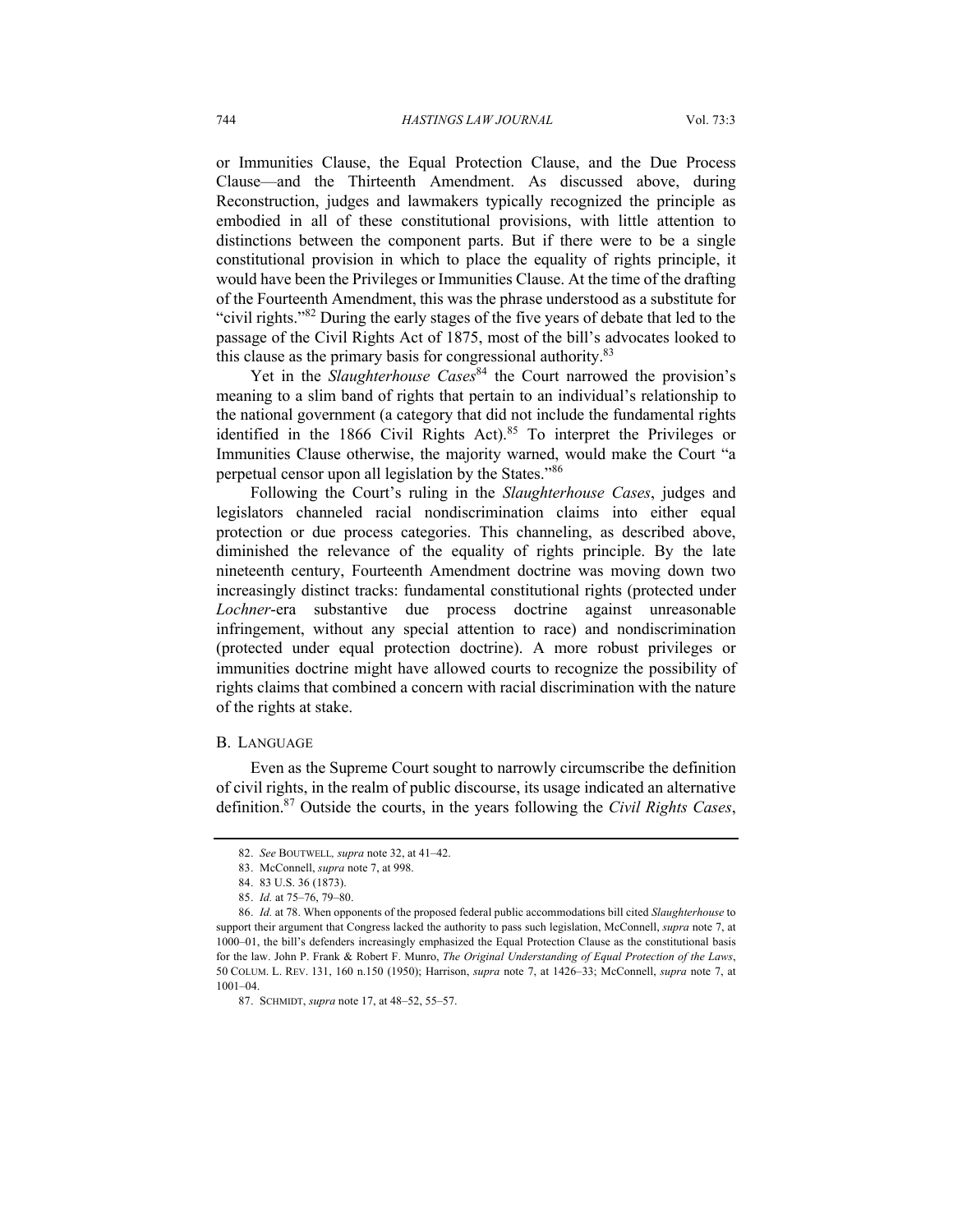1890.89

people increasingly used the term civil rights to refer specifically to those rights that the Supreme Court insisted were *not* civil rights: rights of access to public accommodations. African Americans formed civil rights leagues to support passage of state-level public accommodations, and state legislatures across much of the nation responded with what they typically labeled "civil rights" laws.88 Although, as a matter of constitutional interpretation, the Supreme Court had held that access to private businesses that served the public was *not* a civil right, activists and politicians at the state level took a different path. According to the words they used and the laws they passed, these were civil rights. "It is nothing but civil rights for a Colored man to have the same privileges which can be bought by any other man," explained the editors of a Black newspaper in

It might appear that by the turn of the twentieth century, the very definition of civil rights that the Court rejected in the *Civil Rights Cases*—a definition that assumed nondiscriminatory access to public accommodations was just as much a condition of freedom as the right to make contracts and own property—had become, as a result of congressional debate and state-level activism and lawmaking, the prevailing understanding of civil rights. Yet the version of civil rights that emerged from the battles over the 1875 Civil Rights Act and the wave of state-level "civil rights" laws turned on a rather different premise. Whereas the Reconstruction concept of civil rights was understood to encompass the most essential of rights, in the decades after Reconstruction, Americans increasingly used the term in a way that was narrower and stripped of the assumption that its distinguishing characteristic was that it stood above all other rights categories.

By the closing decades of the nineteenth century and early decades of the twentieth, when activists, lawyers, and scholars referenced "civil rights" in the context of racial justice efforts, they typically did so to single out legislation and litigation involving nondiscrimination in public facilities and public accommodations.<sup>90</sup> Newspaper accounts of "civil rights cases" almost always involved controversies involving racial discrimination in public accommodations or schools.<sup>91</sup> When groups that formed to advance the interests of African Americans proclaimed the importance of civil rights or charged a

<sup>88.</sup> SHAWN LEIGH ALEXANDER, AN ARMY OF LIONS: THE CIVIL RIGHTS STRUGGLE BEFORE THE NAACP 30 (2012); SUSAN D. CARLE, DEFINING THE STRUGGLE: NATIONAL ORGANIZING FOR RACIAL JUSTICE, 1880– 1915, 316 n.10 (2013); MILTON R. KONVITZ, A CENTURY OF CIVIL RIGHTS 157–58 (1962); DAVISON M. DOUGLAS,JIM CROW MOVES NORTH: THE BATTLE OVER NORTHERN SCHOOL SEGREGATION, 1865–1954, at 89– 91 (2005).

<sup>89.</sup> Elizabeth Dale, *"Social Equality Does Not Exist Among Themselves, nor Among Us": Baylies vs. Curry and Civil Rights in Chicago, 1888*, 102 AM. HIST. REV. 311, 318 (1997) (quoting WESTERN APPEAL*,* Jan, 4, 1890).

<sup>90.</sup> *See* FRANKLIN JOHNSON, THE DEVELOPMENT OF STATE LEGISLATION CONCERNING THE FREE NEGRO 26–32 (1918).

<sup>91.</sup> *See, e.g.*, *Stray Southern Notes*, N.Y. TIMES, Dec. 11, 1884, at 5; *Civil Rights in Georgia*, N.Y. TIMES, Aug. 26, 1886, at 5; WILFORD SMITH, *The Negro and the Law*, *in* THE NEGRO PROBLEM: A SERIES OF ARTICLES BY REPRESENTATIVE AMERICAN NEGROES OF TO-DAY 125–59 (Booker T. Washington ed., 1903).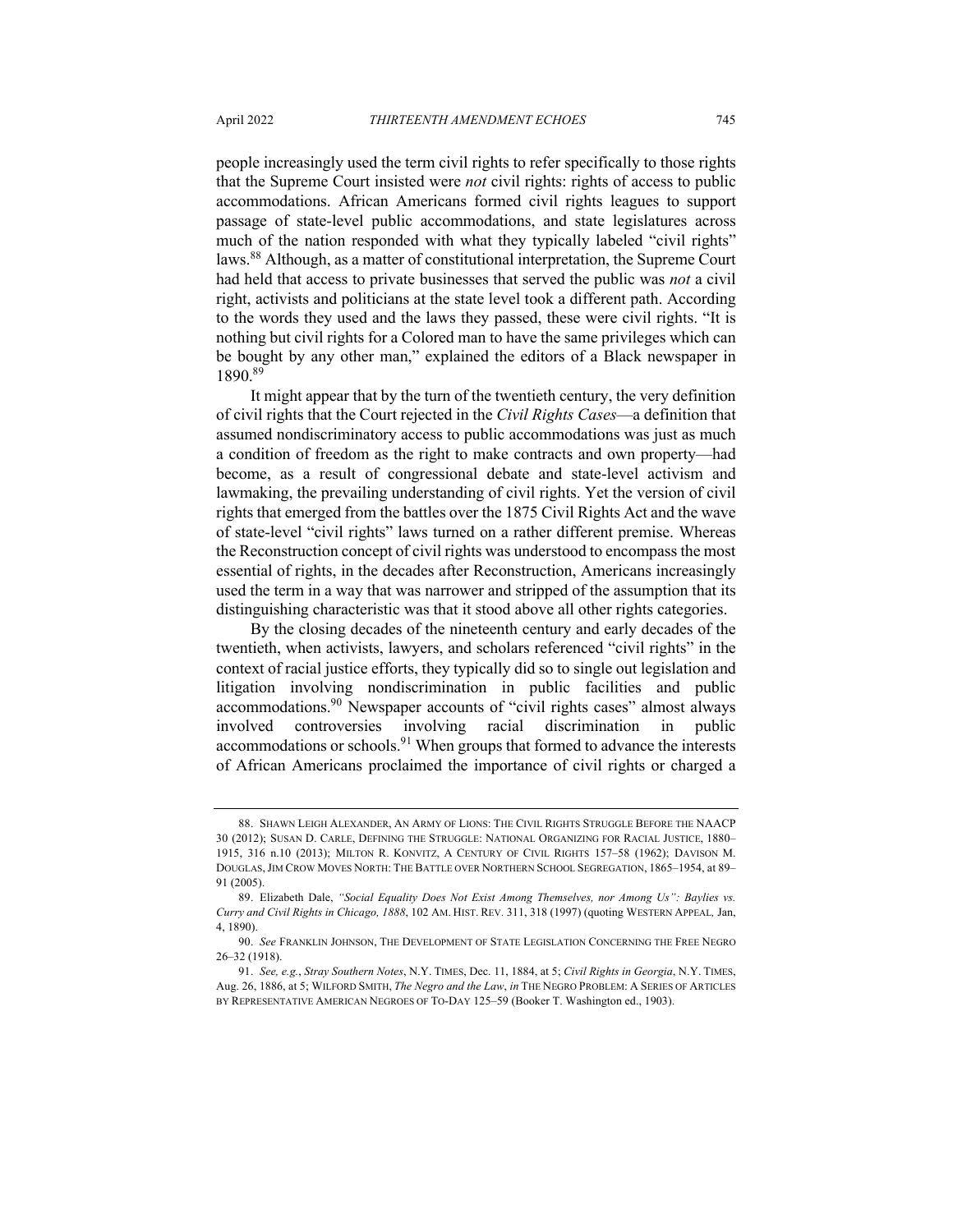committee with advancing civil rights, they were usually referencing efforts to enforce state public accommodations laws.<sup>92</sup>

Then, in the mid-twentieth century, Americans remade the public meaning of civil rights once again. A term that first described a collection of essential rights and then morphed into a label for antidiscrimination policy involving public accommodations took on a new meaning, this time as a general norm of government racial nondiscrimination. It was this iteration of civil rights that became the commonplace label for the modern movement for racial equality.<sup>93</sup> With this latest version of civil rights ascendent in public discourse, the very phrase that best captured the predominant nondiscrimination norm of Reconstruction—"equal civil rights"—took on an archaic quality, its meaning obscure, or seemingly redundant. The evolution of the meaning of this critical term make the lineage of the equal rights principle less accessible to modern Americans.

#### C. RACIAL POLITICS

Political developments also worked to marginalize the equality of rights principle in mainstream legal discourse. Those who sought to limit the egalitarian potential of Reconstruction attacked the equal rights principle as too threatening to the status quo, seeing it as an entering wedge for more expansive federal nondiscrimination requirements.<sup>94</sup> For those who sought to limit the transformative potential of the constitutional revolution of the Reconstruction amendments, whether in the name of federalism or white supremacy, a robust, dynamic equality of rights principle went too far and risked too much disruption to the racial status quo. As the Reconstruction moment was gradually displaced by a re-imposition of white supremacist control across the South and a loss of interest in continued federal intervention in Washington, D.C.,  $95$  the principle of equal civil rights—a principle born in part from a felt need to rein in the egalitarian abolitionist vision of Radical Republicans—needed to be reined in still further. This, in effect, was what the Supreme Court did in the *Civil Rights Cases*, *Plessy*, and numerous other decisions in the late nineteenth and early twentieth centuries: nominally accepting equality of rights as a constitutional principle but defining it narrowly so that it failed to provide federal protection against the tightening noose of Jim Crow.

This is not to say that African Americans and more egalitarian-minded whites put up much of a fight on behalf of the equality of rights principle.

<sup>92.</sup> *See, e.g., Our New Legal Bureau*, CRISIS, Jan. 1, 1914, at 139.

<sup>93.</sup> I detail the evolution of the term civil rights in the twentieth century in SCHMIDT, *supra* note 17, 53– 134; *see also* RISA GOLUBOFF, THE LOST PROMISE OF CIVIL RIGHTS 16–50 (2007); Christopher W. Schmidt, *The Civil Rights–Civil Liberties Divide*, 12 STAN. J. C.R. & C.L. 1, 21–24 (2016); Christopher W. Schmidt, *Legal History and the Problem of the Long Civil Rights Movement*, 41 L. & SOC. INQUIRY 1081, 1094–97 (2016).

<sup>94.</sup> This was the core argument of opponents of the 1875 Civil Rights Act, SCHMIDT, *supra* note 17, at 34– 41, and of the majority in the *Civil Rights Cases*, 109 U.S. 3, 42–44 (1883).

<sup>95.</sup> *See* FONER, *supra* note 15, at 460–601.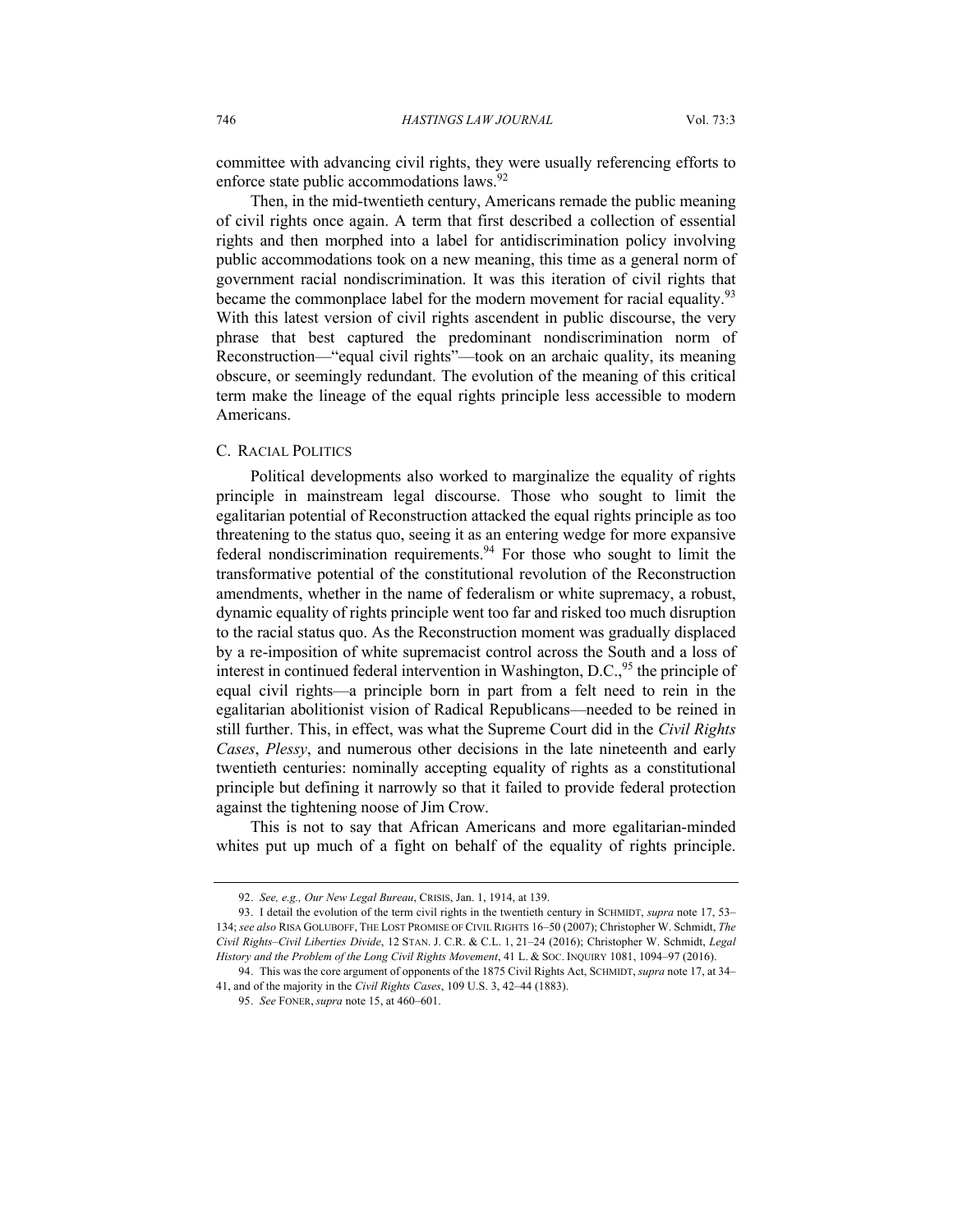Although it served an important role in allowing the constitutional transformation of Reconstruction to move forward, it was always an approach to constitutional equality distinguished as much by its limits as by its liberatory potential.<sup>96</sup> From the perspective of freed people who were trying to craft a dignified life out of the abstract promises of equality emanating from Washington, D.C., the legalistic distinctions between spheres of rights that so occupied lawmakers, judges, and editorial writers failed to capture their lived experiences. Just as leaders in the African American community resisted the idea of placing the vote into a category of rights that was somehow less urgent and

fundamental than the rights to make contracts, own property, and go to court, they also resisted the idea of placing the affronts to dignity that accompanied denial of service by public accommodations into some lesser category of racial harms.<sup>97</sup> After passage of the 1866 Civil Rights Act, some attempted to use the new law to demand access to public accommodations.<sup>98</sup> They fought for the broadened concept of civil rights contained in the 1875 Civil Rights Act and condemned the Supreme Court when it struck the Act down.<sup>99</sup> The people who were most dedicated to fighting for racial equality fought for "civil rights" when the opportunity presented itself, but this was not a term or a concept that they generally rallied around. If they were going to frame their demands for racial justice in terms of rights, African Americans tended to talk of the rights of citizens or public rights<sup>100</sup> or, simply, equal rights.<sup>101</sup>

When political circumstances and ideological commitments were right, the principle of equal civil rights could be a powerful tool for extending the reach of constitutional nondiscrimination norms. Congressional Republicans during Reconstruction showed the principle's potential, as did Justice Harlan in the decades following Reconstruction. But when circumstances and commitments changed, its limitations and liabilities were exposed, and it was left with few advocates. And it was not the kind of principle that activists working outside the

<sup>96.</sup> *See* SCHMIDT, *supra* note 17, at 11–52.

<sup>97.</sup> *See* "Memorial of the National Convention of Colored People Praying to be Protected in Their Civil Rights," H.R. and S. Docs., 1584, 43rd Cong., 1st Sess., Misc. S. Doc. No. 21 (Dec. 19, 1873) ("The recognitions made within a few years respecting in part our rights, make us more sensitive as to the denial of the rest . . . . The protection of civil rights in the persons of every inhabitant of the country is the first and most imperative duty of the Government."); *The Civil Rights Convention*, N.Y. TIMES, Dec. 12, 1873, at 1; HUGH DAVIS, "WE WILL BE SATISFIED WITH NOTHING LESS": THE AFRICAN AMERICAN STRUGGLE FOR EQUAL RIGHTS IN THE NORTH DURING RECONSTRUCTION 102–09 (2011).

<sup>98.</sup> *See* HORACE EDGAR FLACK, THE ADOPTION OF THE FOURTEENTH AMENDMENT 45–54 (1908); MASUR, EXAMPLE, *supra* note 20, at 112.

<sup>99.</sup> SCHMIDT, *supra* note 17, 45–46.

<sup>100.</sup> *See* Rebecca J. Scott, *Public Rights, Social Equality, and the Conceptual Roots of the Plessy Challenge*, 106 MICH. L. REV. 777 (2008); Rebecca J. Scott, *Discerning a Dignitary Offense: The Concept of Equal "Public Rights" During Reconstruction*, 38 L. & HIST. REV. 519 (2020); FONER, *supra* note 45, at 140–42.

<sup>101.</sup> *See, e.g.*, "Civil Rights: Resolutions of the Legislature of South Carolina," H.R. and S. Docs., 1617, 43rd Cong., 1st Sess., Misc. H.R. Doc. No. 25 (Dec. 15, 1873). (Discrimination against Black people in travel and public accommodations results in a "degradation of their manhood and the violation of their equal rights as human beings").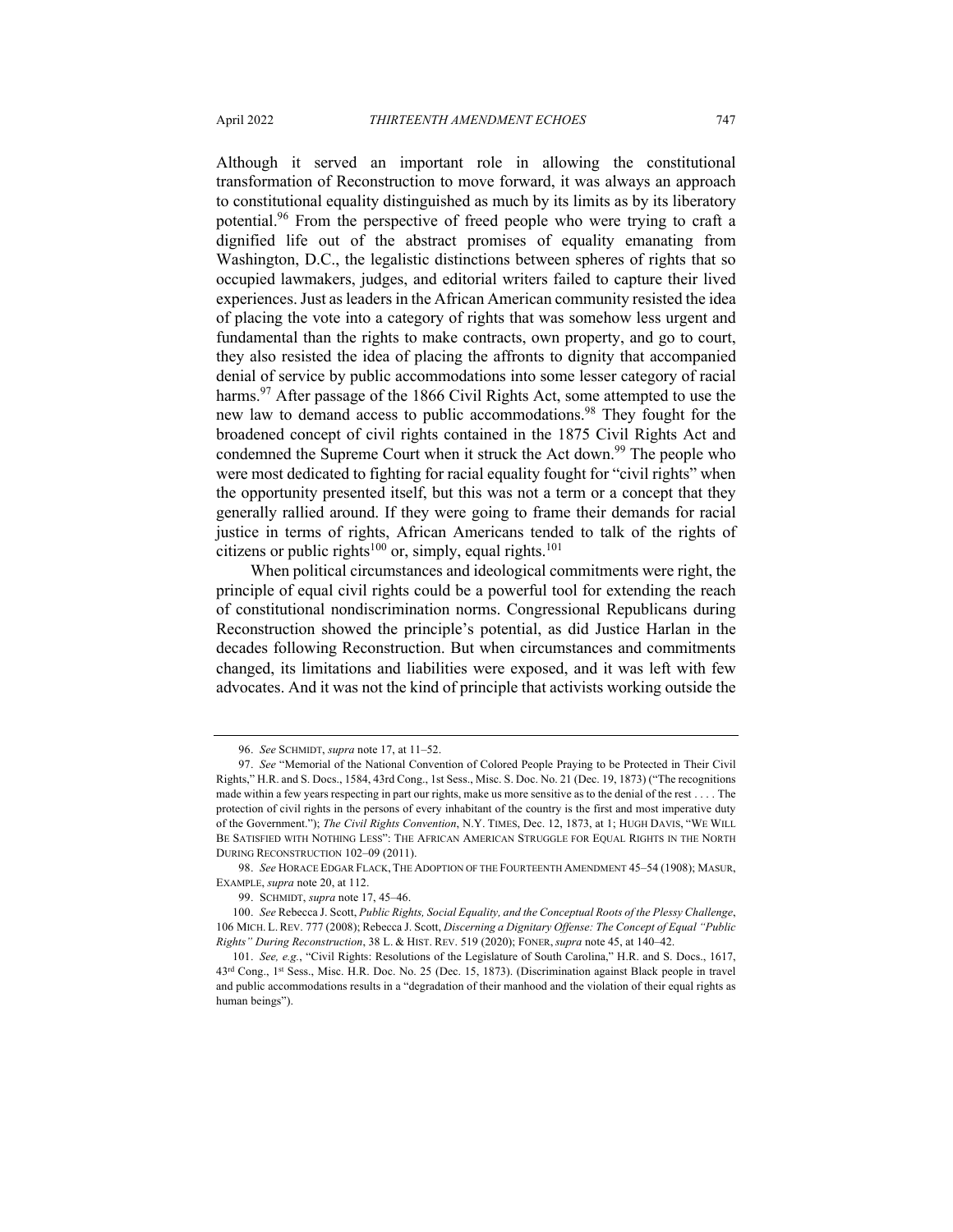formal institutions of power rallied around. It was a principle that channeled and chastened egalitarian sentiment, and hence was ill-suited to the language of mobilization and protest.

#### III. DEFINING THE BOUNDARIES OF RACE DISCRIMINATION

By the early decades of the twentieth century, equality of rights was no longer a recognized principle of Fourteenth Amendment doctrine. Judges showed more interest in deploying the Fourteenth Amendment as a bulwark against economic regulation than against white supremacy. Racial justice activists rallied around broader and bolder visions of racial equality. The very label that described the core of the equality of rights principle—civil rights had been repurposed in mainstream American discourse. The loss of this doctrine meant that American political and legal discourse no longer had a legal category that had played a critical role in the Amendment's first decades—at times strengthening the cause of racial justice, at times limiting it, and often doing both at the same time.

Yet even as these developments pushed aside the equality of rights principle, the Supreme Court continued to rely on its core assumptions because the Justices still wanted to apply a nondiscrimination principle that could strike down certain forms of racial discrimination while upholding others. For this reason, the equality of rights principle lived on, often featuring in highly consequential cases, but its role was obscured, causing more confusion than direction for those trying to make sense of the Court's Fourteenth Amendment doctrine.

In this Part, I consider two landmark twentieth-century Supreme Court decisions involving racial discrimination in the context of rights the Court deemed to be fundamental to civic life. *Buchanan v. Warley* involved property rights; *Brown v. Board of Education*, education. In each, the Justices struggled to offer a persuasive account of what they were doing, leaving legal commentators, at the time of the decisions and ever since, to puzzle over the doctrinal justifications and implications of these decisions. Much of this confusion, I argue, can be traced to the disappearance of the equality of rights principle as a recognized feature of Fourteenth Amendment jurisprudence. In both *Buchanan* and *Brown*, the Court operated on a set of assumptions that were familiar to the Reconstruction generation but that had become obscured to later generations.

## A. BUCHANAN V. WARLEY

In its unanimous 1917 decision in *Buchanan v. Warley*, the Supreme Court struck down a Louisville, Kentucky city ordinance designed to preserve the city's patterns of residential segregation.<sup>102</sup> Louisville's "ordinance to prevent

<sup>102.</sup> 245 U.S. 60, 82 (1917).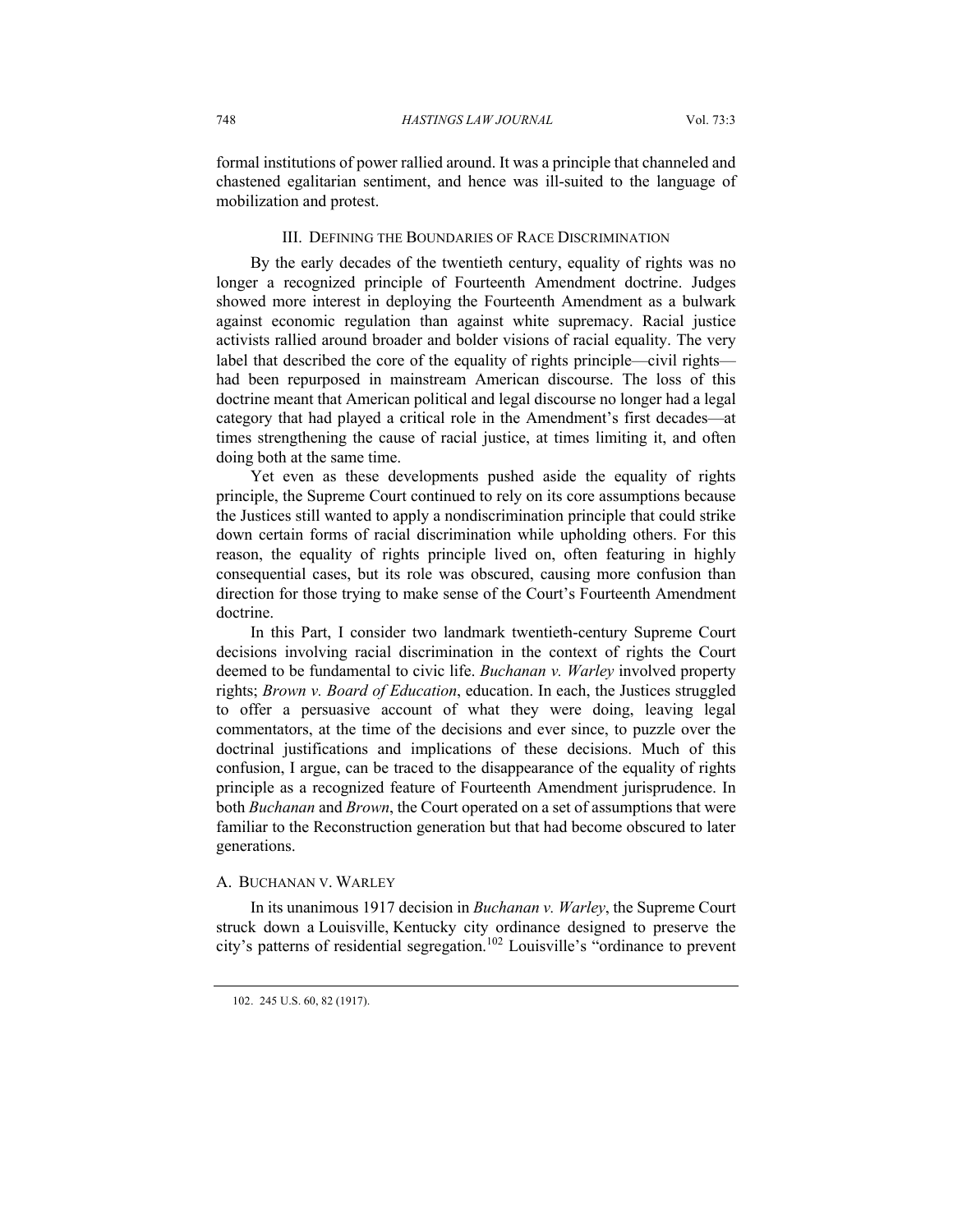conflict and ill feeling between the white and colored races" prohibited African Americans from moving into blocks that were majority white and whites from moving into blocks that were majority African American.<sup>103</sup> The regulation, according to Justice William R. Day, "destroy[ed] the right of the individual to acquire, enjoy, and dispose of his property" and thus violated the Due Process Clause of the Fourteenth Amendment.104This was an impressive victory for the battle against Jim Crow at a time when such victories were rare, and racial justice

activists praised the ruling.<sup>105</sup> Moorfield Storey, president of the National Association for the Advancement of Colored People, described *Buchanan* as "the most important decision that has been made since the Dred Scott case."<sup>106</sup>

For commentators at the time of *Buchanan* and for generations of scholars ever since, the most puzzling aspect of the case was why the Supreme Court struck down this particular segregation law while leaving untouched other precedents that upheld segregation laws.<sup>107</sup> *Plessy v. Ferguson*, which upheld segregation on railroad travel, remained good law in the wake of *Buchanan*, as did an 1899 Supreme Court ruling that rejected a challenge to segregated schools and an 1883 ruling that rejected a challenge to a state anti-miscegenation law.<sup>108</sup> Before *Buchanan*, state courts that had upheld residential segregation policies cited these cases as precedents to justify their rulings.<sup>109</sup> According to the Kentucky Court of Appeals, "we see but little difference in the prevention by law of the association of white and colored pupils in the schools of the state and in the prevention of their living side by side in their homes."<sup>110</sup>

The best explanation for *Buchanan* was that the Justices viewed property rights as different from the rights involved in public accommodations or education or marriage. The Court's reasoning thus turned on a simple, if never

<sup>103.</sup> *Id.* At 70–71.

<sup>104.</sup> *Id.* At 80.

<sup>105.</sup> PATRICIA SULLIVAN, LIFT EVERY VOICE: THE NAACP AND THE MAKING OF THE CIVIL RIGHTS MOVEMENT 65, 72–75 (2009) (describing the decision's energizing effect on the early NAACP); *see also*  Michael J. Klarman, *Race and the Court in the Progressive Era*, 51 VAND. L. REV. 881, 939, 947 (1998); Roger L. Rice, *Residential Segregation by Law, 1910-1917*, 34 J. S. HIST. 179, 198–99 (1968); Benno C. Schmidt, Jr., *Principle and Prejudice: The Supreme Court and Race in the Progressive Era. Part 1: The Heyday of Jim Crow*, 82 COLUM. L. REV. 444, 508–09 (1982) (describing press response).

<sup>106.</sup> Schmidt, *supra* note 105, at 522.

<sup>107.</sup> *Id.* At 509–11 (summarizing law review commentary on *Buchanan*).

<sup>108.</sup> Plessy v. Ferguson, 163 U.S. 537, 548–49 (1896); Cumming v. Richmond Cnty. Bd. Of Educ., 175 U.S. 528, 545 (1899); Pace v. Alabama, 106 U.S. 583, 585 (1883).

<sup>109.</sup> *See, e.g.*, Harden v. City of Atlanta, 93 S.E. 401, 402–03 (Ga. 1917); Harris v. City of Louisville, 177 S.W. 472, 476–77 (Ky. 1915).

<sup>110.</sup> *Harris*, 177 S.W. at 477. Contemporary legal commentators criticized *Buchanan* on this ground, noting the inconsistencies of allowing segregation in schools and on public transportation while striking it down in this context. *See, e.g.*, S.S. Field, *The Constitutionality of Segregation Ordinances*, 5 VA. L. REV. 81, 82–83 (1917); Note, *Constitutionality of Segregation Ordinance*, 16 MICH. L. REV. 109, 110 (1917); Comments, *Unconstitutionality of Segregation Ordinances*, 27 YALE L.J. 393, 393 (1918).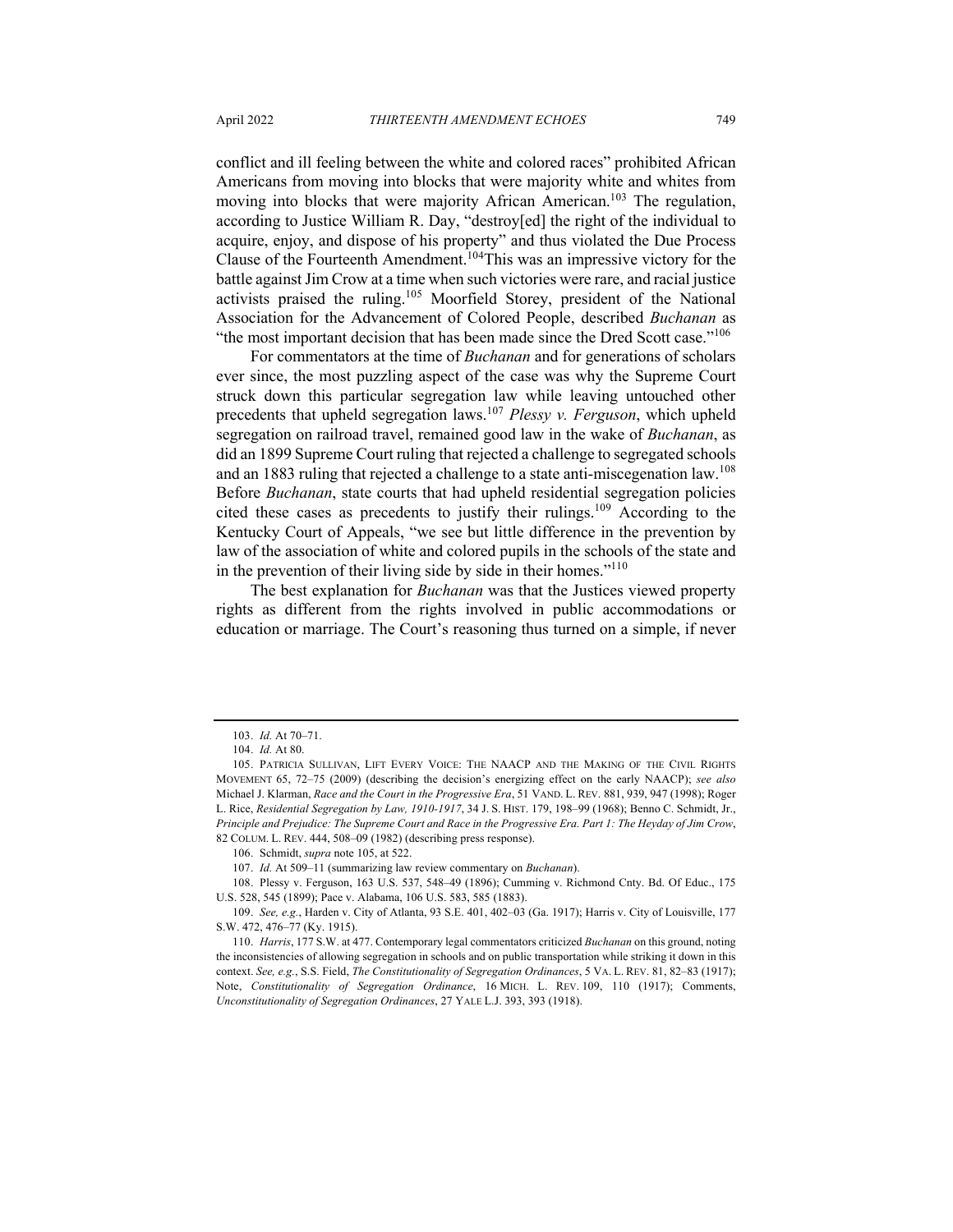fully articulated, assumption: that certain forms of state-mandated racial discrimination were constitutionally permissible, while others were not.<sup>111</sup>

To the extent that Justice Day articulated and defended this assumption (*Buchanan* is a notoriously opaque opinion), he did so by drawing on the legal achievements of Reconstruction. He referenced the Civil Rights Act of 1866 and jury discrimination cases from 1879–80 in which the Court included sweeping assertions of the racial egalitarian goals of the Reconstruction Amendments.<sup>112</sup> Day asked:

In the face of these constitutional and statutory provisions can a white man be denied, consistently with due process of law, the right to dispose of his property to a purchaser by prohibiting the occupation of it for the sole reason that the purchaser is a person of color intending to occupy the premises as a place of residence?<sup>113</sup>

Justice Day went on to delineate a limiting principle to his nondiscrimination holding. Property was different from other potential nondiscrimination claims because it was a fundamental right. The precedents and statutes that had prohibited racial discrimination "did not deal with the social rights of men, but with those fundamental rights in property which it was intended to secure upon the same terms to citizens of every race and color."<sup>114</sup> In support of this point, Justice Day cited the *Civil Rights Cases*, in which the Court, in the process of declaring public accommodations outside the realm of civil rights, and thus beyond the reach of the Thirteenth Amendment, emphasized that property rights were at the core of the civil rights category.<sup>115</sup> Justice Day's reading of Reconstruction justified his conclusion that regulation that infringed property rights required a distinctive antidiscrimination analysis.

The case presented does not deal with an attempt to prohibit the amalgamation of the races. The right which the ordinance annulled was the civil right of a white man to dispose of his property if he saw fit to do so to a person of color and of a colored person to make such disposition to a white person.<sup>116</sup>

*Buchanan* was an opinion whose reasoning was grounded in the Reconstruction-era equality of rights concept, but it was decided at a moment in history when that concept had become obscured in legal discourse. Most

<sup>111.</sup> Alongside the right to own property, the Court placed the right to pursue one's profession as so fundamental that racial distinctions were generally not permitted. *See* Yick Wo v. Hopkins, 118 U.S. 356, 373 (1886) (striking down on equal protection grounds the racially discriminatory application of a laundry licensing policy); Truax v. Raich, 239 U. S. 33, 38 (1915) (striking down on equal protection grounds an Arizona law that limited employment of non-citizens). In *Truax*, the Court treated the right to pursue one's profession, like the property right recognized in *Buchanan*, as not a free-standing right against government regulation, but a right that could not be conditioned on certain grounds—in this case, citizenship. Truax thus offers something of a preview of the equality of rights principle as it would develop in the 1960s and 1970s. *See infra* Part V.

<sup>112</sup>*.* Buchanan v. Warley, 245 U.S. 60, 76–79 (1917).

<sup>113.</sup> *Id.* At 78.

<sup>114.</sup> *Id*. At 79.

<sup>115.</sup> *Id.* (citing Civil Rights Cases, 109 U.S. 3, 22 (1883)).

<sup>116.</sup> *Buchanan*, 245 U.S. at 81.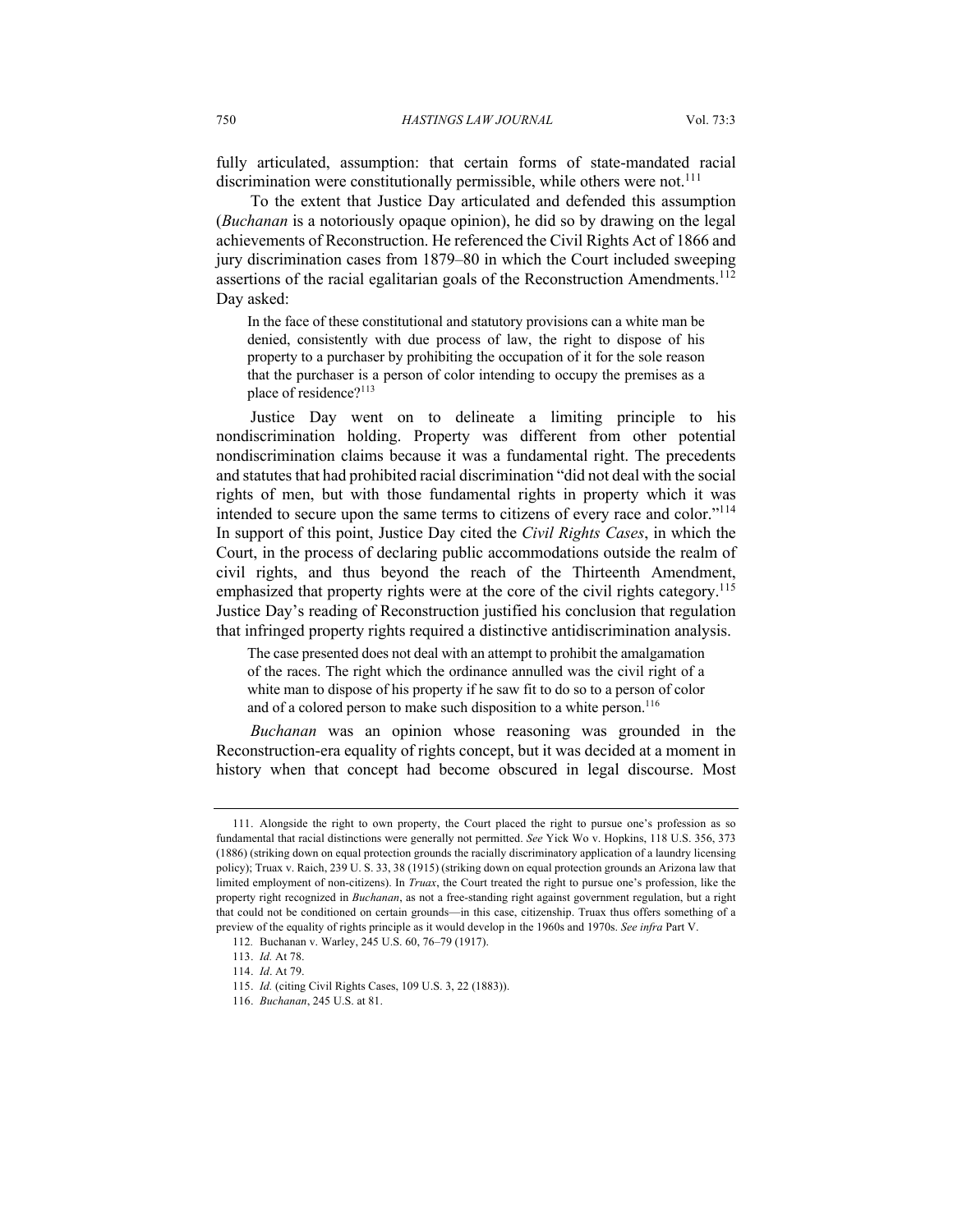notably, the term "civil rights" no longer served to delineate and differentiate categories of rights. A decision that would have been readily explainable using the rights categories of the 1860s and 1870s puzzled many Americans of the early twentieth century. *Buchanan* remains today an awkward fit in histories of the Court's interpretation of the Fourteenth Amendment.<sup>117</sup>

#### B. BROWN V. BOARD OF EDUCATION

Chief Justice Earl Warren's reasoning in *Brown v. Board of Education* followed a path analogous to Justice Day's in *Buchanan.* Its holding was premised on the assumption that rights pertaining to certain realms of society were more fundamental than others, and that racial restrictions on the most fundamental of rights should be treated differently when applying the Fourteenth Amendment. In *Buchanan*, the fundamentality of the right at issue was beyond question; property rights were foundational to Anglo-American constitutionalism and the right to buy and sell property was one of the rights enumerated in the Civil Rights Act of 1866. The right at issue in *Brown* education—had a thinner historical pedigree. It was not among the rights enumerated in the 1866 Civil Rights Act. African American activists and Radical Republicans sometimes claimed education as a fundamental right of citizenship or a necessary condition of freedom,<sup>118</sup> and a prohibition on racial discrimination in access to public schools had been included in early versions of the Civil Rights Act of 1875.<sup>119</sup> But this claim was always deeply contested, and supporters of the 1875 Civil Rights Act cut the schooling provision as too controversial.<sup>120</sup>

Chief Justice Warren's challenge in *Brown* was to write an opinion that would strike down state-mandated segregation in schools as a violation of the Fourteenth Amendment but to do so in a way that did not declare all statemandated discrimination unconstitutional. An opinion based on a sweeping antiracial-classification rule would entangle the Court in constitutional questions that the Justices preferred to save for another day (particularly interracial marriage bans).<sup>121</sup> Chief Justice Warren needed a rationale for why education was different, for why it was a more important right than other potential racial

<sup>117.</sup> *See* Christopher W. Schmidt, Buchanan v. Warley *and the Changing Meaning of Civil Rights*, 48 CUMBERLAND L. REV. 463, 464–66 (2018).

<sup>118.</sup> *See* McConnell, *supra* note 7, at 953–54.

<sup>119.</sup> CONG. GLOBE*,* 41st Cong., 2d Sess. 3434 (1870).

<sup>120.</sup> Critics argued that the school provision would result in the shutting down of schools. CONG. REC. 3, 43rd Cong., 2d Sess. 954, 979, 981, 999, 1003 (1875); *The Civil-Rights Bill*, CHI. TRIB., Nov. 3, 1874 at 4. President Grant criticized the inclusion of schools in an early version of the bill, arguing the regulation of "social relations" belonged to states and localities. *President Grant and the Civil Rights Question*, BALT. SUN, Nov. 21, 1874, at 1. Some African American congressmen expressed a willingness to abandon the school provision if it would allow the rest of the bill to pass. CONG. REC. 3, 43rd Cong., 2d Sess. 957–58, 981 (1875). The House cut the school provision (by a vote of 128 to 48) and then passed the bill 162 to 99. *Id.* At 1010–11. The Senate passed the bill several weeks later. *Id.* At 1861–70.

<sup>121.</sup> *See* Michael Klarman, *An Interpretive History of Modern Equal Protection*, 90 MICH. L. REV. 213, 241–45 (1991); Christopher W. Schmidt, Brown *and the Colorblind Constitution*, 94 CORNELL L. REV. 203, 219–25 (2008).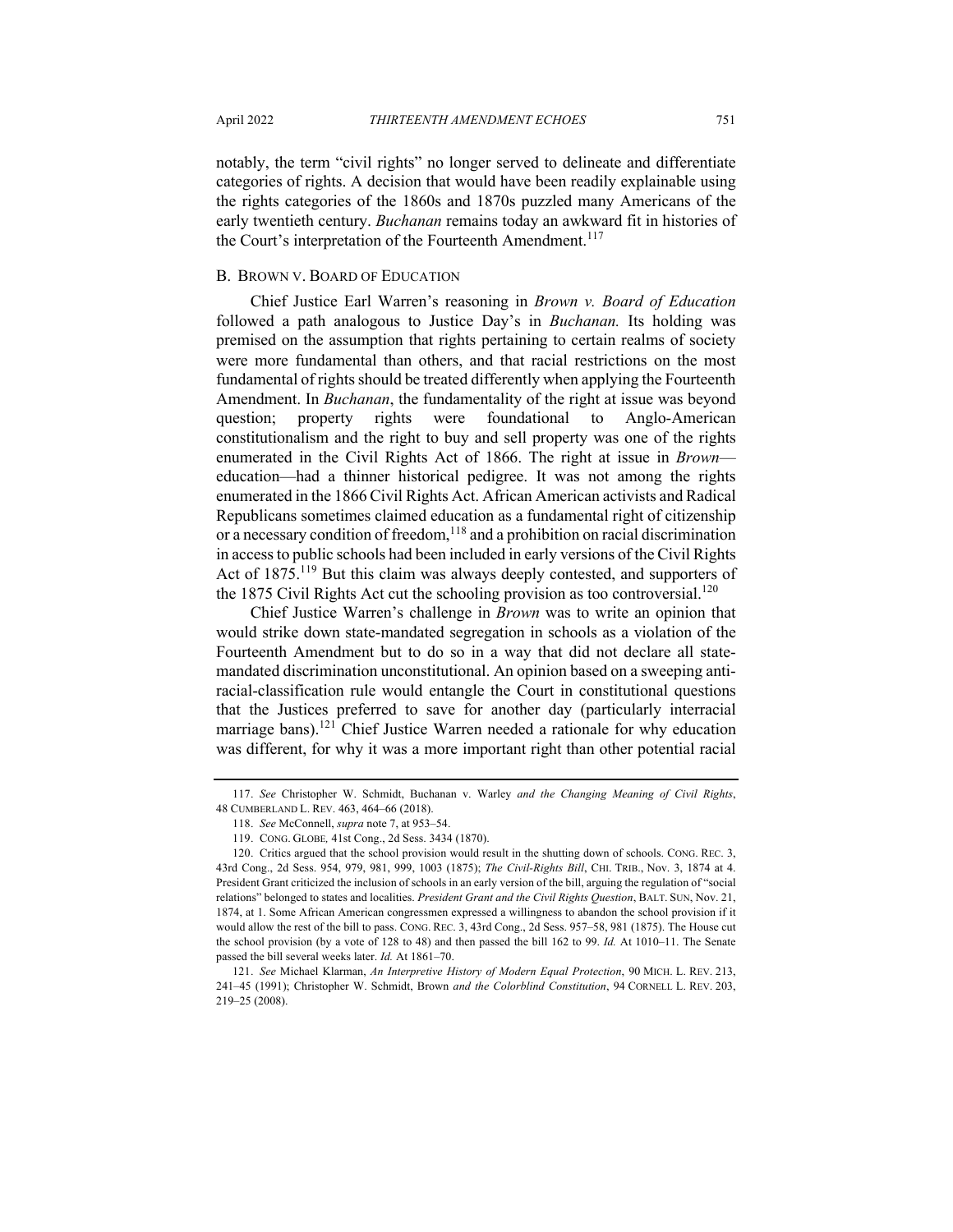discrimination claims. But Fourteenth Amendment history offered the Justices little. Those involved in the framing, ratification, and early judicial interpretation of the Fourteenth Amendment generally assumed that education was less fundamental a right as compared to those rights involving market relations and access to the courts that were the Amendment's central concerns.

Chief Justice Warren ultimately built his case for education's fundamentality not with materials drawn from history but with other, more contemporary materials.<sup>122</sup> He emphasized the importance of education in modern society.<sup>123</sup> And he turned to social psychology to demonstrate the supposed mentally damaging effects school segregation had on African American children.<sup>124</sup> For these reasons, Chief Justice Warren explained, education was distinctively important, meriting special attention from the Court when it determined the reach of the Fourteenth Amendment.<sup>125</sup> Chief Justice Warren's plausible but thinly reasoned case for education exceptionalism gave him the space to strike down racial segregation in education without necessarily uprooting it elsewhere.

No one, including the Justices who joined the *Brown* decision, really believed the Court's conclusion that the Fourteenth Amendment's prohibition of state-mandated segregation applied only to schools. Commentators responded to *Brown* by declaring *Plessy* dead and Justice Harlan's "colorblind" reading of the Constitution (stripped of its "civil rights" qualification, whose significance was lost on Americans in 1954) the law of the land.<sup>126</sup> The Court soon followed its *Brown* decision with a series of rulings striking down segregation in state operations beyond schools, such as beaches, parks, golf courses, and buses, offering only cursory *per curiam* opinions citing *Brown* as justification.<sup>127</sup> Although in the aftermath of *Brown* these were hardly shocking rulings, even

<sup>122.</sup> *See* McConnell, *supra* note 7, at 1131–37. Warren also floated, but then abandoned, the argument that education was an unenumerated fundamental right under the Due Process Clause. In his initial draft of *Bolling v. Sharpe*, 347 U.S. 497, 500 (1954), the companion case to *Brown* involving segregated schools in the District of Columbia, included a reference to education as a "fundamental liberty." Other justices were uncomfortable using the Due Process Clause to declare rights that were not enumerated in the Constitution's text, an approach they had criticized when earlier Supreme Courts had used unenumerated rights, such as the "freedom of contract," to strike down economic regulation. Warren revised *Bolling* so that he read the Fifth Amendment's Due Process Clause as requiring the federal government to provide equal protection of the laws—a more creative exercise in constitutional interpretation, but one that avoided echoes of the Court's discredited economic liberty decisions. Dennis J. Hutchinson, *Unanimity and Desegregation: Decisionmaking in the Supreme Court, 1948– 1958*, 68 GEO. L.J. 1, 44–50 (1980).

<sup>123.</sup> Brown v. Board of Education, 347 U.S. 483, 492–93 (1954).

<sup>124.</sup> *Id.* At 494–95.

<sup>125.</sup> Hence the limiting clause in Warren's summary of the Court's holding: "We conclude that, *in the field of public education*, the doctrine of 'separate but equal' has no place." *Id.* At 495 (emphasis added).

<sup>126.</sup> *See, e.g.*, Editorial, *Justice Harlan Concurring*, N.Y. TIMES, May 23, 1954, at E10; Edmond Cahn, *Jurisprudence*, 30 N.Y.U. L. REV. 150, 153 (1955); Schmidt, *supra* note 121, at 231–33.

<sup>127.</sup> New Orleans City Park Improvement Ass'n v. Detiege, 358 U.S. 54 (1958) (per curiam) (parks); Gayle v. Browder, 352 U.S. 903 (1956) (per curiam) (buses); Holmes v. City of Atlanta, 350 U.S. 879 (1955) (per curiam) (golf courses); Mayor and City Council of Baltimore v. Dawson, 350 U.S. 877 (1955) (per curiam) (beaches).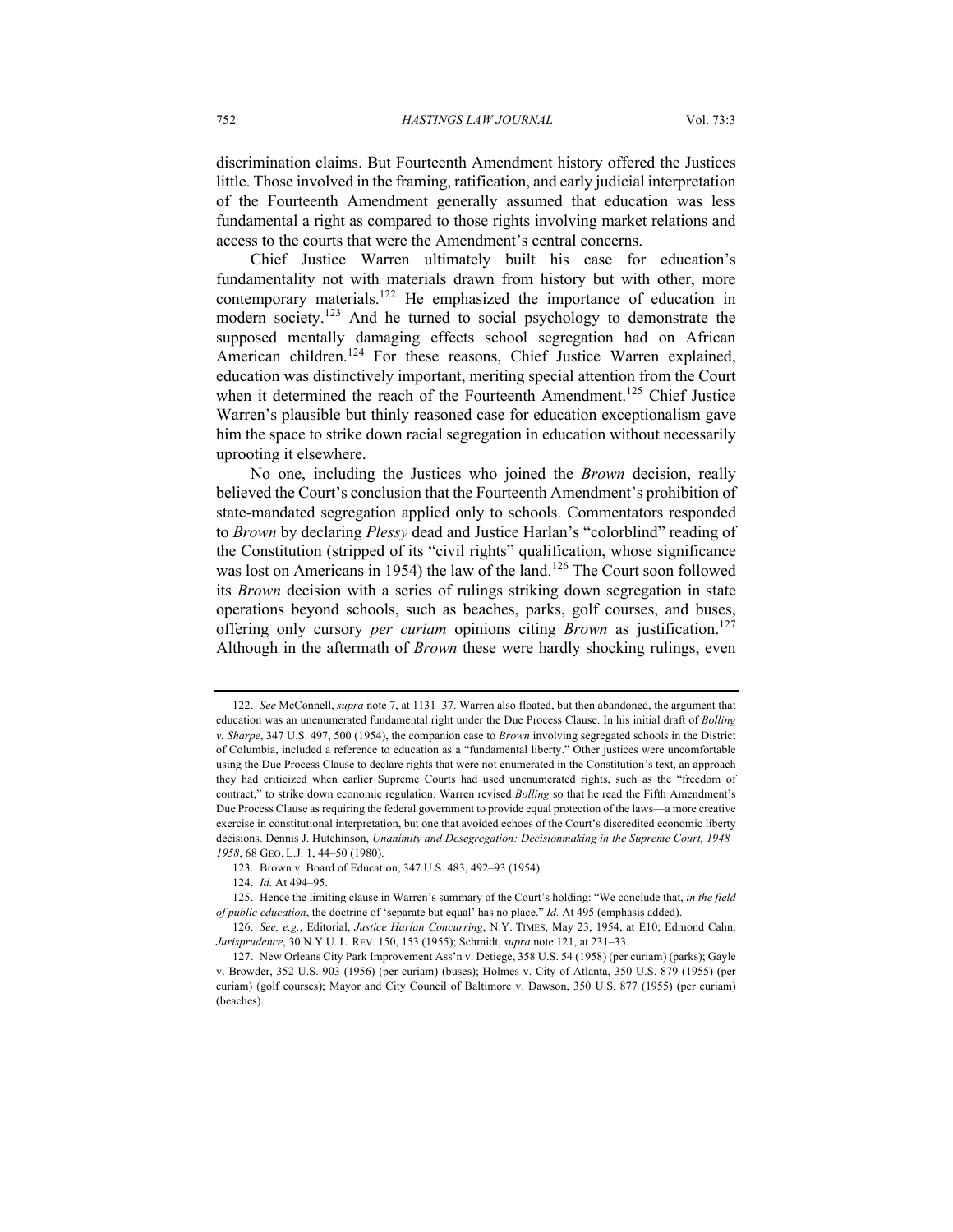some sympathetic observers wondered how exactly a decision that seemed to turn on the uniquely important place of education in modern American society and the supposed psychological harms segregation caused in school-age children could serve as a rationale for desegregating a golf course.<sup>128</sup>

*Brown*, which Chief Justice Warren wrote as a decision that turns on the fundamentality of education, soon became a decision representing, for many, a general principle of racial nondiscrimination. This anti-classification reading of *Brown* was always contested, though. In the following decades, when raceconscious affirmative action programs were at issue, conservatives would rally to a colorblind reading of the Fourteenth Amendment, declaring the true legacy of *Brown* and the civil rights revolution to be a prohibition on racial classifications by government of all kinds.<sup>129</sup> Liberals insisted that the legacy of *Brown* and the civil rights movement was a Fourteenth Amendment that was read to prohibit not racial classifications but racial subordination.<sup>130</sup> In this ongoing debate over the meaning of *Brown*, almost no one reads the decision's rationale as turning on the fact that education deserves more protection under the Equal Protection Clause than other, less fundamental areas of society. The assumption, with its echoes of the Reconstruction-born equality of rights principle, served a valuable role, allowing the Court to chart new ground in extending Fourteenth Amendment protection against racial discrimination, but to do so in a limited manner. The equality of rights principle quietly emerged to provide the compromise position the Justices believed they needed to navigate the constitutional politics of the day. But lacking a label, and with a lineage largely lost in the miasma of skewed memories of Reconstruction, most saw its role in Fourteenth Amendment doctrine as a sign of disingenuousness or confusion.

**\*\*\***

The Justices in *Buchanan* and *Brown* struggled with the doctrinal tools they had inherited to justify the Court's holding. They looked to the Reconstruction period, finding promising hints of justifications in its legal legacy. But, in the end, they simply followed their intuition that the interests at stake were a relevant factor in assessing the scope of constitutional equality. The equality of rights principle resonated across time for the same reason it resonated during Reconstruction: because it justified expanded legal protections against racial discrimination while simultaneously cabining this expansion. Rarely given its name or historical pedigree, it existed as a shadow presence, operating as an amorphous collection of intuitions and undertheorized conclusions that

<sup>128.</sup> *See* Hutchinson, *supra* note 122, at 60–61 (describing critical reaction of legal scholars to the per curiam decisions).

<sup>129.</sup> Reva B. Siegel, *Equality Talk: Antisubordination and Anticlassification Values in Constitutional Struggles Over* Brown, 117 HARV. L. REV. 1470, 1500–01 (2004).

<sup>130.</sup> *Id.* At 1474.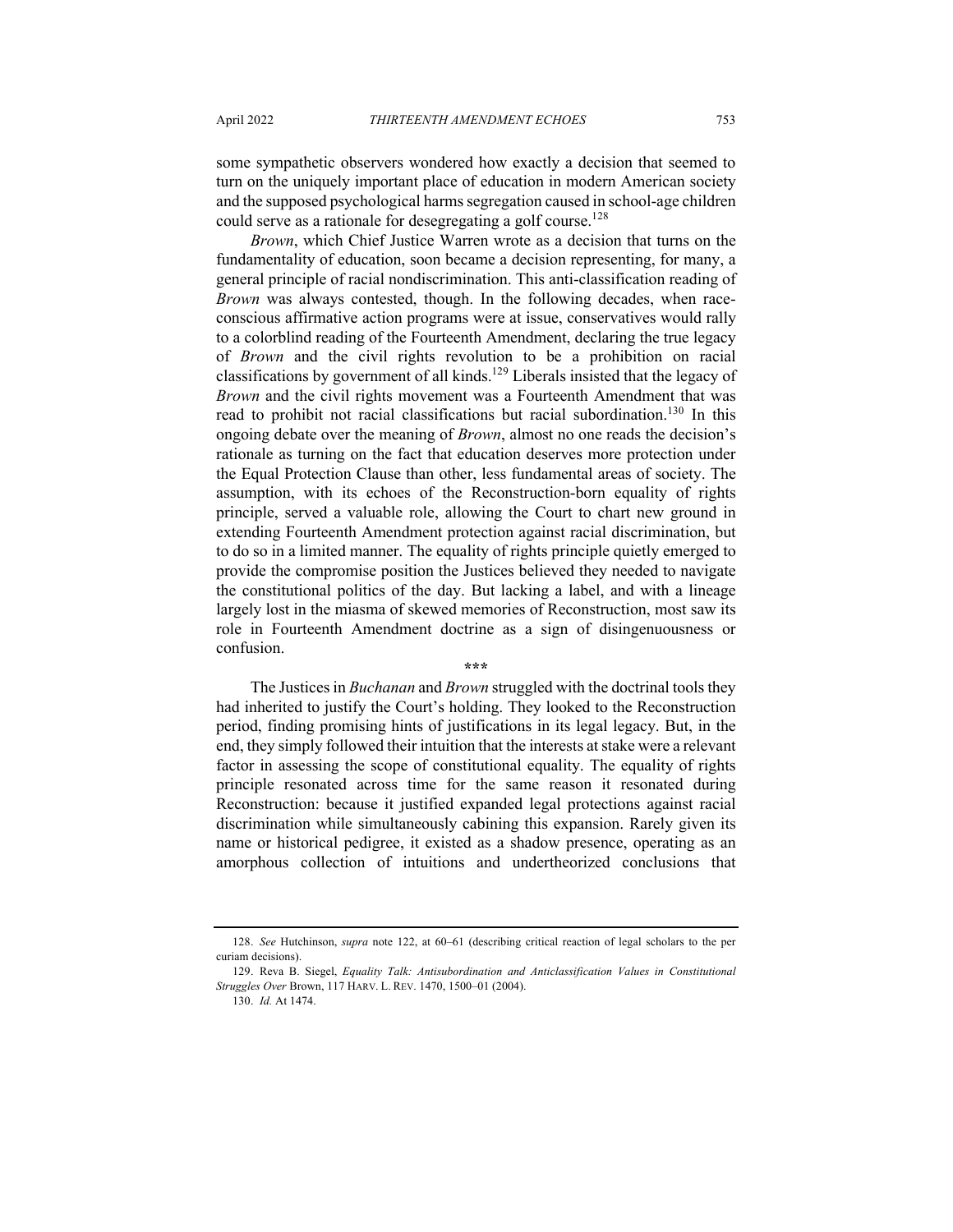produced rulings that history has deemed to be correct in outcome but failures of doctrinal analysis.

#### IV. DEFINING THE BOUNDARIES OF STATE ACTION

Thirteenth Amendment echoes can also be found in civil-rights-era racial discrimination cases in which the Supreme Court confronted the Fourteenth Amendment's state action limitation. The state action doctrine, as developed by the Court in the late nineteenth century, turns on the straightforward premise that the constraints of the Fourteenth Amendment apply to state actors, but not to private actors.<sup>131</sup> As a formal matter, the doctrine does not take account of the nature of activity; its only concern is whether or not the government is the one violating someone's Fourteenth Amendment rights.<sup>132</sup> The state action analysis is supposed to work the same regardless of whether the right at issue is procedural due process, free speech, or racial discrimination.

This is not how the doctrine has worked in practice. At least, this was not how the Supreme Court dealt with the state action limitation during the period from the 1940s through the 1970s. In cases involving particularly egregious acts of racial discrimination—racial discrimination that involved the denial of important rights—the Court adopted a more lenient approach, finding ways to expand the reach of the Equal Protection Clause further into the private sphere.<sup>133</sup> The Court did this not by abandoning the state action principle, but by adopting a more expansive view of government responsibility when it came to private racial discrimination that affected particularly important societal interests.<sup>134</sup>

The Court struggled, however, to explain what it was doing in these cases. It left behind a trail of rulings that are notoriously confused—a "conceptual disaster area" as Charles Black described state action jurisprudence in 1967.<sup>135</sup> One way to explain and justify these cases is to look to the Thirteenth Amendment. The Thirteenth Amendment stands apart from other rightsprotecting provisions of the Constitution in that it has no state action limitation. The prohibition on slavery or involuntary servitude—including the "badges and incidents" of slavery that the Court has recognized as protected by the Amendment—applies to state and private action alike.<sup>136</sup> Once we give space to Thirteenth Amendment values in our interpretation of the Fourteenth

<sup>131.</sup> *See, e.g.*, Civil Rights Cases, 109 U.S. 3, 11, 17 (1883) ("It is State action of a particular character that is prohibited. Individual invasion of individual rights is not the subject matter of the amendment . . . . The wrongful act of an individual . . . is simply a private wrong.").

<sup>132.</sup> Christopher W. Schmidt, *On Doctrinal Confusion: The Case of the State Action Doctrine*, 2016 BYU L. REV. 575, 599–600.

<sup>133.</sup> *Id.* At 591–93.

<sup>134.</sup> *Id.*

<sup>135.</sup> Charles L. Black, Jr., *The Supreme Court, 1966 Term—Foreword: "State Action," Equal Protection, and California's Proposition 14*, 81 HARV. L. REV. 69, 95 (1967).

<sup>136.</sup> *See, e.g.*, Jones v. Alfred H. Mayer Co., 392 U.S. 409 (1968); RUTHERGLEN, *supra* note 21, at 137–51.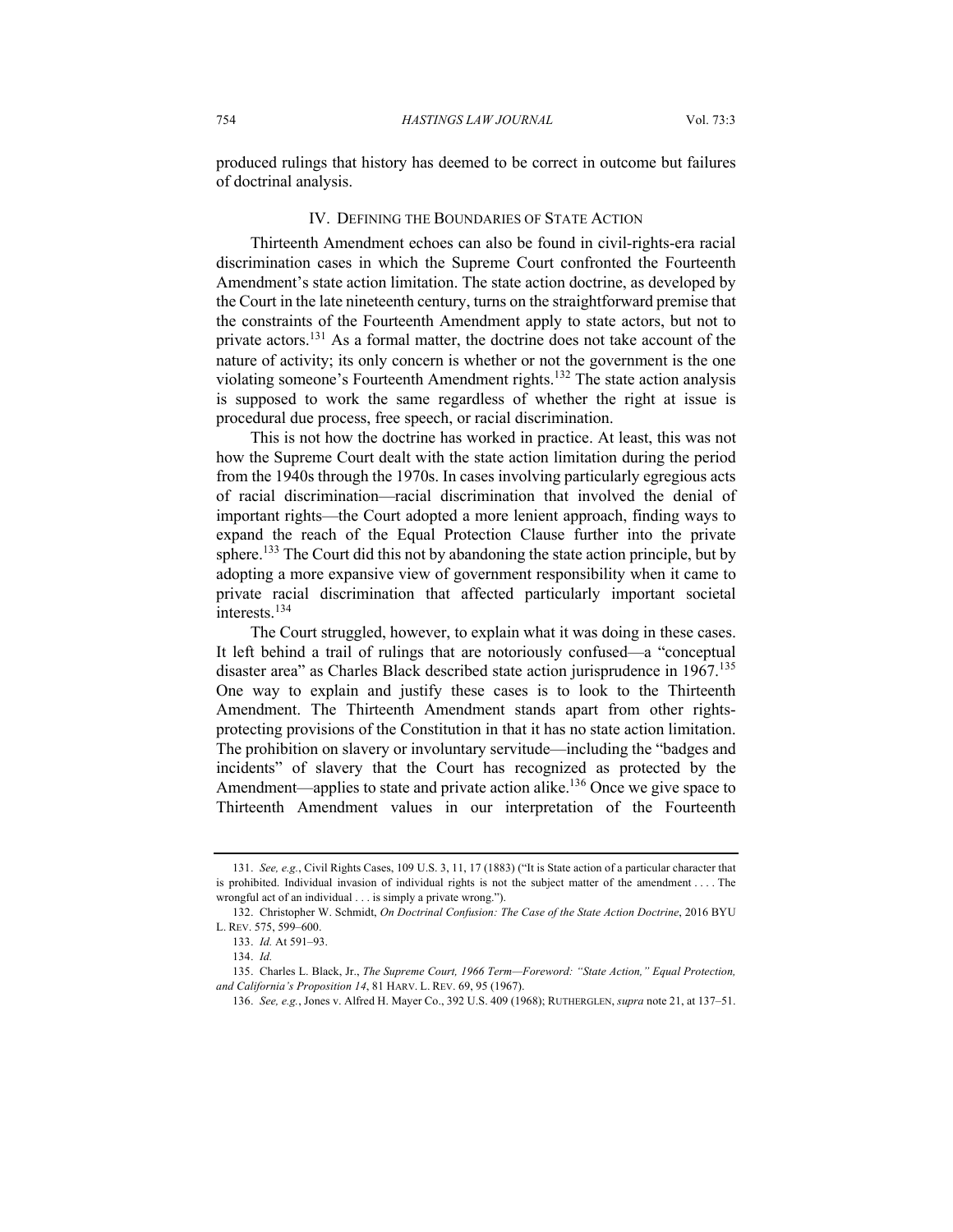Amendment, we can recognize the possibility of a more contextual state action doctrine: one that recognizes that our understanding of state responsibility for private action may be different when assessing claims involving discrimination in access to different categories of rights.

Recent historical scholarship has revealed that this was basically how lawmakers and jurists during and immediately after Reconstruction understood the state action concept.<sup>137</sup> They seemed to accept that the Fourteenth Amendment could be triggered when states failed in their duty to protect certain fundamental rights—sometimes describes as "natural" or "secured," in that government did not create or confer them but merely secured them against violation.138 The same reasoning did not apply, however, when states failed to protect against racial discrimination outside this realm of fundamental rights.<sup>139</sup> The rights generally understood to fall in this category of "secured rights" were those identified in the 1866 Civil Rights Act (the right to property, to make contracts, to physical security).<sup>140</sup> In this way, early judicial assessments of the scope of the "badges and incidents" of slavery in the Thirteenth Amendment overlapped with the scope of the state action requirement of the Fourteenth Amendment.<sup>141</sup> And the rationale that explained this overlap was the equality of rights principle.

When the Supreme Court, in the middle decades of the twentieth century, sought to place certain forms of private racial discrimination within the ambit of the Equal Protection Clause, there was historical material that could have been used to justify a reconceptualized state action doctrine. At times, the Justices did indeed draw on this history, although they did so only sporadically, never adequately explaining what they were doing or offering a coherent alternative to existing state action doctrine. In this Part, I consider the most famous example in which this took place: the enigmatic landmark of twentieth-century

<sup>137.</sup> BRANDWEIN, *supra* note 60, at 87–128; RUTHERGLEN, *supra* note 21, at 76–79; G. EDWARD WHITE, LAW IN AMERICAN HISTORY, VOLUME 2: FROM RECONSTRUCTION THROUGH THE 1920S 26–49 (2016).

<sup>138.</sup> BRANDWEIN, *supra* note 60, at 95–97.

<sup>139.</sup> *Id.*

<sup>140.</sup> *Id.*

<sup>141.</sup> Most of the rights recognized as protected in the 1866 Civil Rights Act require, by definition, a state actor. The right to sue, to testify in court, to make contracts, and to own property involve formal legal processes, and thus necessarily involved government actors. *See* Civil Rights Cases, 109 U.S. 3, 17 (1883) ("An individual cannot deprive a man of his right to vote, to hold property, to buy and sell, to sue in the courts, or to be a witness or a juror; he may, by force or fraud, interfere with the enjoyment of the right in a particular case; he may commit an assault against the person, or commit murder, or use ruffian violence at the polls, or slander the good name of a fellow citizen; but, unless protected in these wrongful acts by some shield of State law or State authority, he cannot destroy or injure the right; he will only render himself amenable to satisfaction or punishment, and amenable therefor to the laws of the State where the wrongful acts are committed."). The most significant way in which this reading of state action could allow for regulation of what is sometimes called state "inaction" under the Fourteenth Amendment would be the failure of the state to protect individuals from private violence. *See* BRANDWEIN, *supra* note 60, at 161–83; RUTHERGLEN, *supra* note 21, at 77–80; G. Edward White, *The Origins of Civil Rights in America*, 64 CASE WESTERN RESERVE L. REV. 755, 780–812 (2014); Steven J. Heyman, *The First Duty of Government: Protection, Liberty and the Fourteenth Amendment*, 41 DUKE L.J. 507 (1991).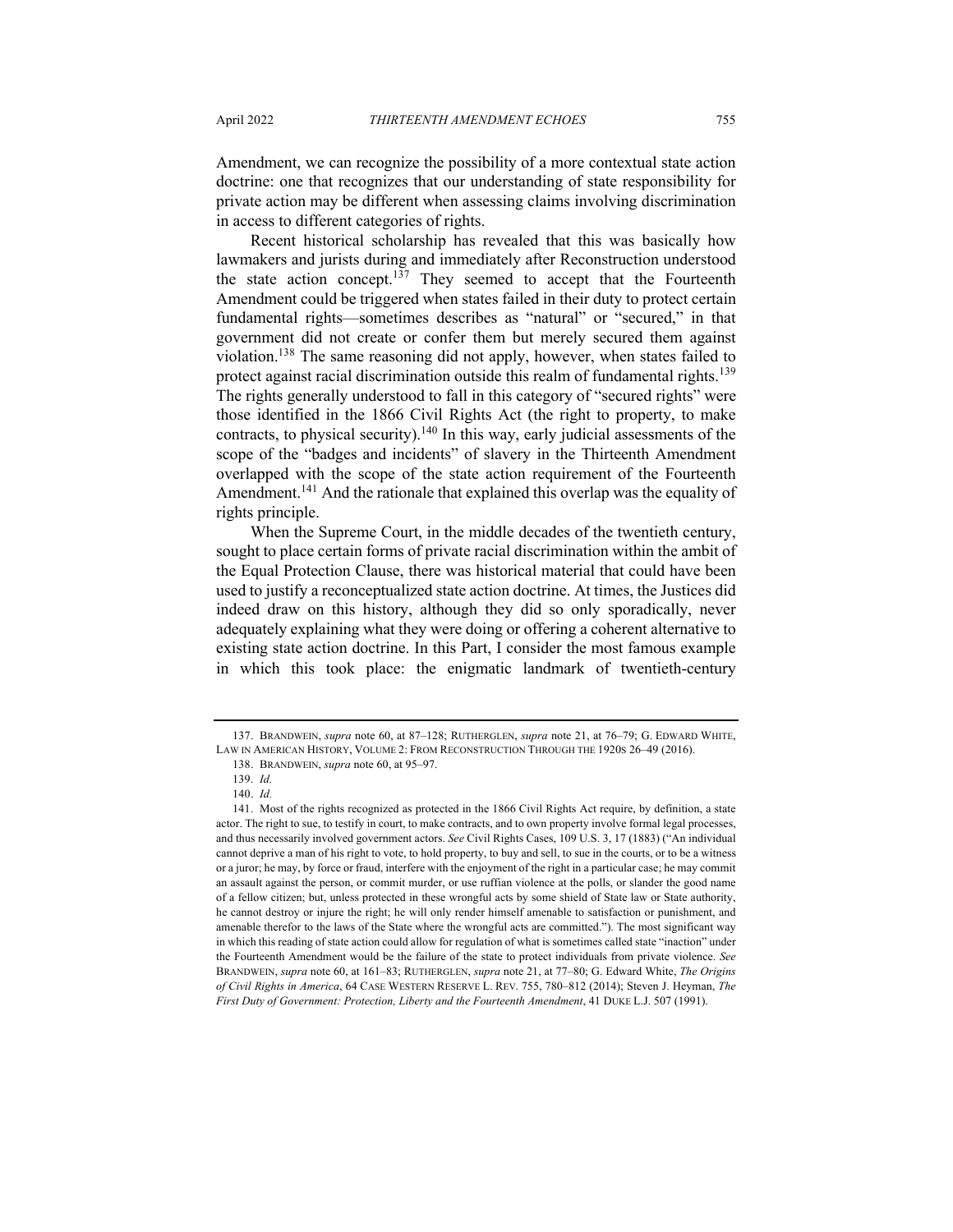Fourteenth Amendment jurisprudence, *Shelley v. Kraemer.*<sup>142</sup> I then turn to another instance in which the Court struggled with the state action doctrine in the context of private racial discrimination, *Bell v. Maryland*, <sup>143</sup> the culmination of a line of cases in which the Court considered whether racial discrimination in privately owned public accommodations violated the Equal Protection Clause. Although the Court divided on the constitutional question, Justice Arthur Goldberg wrote a concurrence in which he drew on the history of Reconstruction, including the idea of equal civil rights, to justify his conclusion that racial discrimination in public accommodations violated the Constitution.<sup>144</sup> Justice Goldberg's opinion offers the clearest effort by a Supreme Court justice to articulate an approach to the state action doctrine that incorporated the equality of rights principle.

#### A. SHELLEY V. KRAEMER

*Shelley v. Kraemer*, the 1948 ruling in which the Court struck down judicial enforcement of provisions in property deeds that prohibited the sale of the property to certain racial groups as a violation of the Equal Protection Clause, can be illuminated by recognizing the Court's tacit reliance on the principle of equality of rights. The core puzzle of *Shelley* was why the Court struck down judicial enforcement of one particular kind of private agreement, racially restrictive covenants, while upholding judicial enforcement of virtually every other kind of private agreement—including other private agreements that, if converted into state policy, would have violated the Constitution.<sup>145</sup>

The reasoning of Chief Justice Fred Vinson's opinion reveals little. There was nothing exceptional about the role of the state in the case. Courts regularly enforced private agreements, including agreements that entailed acts of racial discrimination, and doing so had never before been understood as the kind of state action that demanded application of constitutional standards.<sup>146</sup> Generations of scholars have sought to fill in the void, suggesting various rationales for why this particular instance was different.<sup>147</sup>

<sup>142.</sup> 334 U.S. 1 (1948).

<sup>143.</sup> 378 U.S. 226 (1964).

<sup>144.</sup> *Id.* at 286–318 (Goldberg, J., concurring).

<sup>145.</sup> *See* Mark D. Rosen, *Was* Shelley v. Kraemer *Incorrectly Decided? Some New Answers*, 95 CALIF. L. REV. 451, 458–70 (2007).

<sup>146.</sup> *See* Corrigan v. Buckley, 271 U.S. 323 (1926).

<sup>147.</sup> *See, e.g.*, Rosen, *supra* note 145; Mark Tushnet, Shelley v. Kraemer *and Theories of Equality*, 33 N.Y.L. SCH. L. REV. 383 (1988); Laurence Tribe, *Refocusing the "State Action" Inquiry: Separating State Acts from State Actors*, CONSTITUTIONAL CHOICES 248, 259–66 (1985); David Haber, *Notes on the Limits of* Shelley v. Kraemer, 18 RUTGERS L. REV. 811 (1964); Louis Henkin, Shelley v. Kraemer*: Notes for a Revised Opinion*, 110 PA. L. REV. 473 (1962).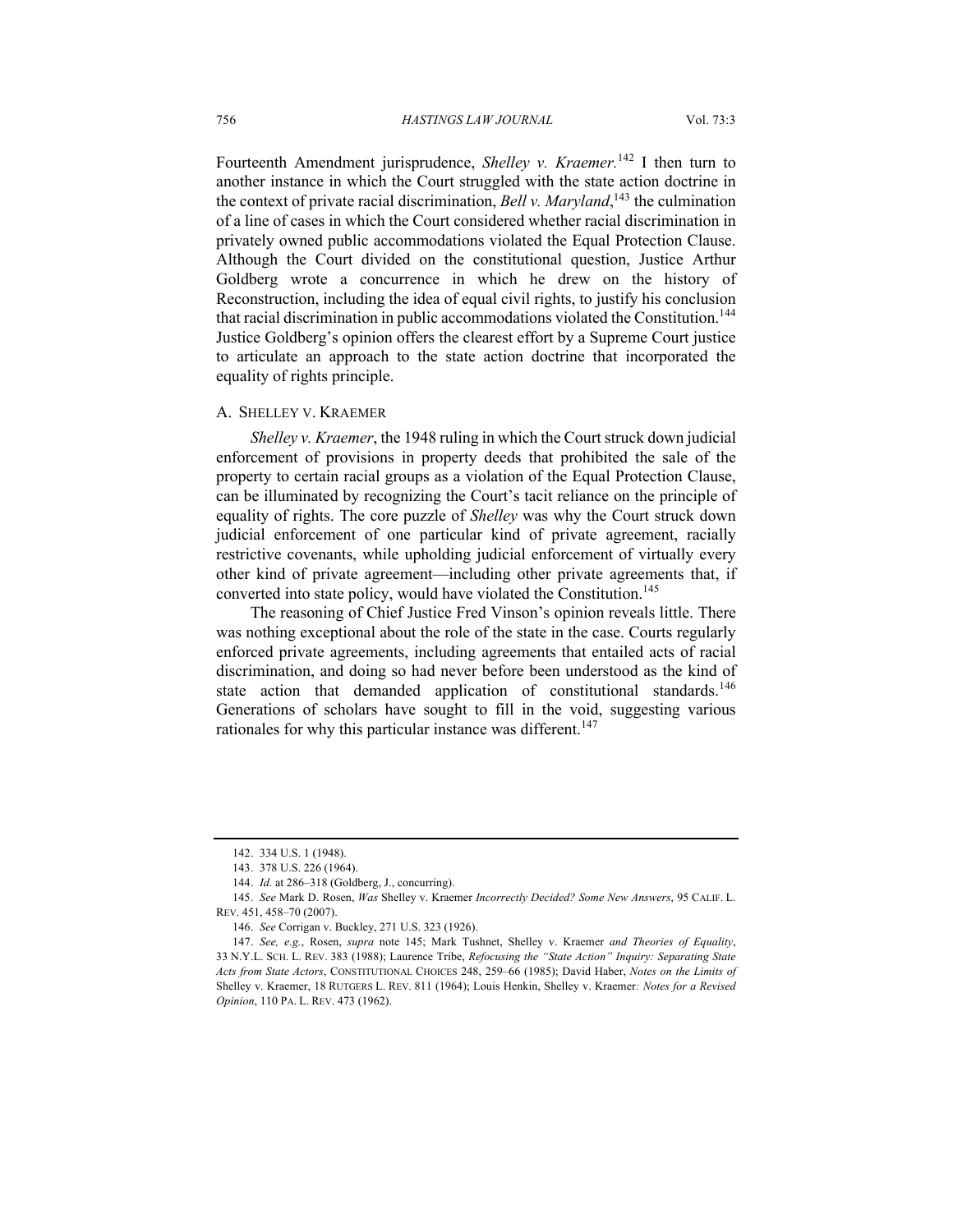But another way to make sense of *Shelley* is to connect it to the Thirteenth Amendment and the Reconstruction concept of civil rights.<sup>148</sup> In his opinion for the Court, Vinson even invoked this concept by name:

It cannot be doubted that among the civil rights intended to be protected from discriminatory state action by the Fourteenth Amendment are the rights to acquire, enjoy, own and dispose of property. Equality in the enjoyment of property rights was regarded by the framers of that Amendment as an essential pre-condition to the realization of other basic civil rights and liberties which the Amendment was intended to guarantee.<sup>149</sup>

As evidence that the Court had already accepted this reading of the Fourteenth Amendment, Vinson cited *Buchanan*.<sup>150</sup> Under this approach, property rights might be treated differently than other kinds of rights. They were more fundamental and therefore they would be more thoroughly protected under the American constitutional system. So judicial enforcement of restrictions on property might be unconstitutional even though judicial enforcement of other forms of private racial discrimination might not be. When it came to racially exclusionary practices, property was different. This was a premise of civil rights circa 1866—and, more generally, the equality of rights principle that guided early conceptions of the Fourteenth Amendment.

Yet by 1948, this principle did not resonate as it had in the 1860s. Having the Equal Protection Clause apply one way to government action involving a select group of fundamental rights, and another way to other government action, strained against contemporary trends in equal protection doctrine and racial justice activism, both of which were moving toward a general presumption against racial discrimination in public life. The *Shelley* Court did not want to apply this presumption. To do so would sweep too far, calling into question judicial enforcement of all sorts of private activity. The Justices instead turned to the older concept of civil rights—and even called it out by name—because it allowed them to expand the reach of the equal protection clause while at the same time cabining that expansion. Justice Vinson's half-hearted efforts to explain the Court's reasoning, including his oblique references to Reconstruction history, made little sense to commentators then or now.

<sup>148.</sup> This basic insight—that *Shelley* can best be justified by looking to the Thirteenth Amendment— tracks an argument that Mark Rosen made in his important 2007 article. Rosen, *supra* note 145. The primary distinction between my approach and Professor Rosen's is that he argues that *Shelley* would have been better justified on the basis of the Civil Rights Act of 1866, as authorized by the enforcement clause of the Thirteenth Amendment. *Id.* at 483–98. In contrast, I argue that *Shelley* could be better justified not by removing it from the Fourteenth Amendment canon, but by recognizing the Thirteenth Amendment principles that informed the Court's reading of the Fourteenth Amendment—and thereby reconceptualizing the doctrinal foundations of the Fourteenth Amendment canon.

<sup>149.</sup> Shelley v. Kraemer, 334 U.S. 1, 10–11 (1948).

<sup>150.</sup> *Id*. at 11. The connection between *Shelley* and the equality of civil rights principle is further illustrated by turning to *Shelley*'s companion case, *Hurd v. Hodge*, 334 U.S. 24 (1948), which challenged the judicial enforcement of a racially restrictive covenant in Washington, D.C. As the Fourteenth Amendment did not apply to the governing policies of the nation's capital, the Court decided this case on the alternate grounds of the Civil Rights Act of 1866. *Id.* at 30–31.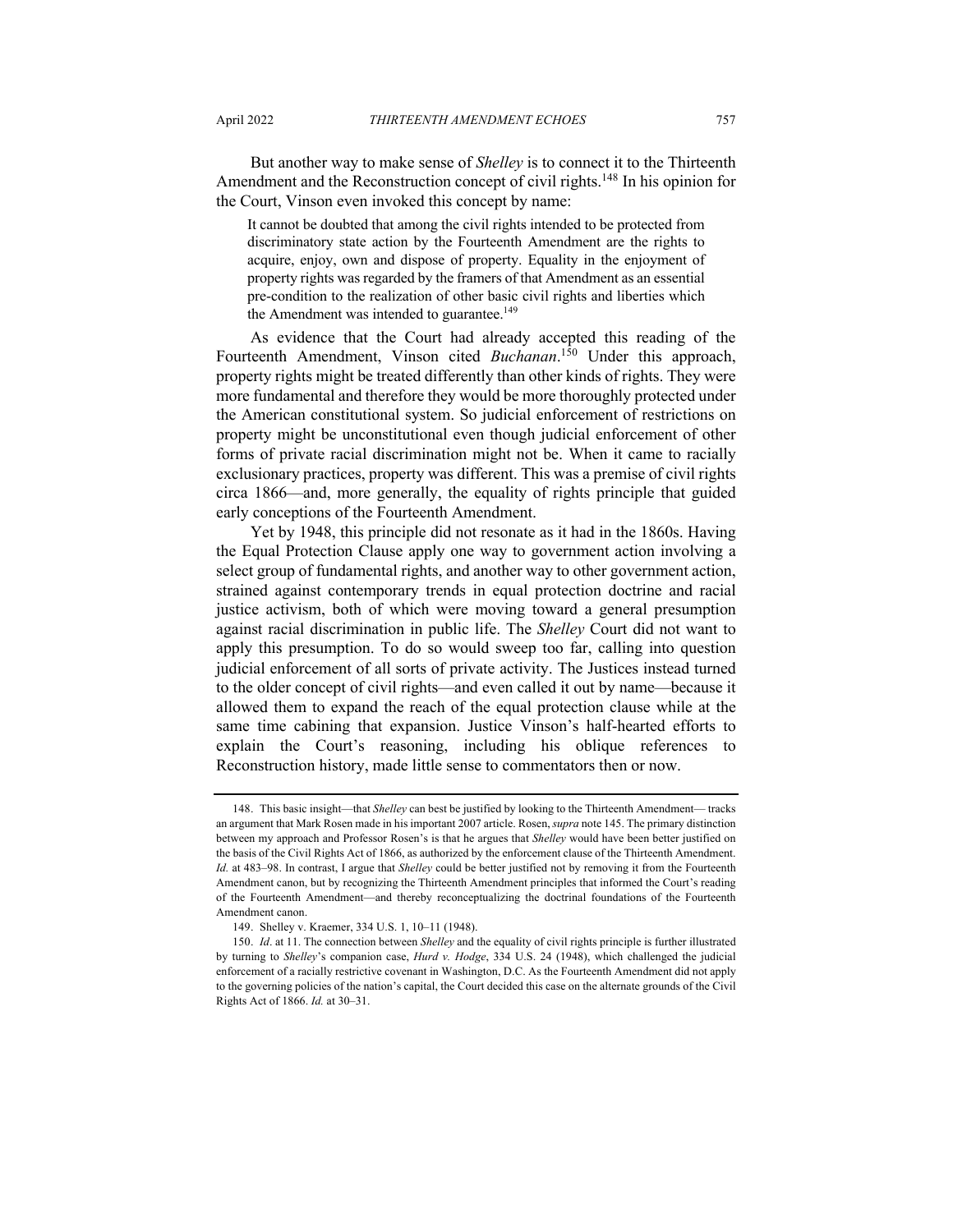#### B. BELL V. MARYLAND

The Supreme Court's confrontation with appeals of criminal convictions of people who were arrested for taking part in the lunch counter sit-in protest movement that swept across the South in the winter and spring of 1960 raised issues that were analogous to *Shelley*. The legal issue in these cases centered on the state action doctrine. Specifically, the cases asked whether people who operated businesses that catered to the general public—indeed that provided a vital service of public life—should be treated as state actors and therefore constrained by the requirements of the Fourteenth Amendment (at least when it came to racial discrimination in their service policies); or, alternately, whether a state government that criminally prosecutes sit-in protesters on charges of trespass or disorderly conduct—prosecutions that were formally race-neutral but originated as acts of racial discrimination—was in violation of the Equal Protection Clause.<sup>151</sup>

The challenge for the Court in the sit-in cases was analogous to the challenge the Court faced in *Buchanan* and *Brown*. In those cases, the Court had to explain why the Fourteenth Amendment prohibited government from mandating racial segregation in the realm of property ownership and schooling, respectively, while not necessarily prohibiting all forms of government mandated racial segregation. In the sit-in cases, for those Justices who wanted to overturn the convictions of lunch counter sit-in protesters as unconstitutional on equal protection grounds, the challenge was to justify this holding without exploding the entire state action limitation on the Fourteenth Amendment. (The idea of abandoning the state action requirement had some support in the academic community at the time, but none of the Justices on the Supreme Court expressed interest in completely abandoning the state action doctrine<sup>152</sup>). The most intuitively plausible approach was to simply recognize that public accommodations were different from other privately operated businesses and that racial segregation in this realm of society was more wrongful—that it crossed the threshold from a policy issue to a constitutional one. To achieve this end, the largely forgotten but not quite lost language of 1866 civil rights proved helpful.

In the last of the sit-in cases, *Bell v. Maryland*, <sup>153</sup> Justice Arthur Goldberg wrote a concurrence in which he concluded that racial discrimination in privately owned public accommodations violated the Equal Protection Clause.<sup>154</sup> He read *Brown* as having "affirmed the right of all Americans to public equality."<sup>155</sup> He favored the broad brushstroke, aggregative approach to the Reconstruction

<sup>151.</sup> *See* CHRISTOPHER W. SCHMIDT, *The Justices*, *in* THE SIT-INS: PROTEST AND LEGAL CHANGE, IN THE CIVIL RIGHTS ERA 114–51 (2018).

<sup>152.</sup> *See* Christopher W. Schmidt, *The Sit-ins and the State Action Doctrine*, 18 WM. & MARY BILL OF RTS. J. 767, 781–86 (2010).

<sup>153.</sup> 378 U.S. 226 (1964).

<sup>154.</sup> *Id.* at 286–318 (Goldberg, J., concurring).

<sup>155.</sup> *Id.* at 288.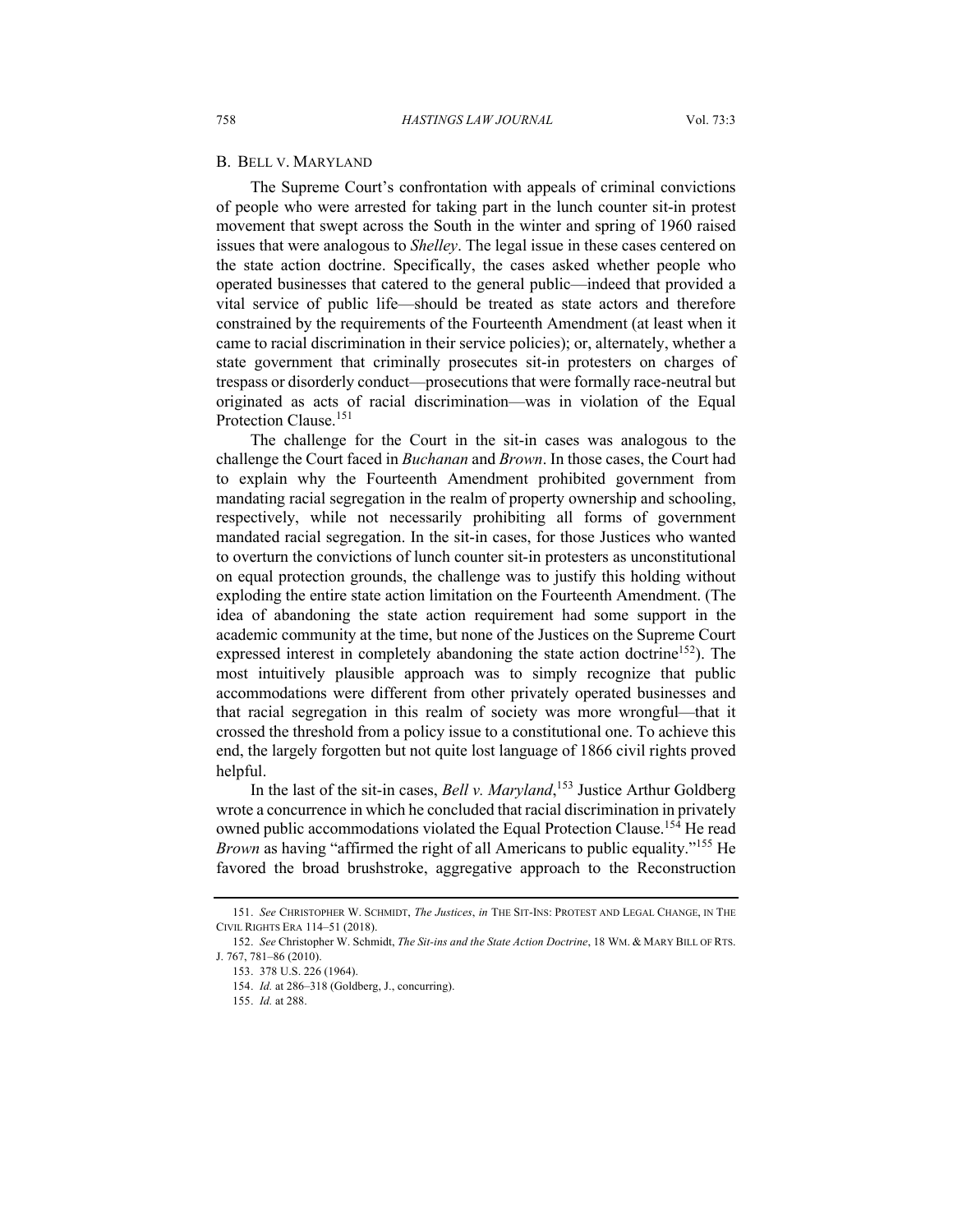Amendments that was common among lawmakers during Reconstruction and that was carried on by Justice Harlan in the 1880s and 1890s. "The Thirteenth, Fourteenth and Fifteenth Amendments," Justice Goldberg wrote in his concurrence, "do not permit Negroes to be considered as second-class citizens in any aspect of our public life . . . . Our fundamental law . . . insures an equality of public benefits."<sup>156</sup>

Justice Goldberg defended his reading of the Reconstruction Amendments as based on the "intent and purposes of the Framers."157 He then offered a series of quotations from cases in which the Court located a general equal civil rights principle in the Thirteenth and Fourteenth Amendments.<sup>158</sup> He cited, for example, the 1879 case of *Ex Parte Virginia*,<sup>159</sup> in which the Court wrote that the "one great purpose" of the Thirteenth and Fourteenth Amendments was "to raise the colored race from that condition of inferiority and servitude in which most of them had previously stood, into perfect equality of rights with all other persons."160

Justice Goldberg then argued that the framers of the Fourteenth Amendment understood the category of civil rights to include access to public accommodations. He centered this argument on the Civil Rights Act of 1866, the legislative "precursor of the Fourteenth Amendment," which, he claimed, was generally "understood to open to Negroes places of public accommodation."<sup>161</sup> He concluded: "A review of the relevant congressional debates reveals that the concept of civil rights which lay at the heart both of the contemporary legislative proposals and of the Fourteenth Amendment encompassed the right to equal treatment in public places  $\dots$ <sup>162</sup> Although Justice Goldberg's reading of the history is questionable—Reconstruction lawmakers were far more skeptical toward including public accommodations in the civil rights category than he recognized<sup>163</sup>—his line of reasoning in *Bell* illustrates the way the principle of equal civil rights provided a limited reconceptualization of the Fourteenth Amendment's state action limitation. It allowed Goldberg to conclude that the Equal Protection Clause applied to this particular form of private activity—racial discrimination in public accommodations—while still maintaining the state action limitation in other circumstances.

<sup>156.</sup> *Id*.

<sup>157.</sup> *Id.* at 289.

<sup>158.</sup> *Id.* (quoting Slaughterhouse Cases, 83 U.S. 71 (1873); Ex Parte Virginia, 100 U.S. 339, 344–45 (1879); Strauder v. West Virginia, 100 U.S. 303, 307 (1880); Neal v. Delaware, 103 U. S. 370, 386 (1880)).

<sup>159.</sup> 100 U.S. 339.

<sup>160.</sup> Bell v. Maryland, 378 U.S. 226, 252 (1964) (quoting *Ex Parte Virginia*, 100 U.S. at 344–45).

<sup>161.</sup> *Id.* at 290 n.5.

<sup>162.</sup> *Id.* at 293.

<sup>163.</sup> Some of Goldberg's more sweeping historical assertions push well beyond the historical record. *See, e.g.*, *id.* at 290 ("[I]t appears that the contemporary understanding of the general public was that freedom from discrimination in places of public accommodation was part of the Fourteenth Amendment's promise of equal protection.").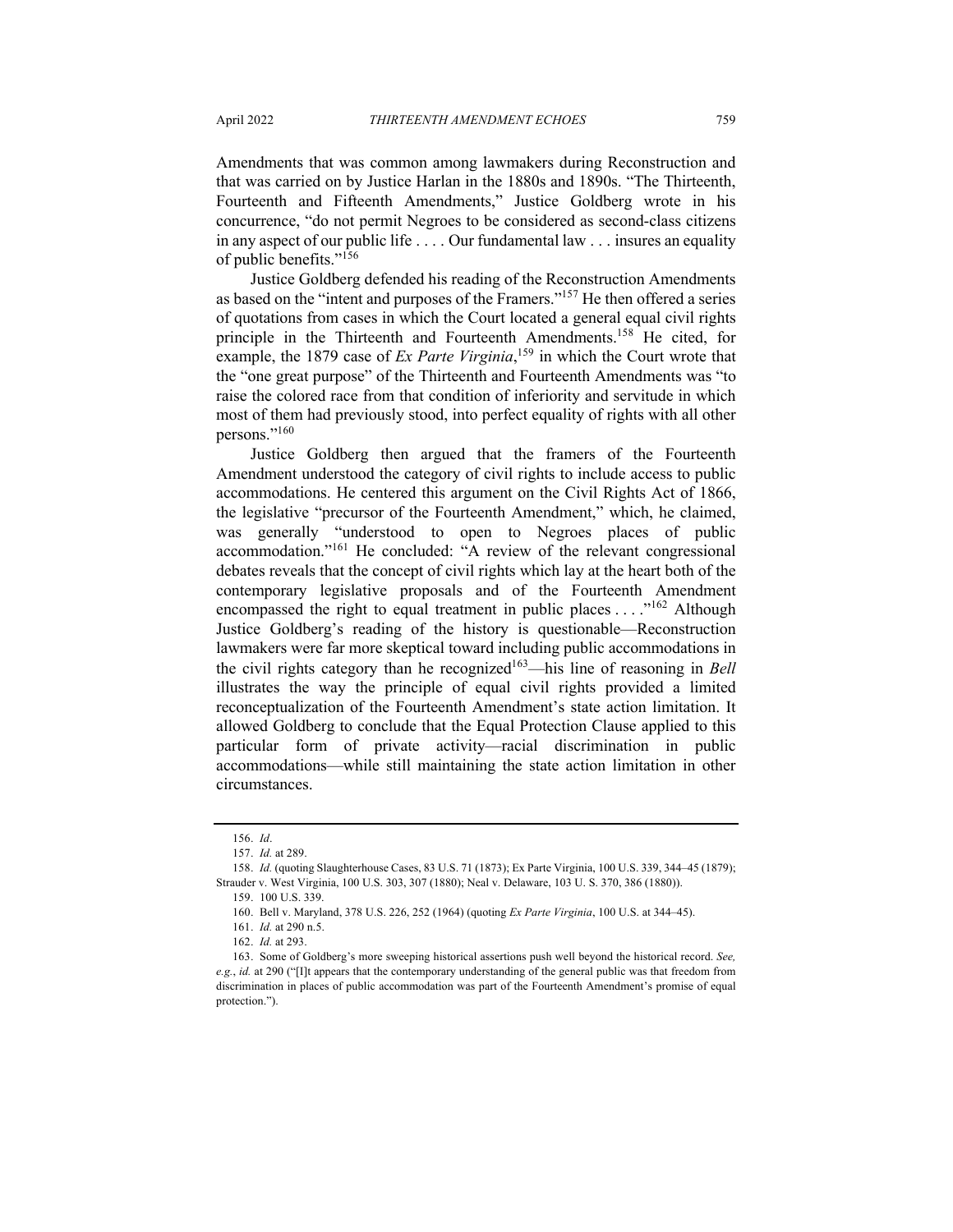## C. STATE ACTION AND EQUALITY OF RIGHTS

The equality of rights framework illuminates critical junctures in the historical development of state action doctrine. It helps to explain how the framers of the Fourteenth Amendment could understand its protections as potentially reaching certain private activities (those that involve racial exclusions pertaining to fundamental rights),  $164$  while leaving most of the private sphere outside its reach. It helps to explain how the Supreme Court's state action doctrine, as laid out most famously in the *Civil Rights Cases*, relied on a partial rejection of the equality of rights approach.<sup>165</sup> And it helps to explain how, in the middle decades of the twentieth century, the equality of rights principle operated in subtle and underrecognized ways to undermine the strictures of the modern state action doctrine.

### V. THIRTEENTH AMENDMENT ECHOES BEYOND RACE

In this Part, I turn to how the equality of rights principle operated in Fourteenth Amendment cases beyond race. The linkage to the Thirteenth Amendment is necessarily lessened in these cases—the Thirteenth Amendment echoes fainter—yet the central elements of the equality of rights principle remain. The Justices made the same basic analytical moves as in the race cases discussed above. Rather than following the tiers rulebook and its assumption that the appropriate level of scrutiny could be found by separately analyzing the nature of the classification and nature of the interests, the Justices in these cases considered how a given basis of discrimination operated when applied to a particular sphere of activity. They then determined whether the discriminatory policy denied what Harlan referred to as "the rights necessarily inhering in a state of freedom."<sup>166</sup> The subjectivity of this determination is unavoidable, and it has been a frequent point of critique for cases that adopt an equality of rights approach.

Yet the value of this approach was found not only in its ability to break through the stasis that had infected the tiers approach and expand the reach of the Fourteenth Amendment's equality protections, but also in its ability to constrain. Across generations, jurists have been pulled to the equality of rights principle because it was, in critical ways, more limited than alternatives. Assessing new claimants for constitutional protections under the tiers approach has an all-or-nothing quality. When given the choice, the Court for the last half century has typically chosen nothing. The equality of rights approach allowed

<sup>164.</sup> To be more precise: at least some of the framers seemed to assume that if a state refused to protect freedpeople from private violations of their civil rights, then that particular form of state inaction could amount to a violation of the Fourteenth Amendment, enforceable by congressional legislation under the amendment's enforcement clause and/or by the courts.

<sup>165.</sup> *See supra* Part I.D.2.

<sup>166.</sup> Civil Rights Cases, 109 U.S. 3, 34 (1883).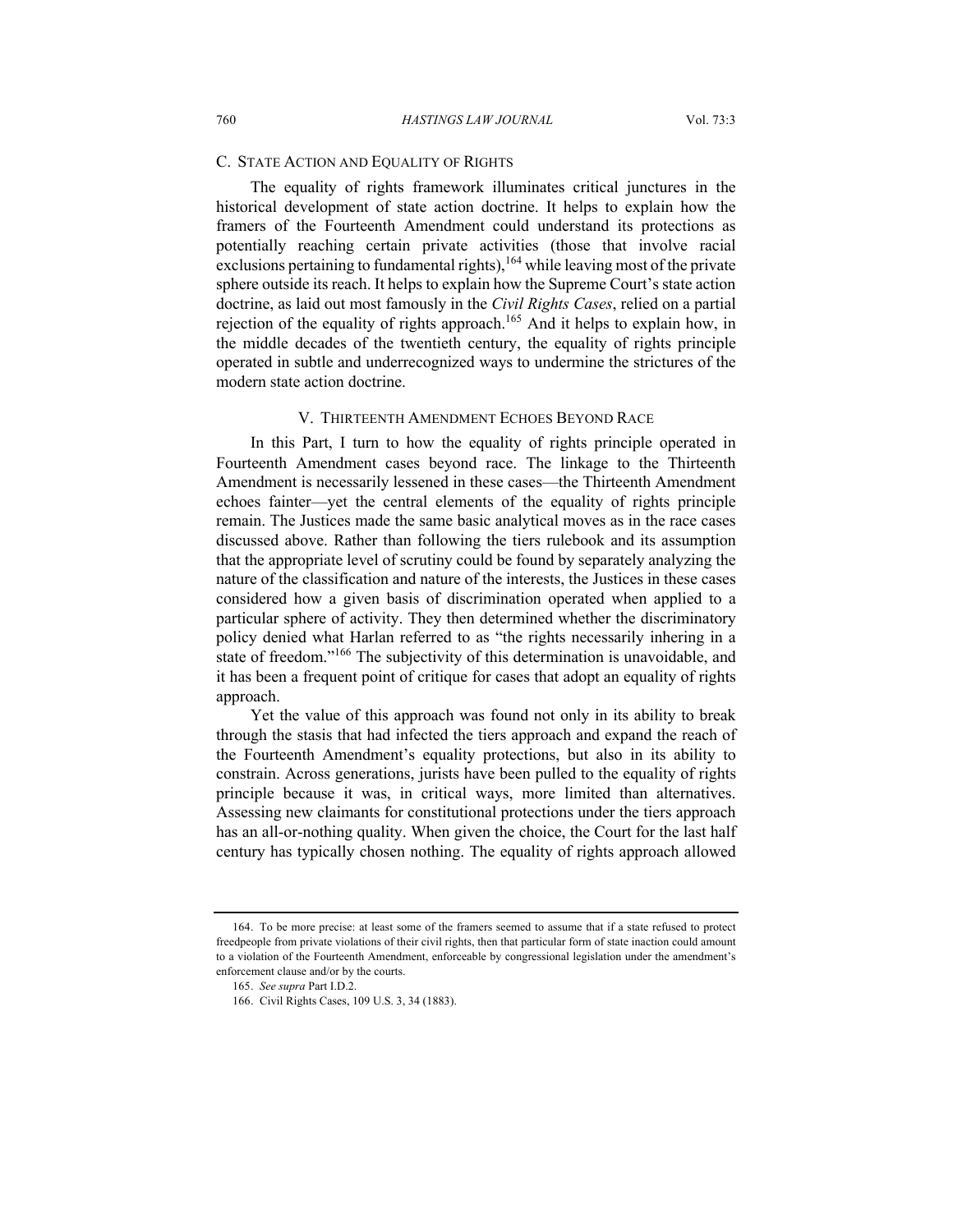for an assessment of potential constitutional violations that is more flexible but also more directed.

## A. THE TIERS OF EQUAL PROTECTION

In the late 1960s and early 1970s, as Earl Warren's term as Chief Justice came to an end and Warren Burger's began, the Court sought to make sense of what it had done with equal protection doctrine over the previous decades. The Warren Court had given new meaning to the Fourteenth Amendment, expanding the role of the courts in using the Amendment to protect vulnerable minorities, most especially racial minorities. Yet, for all the Warren Court's unity of vision on its role in the social upheavals of its day,  $167$  underlying divisions emerged when it came to translating that vision into constitutional doctrine. Much of the transformative work of the Warren Court was built upon a mixture of hints of ambitious doctrinal departures that were qualified with offramps, fallbacks, and compromises.168 The contours and limits of the Warren Court's transformation of the Fourteenth Amendment remained uncertain. And although the Burger Court had its own equal protection innovations (most notably its adoption of heightened scrutiny for sex-based classifications)<sup>169</sup> much of its contribution in the field of equal protection would be in crafting a doctrinal rulebook designed to explain, and often contain, the innovations of the Warren Court.<sup>170</sup>

The centerpiece of this rulebook was the two-tiered approach to assessing equal protection claims. Under this approach, all equal protection claims receive "rational basis review"—the most deferential form of judicial scrutiny—and the challenged policy is presumed constitutional unless one of two factors is met: the classification at issue is "suspect" or the classification involves access to a right that is "fundamental."171 If either factor is met, a demanding strict scrutiny standard applies, and the challenged policy is presumed unconstitutional.<sup>172</sup> Although there were rumblings of dissatisfaction with this rulebook as it was taking shape, $173$  by the 1970s most of the Justices had come to accept it as blackletter law.

The Burger Court's more conservative members were particularly insistent in articulating and defending the tiered approach. It provided a basis for their

<sup>167.</sup> *See generally* GEOFFREY R. STONE & DAVID A. STRAUSS, DEMOCRACY AND EQUALITY: THE ENDURING CONSTITUTIONAL VISION OF THE WARREN COURT (2019); MORTON J. HORWITZ, THE WARREN COURT AND THE PURSUIT OF JUSTICE (1998).

<sup>168.</sup> A particularly valuable account of the development of Equal Protection doctrine in this period is Klarman, *supra* note 121; *see also* Richard H. Fallon, Jr., *Strict Judicial Scrutiny*, 54 UCLA L. REV. 1267 (2007); G. Edward White, *Historicizing Judicial Scrutiny*, 57 S.C. L. REV. 1 (2005).

<sup>169.</sup> Frontiero v. Richardson, 411 U.S. 677 (1973); Craig v. Boren*,* 429 U.S. 190 (1976).

<sup>170.</sup> *See generally* MICHAEL J. GRAETZ & LINDA GREENHOUSE, THE BURGER COURT AND THE RISE OF THE JUDICIAL RIGHT (2016).

<sup>171.</sup> ERWIN CHEMERINSKY, CONSTITUTIONAL LAW: PRINCIPLES AND POLICIES 826 (5th ed., 2015).

<sup>172.</sup> *Id.*

<sup>173.</sup> Justice John Marshall Harlan II, for example, critiqued the entire fundamental rights prong of equal protection doctrine as misguided. Shapiro v. Thompson, 394 U.S. 618, 658–63 (1969) (Harlan, J., dissenting).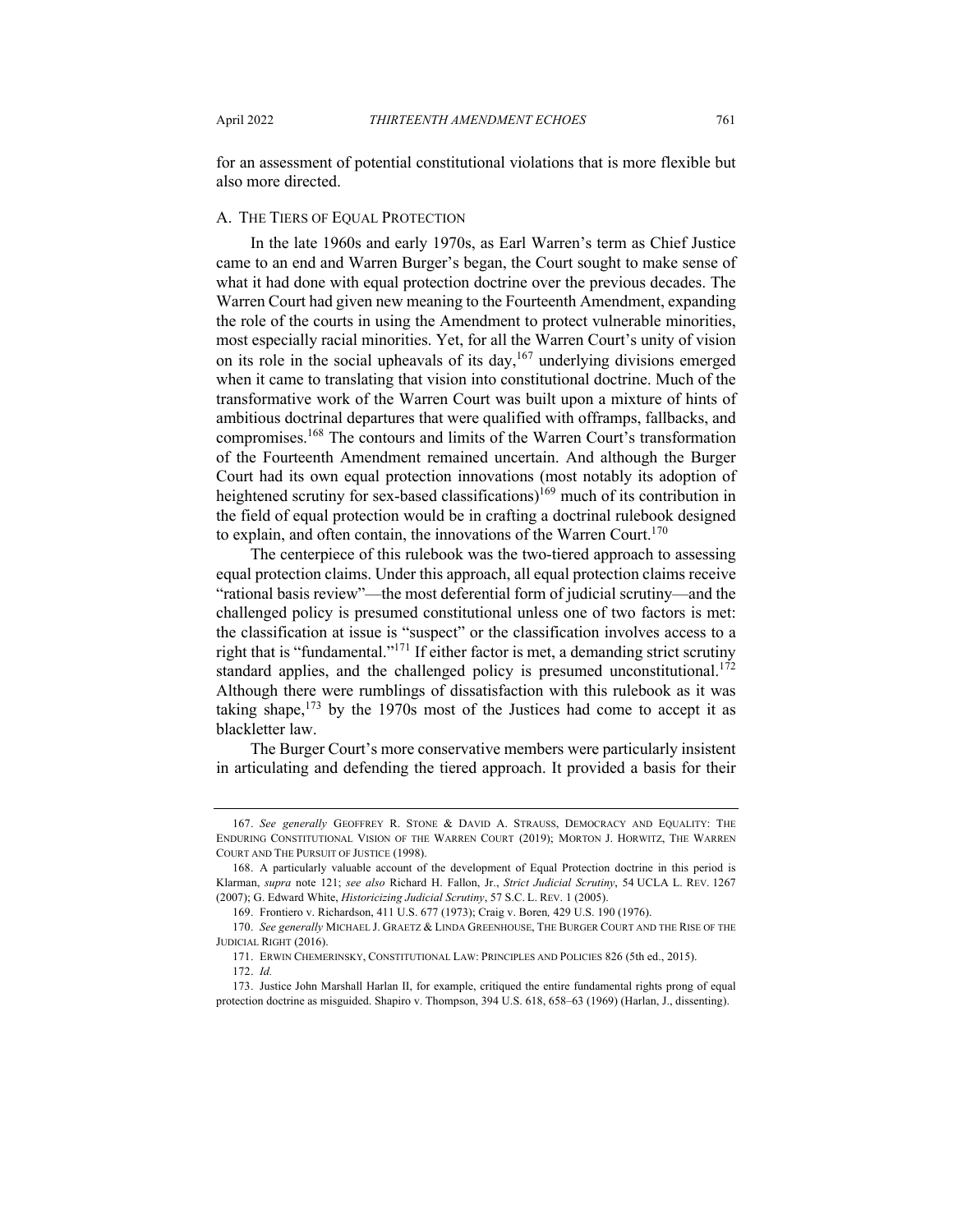efforts to accept and legitimate key elements of the Warren Court's equality jurisprudence while cutting off most claims for further expanding its reach. With the prominent exception of sex discrimination (which the Court classified as a "quasi-suspect" class, activating an intermediate form of scrutiny),  $174$  the Burger Court largely shut off the category of suspect classifications to new entrants. It rejected efforts to recognize as suspect classifications indigency,  $175$  age,  $176$  and mental disability.<sup>177</sup> The Burger Court took the same approach to the category of fundamental rights, accepting those that the Court had already categorized as fundamental—procreation,<sup>178</sup> marriage,<sup>179</sup> travel,<sup>180</sup> voting<sup>181</sup>—but, with the prominent exception of abortion,<sup>182</sup> refusing to recognize additional fundamental rights. The Court applied rational basis review in rejecting equal protection challenges involving access to welfare benefits, $183$  housing,  $184$  and education.185

#### B. SLIDING SCALES

This new equal protection rulebook that the Burger Court inherited from the Warren Court had prominent critics inside and outside the Court. These critics questioned whether the tiered framework actually described what the Court had been doing, and they questioned whether it was an approach that described what the Court should be doing. Writing in 1972, constitutional scholar Gerald Gunther described a "mounting discontent with the rigid two-tier formulations of the Warren Court's equal protection doctrine."<sup>186</sup> The primary frustration was its sharply dichotomous approach. "Justices, from all segments of the Court, sought formulations that would narrow the gap between the widely separated tiers of the Warren Court's equal protection."<sup>187</sup> "None of these gropings has produced a fully developed alternative," he concluded, "but all signify a widespread inclination to reexamine old rationales."<sup>188</sup> A critical question, which the Court had yet to answer, Gunther noted, was "whether

<sup>174.</sup> Craig v. Boren*,* 429 U.S. 190 (1976).

<sup>175.</sup> San Antonio Indep. Sch. Dist. v. Rodriguez, 411 U.S. 1 (1973).

<sup>176.</sup> Mass. Bd. of Ret. v. Murgia, 427 U.S. 307 (1976).

<sup>177.</sup> City of Cleburne v. Cleburne Living Ctr., Inc., 473 U.S. 432 (1985).

<sup>178.</sup> Edwards v. California, 814 U.S. 160 (1941).

<sup>179.</sup> Loving v. Virginia, 388 U.S. 1 (1967).

<sup>180.</sup> Shapiro v. Thompson, 394 U.S. 618 (1969).

<sup>181.</sup> Harper v. Virginia Board of Elections, 383 U.S. 663 (1966); Kramer v. Union Free School District No.

<sup>15, 395</sup> U.S. 621 (1969).

<sup>182.</sup> Roe v. Wade, 410 U.S. 113 (1973).

<sup>183.</sup> Dandridge v. Williams, 397 U.S. 471 (1970).

<sup>184.</sup> Lindsey v. Normet, 405 U.S. 56 (1972).

<sup>185.</sup> San Antonio Indep. Sch. Dist. v. Rodriguez, 411 U.S. 1 (1973).

<sup>186.</sup> Gerald Gunther, *Foreword: In Search of Evolving Doctrine on a Changing Court: A Model for a Newer Equal Protection*, 86 HARV. L. REV. 1, 12 (1972).

<sup>187.</sup> *Id.* at 17.

<sup>188.</sup> *Id.* at 18.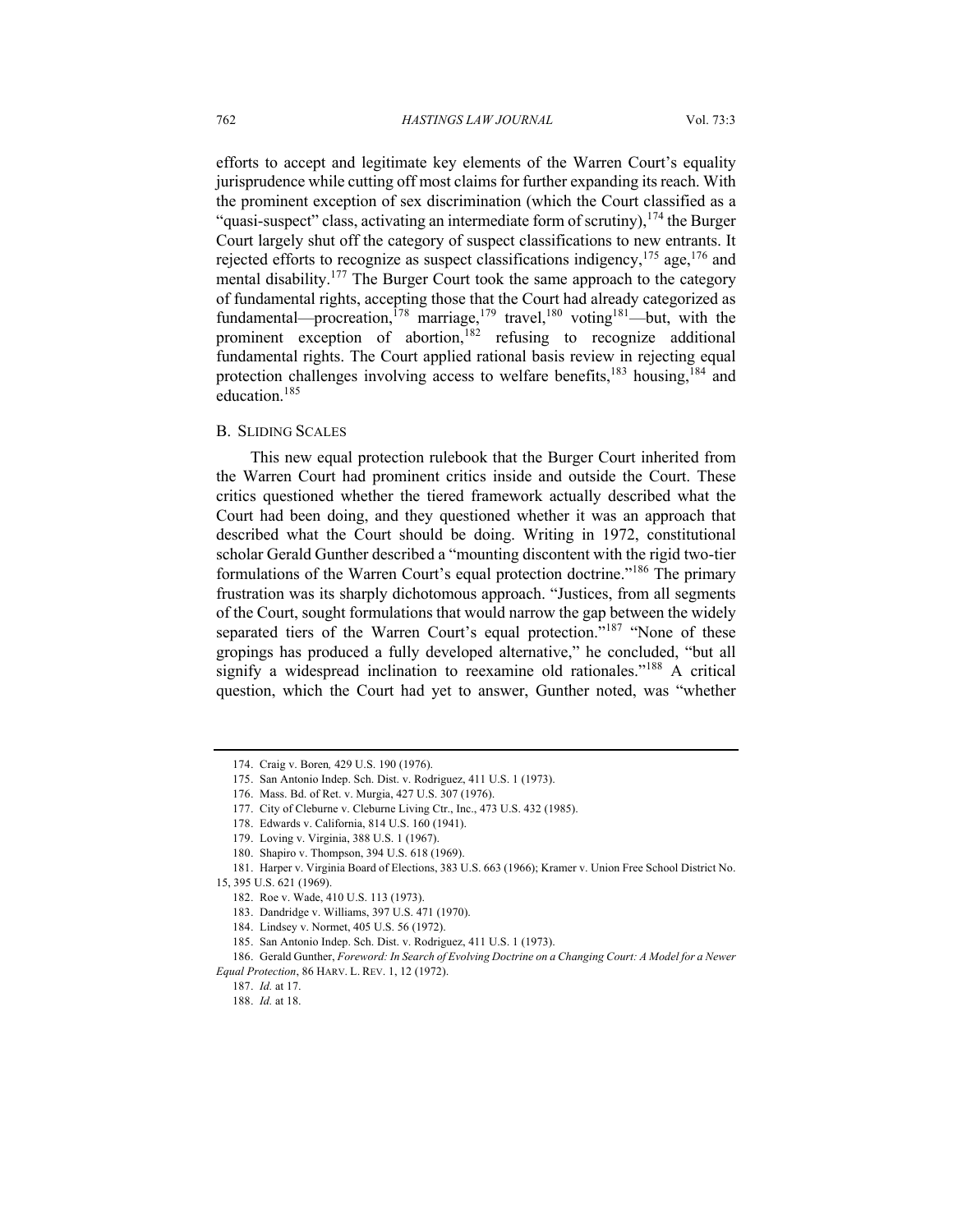suspect classifications and fundamental interests were separate or interrelated categories."<sup>189</sup>

On the Court, the most concerted effort to craft from these "gropings" a doctrinal alternative came from Justice Thurgood Marshall. In a series of dissenting and concurring opinions in the 1970s and 1980s, Marshall criticized the tiers framework. Its most serious flaw, he explained, was its inflexibility. The Court "has apparently lost interest in recognizing further 'fundamental' rights and 'suspect' classes,"<sup>190</sup> Marshall lamented in a 1976 dissent. This development was "the natural consequence of the limitations of the Court's" approach.191

If a statute invades a "fundamental" right or discriminates against a "suspect" class, it is subject to strict scrutiny. If a statute is subject to strict scrutiny, the statute always, or nearly always . . . is struck down. Quite obviously, the only critical decision is whether strict scrutiny should be invoked at all. It should be no surprise, then, that the Court is hesitant to expand the number of categories of rights and classes subject to strict scrutiny, when each expansion involves the invalidation of virtually every classification bearing upon a newly covered category.<sup>192</sup>

But to leave all other classifications to a rational basis review standard—and hence presume them constitutional—was insufficient. Justice Marshall explained:

It cannot be gainsaid that there remain rights, not now classified as 'fundamental,' that remain vital to the flourishing of a free society, and classes, not now classified as 'suspect,' that are unfairly burdened by invidious discrimination unrelated to the individual worth of their members. Whatever we call these rights and classes, we simply cannot forgo all judicial protection against discriminatory legislation bearing upon them, but for the rare instances when the legislative choice can be termed 'wholly irrelevant' to the legislative goal. $193$ 

<sup>189.</sup> *Id.* at 9 n.36. Gunther cited several law review notes and articles that explored this line of analysis: *Developments in the Law—Equal Protection*, 82 HARV. L. REV. 1065, 1120 (1969); Frank Michelman, *The Supreme Court, 1968 Term—Foreword: On Protecting the Poor Through the Fourteenth Amendment*, 83 HARV. L. REV. 7, 36 (1969); Comment, *The Evolution of Equal Protection—Education, Municipal Services, and Wealth*, 7 HARV. CIV. RIGHTS-CIV. LIB. L. REV. 103, 106 (1972). Writing toward the end of the 1970s, another legal scholar wrote, "[a] majority of the Court appears ready to abandon formally the rigid two tiered approach if something better could be found to take its place." David M. Treiman, *Equal Protection and Fundamental Rights—A Judicial Shell Game*, 15 TULSA L.J. 183, 194 (1980).

<sup>190.</sup> Mass. Bd. of Ret. v. Murgia, 427 U.S. 307, 318–19 (1976) (Marshall, J., dissenting).

<sup>191.</sup> *Id.* at 319.

<sup>192.</sup> *Id.*

<sup>193.</sup> *Id.* at 320; *see also id.* at 319 n.1 ("Some classifications are so invidious that they should be struck down automatically absent the most compelling state interest, and by suggesting the limitations of strict scrutiny analysis I do not mean to imply otherwise. The analysis should be accomplished, however, not by stratified notions of 'suspect' classes and 'fundamental' rights, but by individualized assessments of the particular classes and rights involved in each case. Of course, the traditional suspect classes and fundamental rights would still rank at the top of the list of protected categories, so that in cases involving those categories analysis would be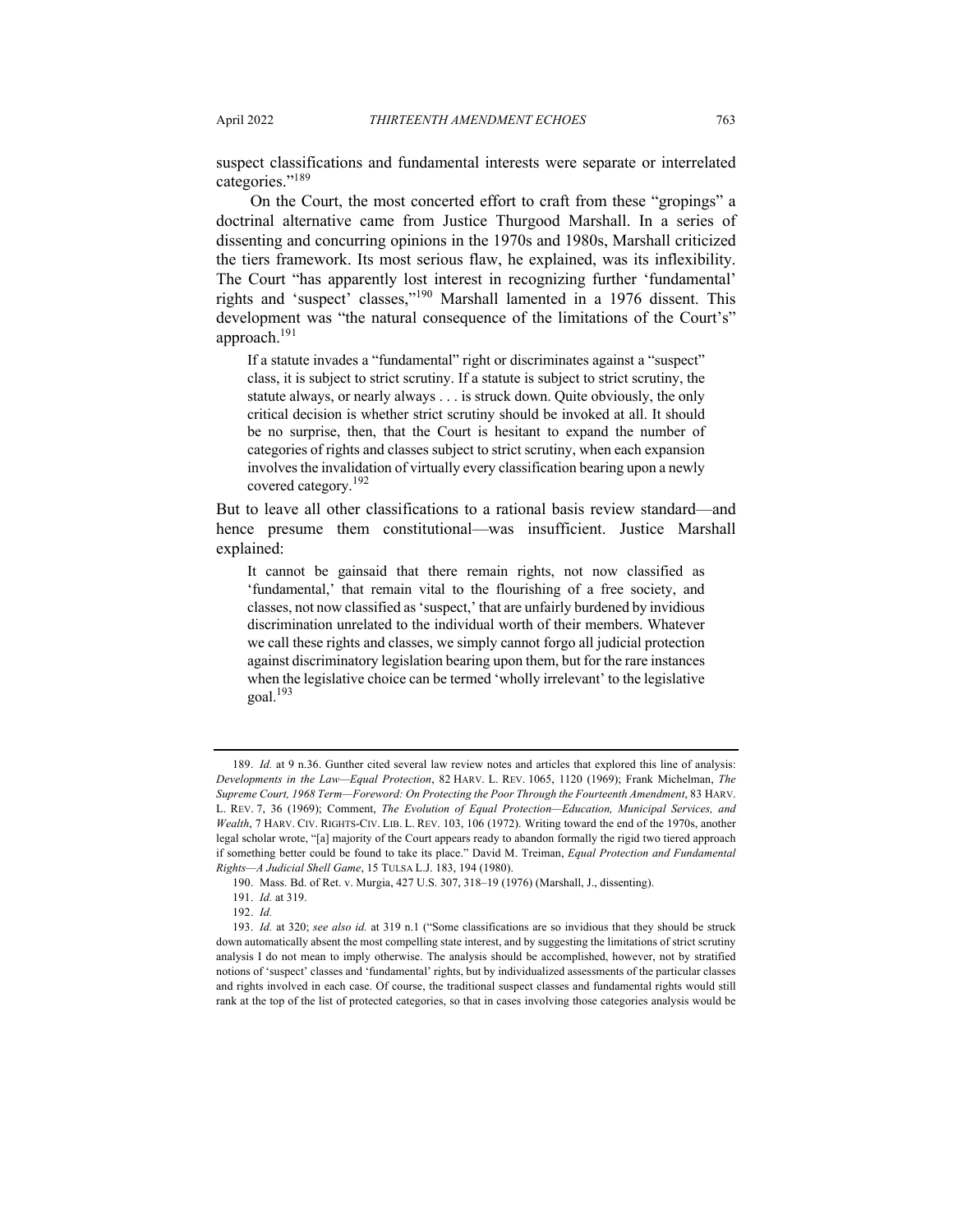Yet, "happily, the Court's deeds have not matched its words," Marshall wrote.<sup>194</sup> The rigid tiers of scrutiny analysis "simply do[es] not describe the inquiry the Court has undertaken—or should undertake—in equal protection cases. Rather, the inquiry has been much more sophisticated, and the Court should admit as much," he explained.<sup>195</sup> "Time and again, met with cases touching upon the prized rights and burdened classes of our society, the Court has acted only after a reasonably probing look at the legislative goals and means, and at the significance of the personal rights and interests invaded."<sup>196</sup> He concluded: "All interests not 'fundamental' and all classes not 'suspect' are not the same; and it is time for the Court to drop the pretense that, for purposes of the Equal Protection Clause, they are."<sup>197</sup>

As an alternative, he advocated a "spectrum of standards" analysis that would take into account both the "constitutional and societal importance of the interest adversely affected" and the "invidiousness of the basis upon which the particular classification is drawn."198 Such an approach, Marshall believed, would better allow the court to use equal protection jurisprudence to uproot social injustices beyond cases involving explicit racial classifications—when, for example, mental disability intersected with where one could live<sup>199</sup> or when socioeconomic status intersected with educational opportunity.<sup>200</sup> Although Marshall did not explicitly reference the Thirteenth Amendment as informing his sliding scales approach to Fourteenth Amendment doctrine, he did emphasize human freedom as one of its animating principles. In one opinion, he wrote of the need for the courts to be vigilant against discrimination that denied vulnerable groups "human freedom and fulfillment."<sup>201</sup>

Justice John Paul Stevens also took issue with the tiers of scrutiny approach. In a concurrence in *Craig v. Boren*, the case in which the Court first adopted an intermediate scrutiny standard for sex classifications, Stevens wrote:

functionally equivalent to strict scrutiny. Thus, the advantages of the approach I favor do not appear in such cases, but rather emerge in those dealing with traditionally less protected classes and rights.").

<sup>194.</sup> *Id.* (citing Stanton v. Stanton, 421 U.S. 7 (1975); Weinberger v. Wiesenfeld, 420 U.S. 636 (1975); United States Dept. of Agriculture v. Moreno, 413 U.S. 528 (1973); Frontiero v. Richardson, 411 U.S. 677 (1973) (Powell, J., concurring in judgment); James v. Strange, 407 U.S. 128 (1972); Weber v. Aetna Casualty & Surety Co., 406 U. S. 164 (1972); Eisenstadt v. Baird, 405 U.S. 438 (1972); Reed v. Reed, 404 U.S. 71 (1971)). 195. Mass. Bd. of Ret. v. Murgia, 427 U.S. 307, 318 (1976).

<sup>196.</sup> *Id.* at 320.

<sup>197.</sup> *Id.* at 321.

<sup>198.</sup> San Antonio Indep. Sch. Dist. v. Rodriguez, 411 U.S. 1, 98–99 (1973) (Marshall, J., dissenting); *see also* Plyler v. Doe, 457 U.S. 202, 230–31 (1982) (Marshall, J., concurring); *Murgia*, 427 U.S. at 319–21 (Marshall, J., dissenting); Chicago Police Dep't v. Mosley, 408 U.S. 92, 95 (1972); Dandridge v. Williams, 397 U.S. 471, 520–21 (1970) (Marshall, J., dissenting).

<sup>199.</sup> City of Cleburne v. Cleburne Living Ctr., Inc., 473 U.S. 432, 460–65, 478 (1985) (Marshall, J., concurring).

<sup>200.</sup> *Plyler*, 457 U.S. at 230–31.

<sup>201.</sup> *Cleburne*, 473 U.S. at 461 ("The interest of the retarded in establishing group homes is substantial . . . . Excluding group homes deprives the retarded of much of what makes for human freedom and fulfillment—the ability to form bonds and take part in the life of a community."); *see also Murgia*, 427 U.S. at 320.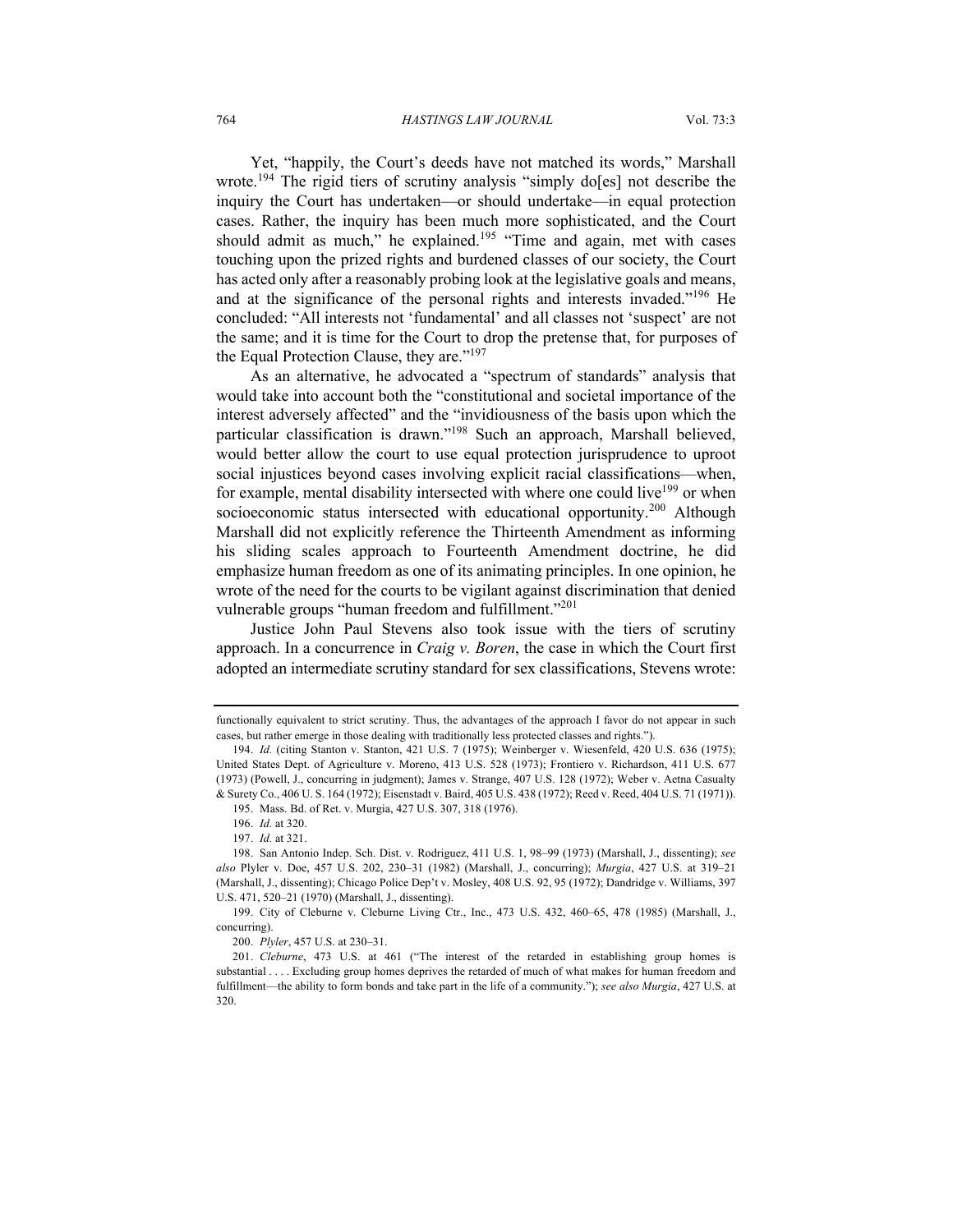I am inclined to believe that what has become known as the [tiered] analysis of equal protection claims does not describe a completely logical method of deciding cases, but rather is a method the Court has employed to explain decisions that actually apply a single standard in a reasonably consistent fashion.<sup>202</sup>

He advocated a single rational basis review standard, but one that did not assume blanket judicial deference.<sup>203</sup> Nine years later, in a concurrence in *Cleburne v. Cleburne Living Center*, in which he was joined by Chief Justice Burger, Stevens wrote that rather than strictly delineated tiers of scrutiny, "our cases reflect a continuum of judgmental responses to differing classifications."204

The Court never took up Justice Marshall's sliding-scale or Justice Stevens' continuum approaches. Justice Stewart dismissed one of Justice Marshall's efforts to articulate his approach as "imaginative."<sup>205</sup> Majorities of the Court relied on a strict tiers-of-scrutiny approach in denying heightened scrutiny to classifications based on indigency,<sup>206</sup> on age,<sup>207</sup> and on mental disability.<sup>208</sup> As Justice Powell explained in *San Antonio v. Rodriguez*, in which the Court held that education was not a fundamental right, fundamentality as a constitutional principle did not turn on the "relative social significance" of a particular activity.<sup>209</sup> The only question was "whether there is a right to education explicitly or implicitly guaranteed by the Constitution."<sup>210</sup> On this reasoning, the Court also rejected efforts to frame welfare benefits<sup>211</sup> and housing<sup>212</sup> as fundamental rights. Critics on both the left and the right<sup>213</sup> have criticized the tiers-of-scrutiny approach, but no alternative gained traction.

Yet cases continued to arrive in which a majority of the Court chafed against the constraints of the tiers-of-scrutiny method. In these cases, the Justices stumbled toward the more contextual approach to equal protection that Justice Marshall encouraged, that operated in *Buchanan* and *Brown,* and that was embodied in the Reconstruction concept of civil rights. They relied, in other words, on the equality of rights principle.

204. *Id.* at 451.

<sup>202.</sup> Craig v. Boren*,* 429 U.S. 190, 212 (1976) (Stevens, J. concurring).

<sup>203.</sup> *Cleburne*, 473 U.S. at 452–54 (Stevens, J. concurring).

<sup>205.</sup> San Antonio Indep. Sch. Dist. v. Rodriguez, 411 U.S. 1, 59 (1973) (Stewart, J., concurring). 206. *Id.* at 40.

<sup>207.</sup> Mass. Bd. of Ret. v. Murgia, 427 U.S. 307, 313–14 (1976) (per curiam).

<sup>208.</sup> *Cleburne*, 473 U.S. at 435.

<sup>209.</sup> *Rodriguez*, 411 U.S. at 33.

<sup>210.</sup> *Id.*

<sup>211.</sup> Dandridge v. Williams, 397 U.S. 471 (1970).

<sup>212.</sup> Lindsey v. Normet, 405 U.S. 56 (1972).

<sup>213.</sup> *See, e.g.*, Trimble v. Gordon, 430 U.S. 762, 777 (1977) (Rehnquist, J., dissenting); Joel Alicea & John D. Ohlendorf, *Against the Tiers of Constitutional Scrutiny*, 49 NAT'L. AFFS. 72 (2019), https://www.nationalaffairs.com/publications/detail/against-the-tiers-of-constitutional-scrutiny.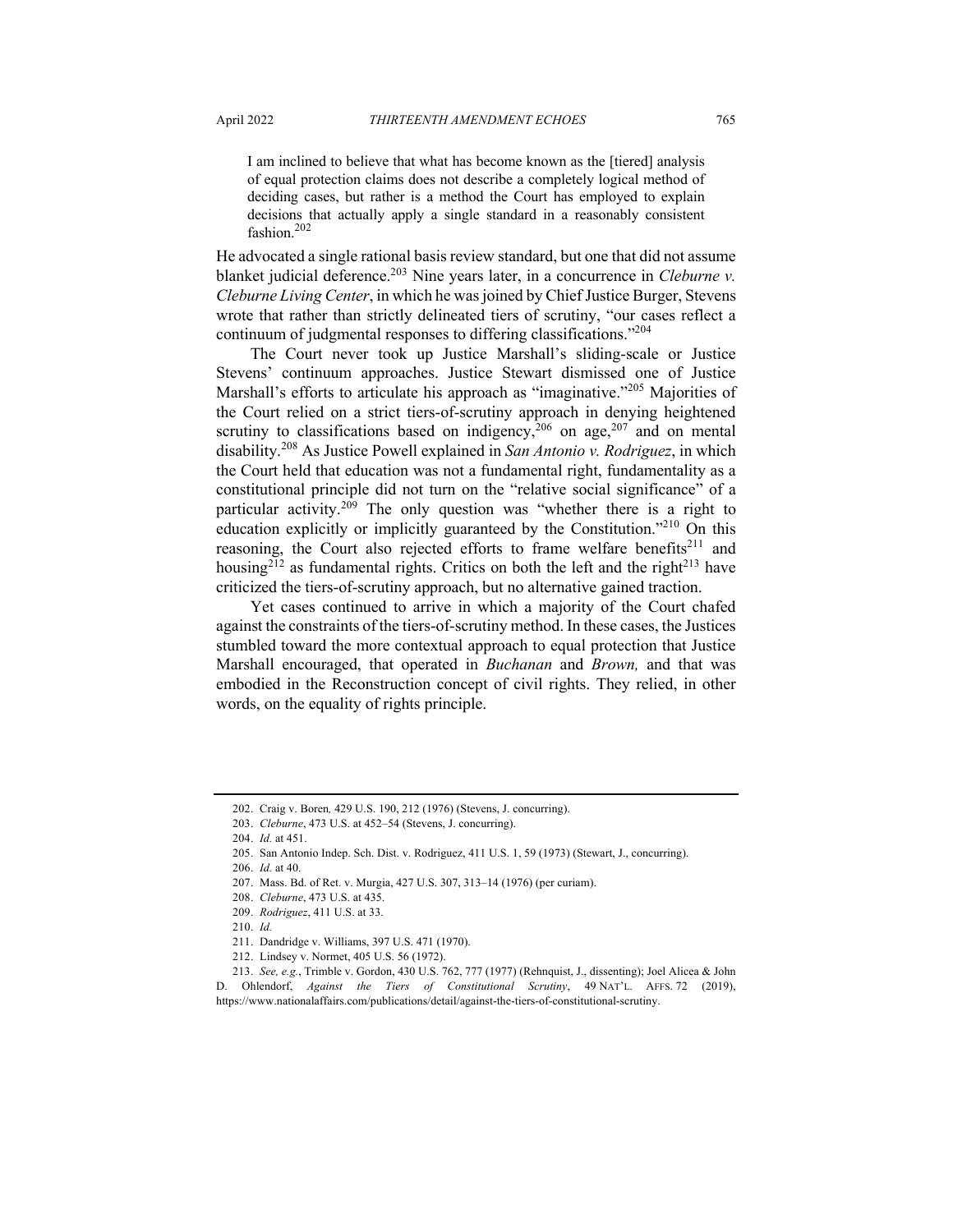#### C. PLYLER V. DOE

In *Plyler v. Doe*<sup>214</sup> the Supreme Court held that Texas violated the Equal Protection Clause when it denied free access to public schools to undocumented immigrant children. Writing for a five-Justice majority, Justice William Brennan conceded that undocumented immigrants are not a suspect class, but he then sought to distinguish the children who were being excluded from public education from adults who came into the country illegally.<sup>215</sup> He also conceded that education was not a fundamental right, "[b]ut neither is it merely some governmental 'benefit' indistinguishable from other forms of social welfare legislation."<sup>216</sup> He nonetheless applied what appeared to be a version of intermediate scrutiny<sup>217</sup>—albeit without explicitly identifying it as such<sup>218</sup>—and struck down Texas's policy.

Brennan's opinion made motions in various directions. At times, he seemed to characterize the policy as irrational, and thus unconstitutional even under a deferential rational basis standard of review.<sup>219</sup> In other places, he implied a heightened standard of review.<sup>220</sup> He made some broad references to the history of the Fourteenth Amendment, writing that the "Equal Protection Clause was intended as a restriction on state legislative action inconsistent with elemental constitutional premises,"<sup>221</sup> but in the end his focus was more current and consequentialist. "By denying these children a basic education, we deny them the ability to live within the structure of our civic institutions, and foreclose any realistic possibility that they will contribute in even the smallest way to the progress of our Nation."222

In dissent, Chief Justice Burger wrote that the majority "abuses" the Fourteenth Amendment with an "unabashedly result-oriented approach"<sup>223</sup> and a holding that "rests on such a unique confluence of theories and rationales . . . will likely stand for little beyond the results in these particular cases."<sup>224</sup> "[B]y patching together bits and pieces of what might be termed quasi-

224. *Id.* at 243.

<sup>214.</sup> 457 U.S. 202.

<sup>215.</sup> *Id.* at 219–20.

<sup>216.</sup> *Id.* at 221.

<sup>217.</sup> *Id.* at 224 (writing that the discrimination at issue in this case "can hardly be considered rational unless it furthers some substantial goal of the State").

<sup>218.</sup> At the time of *Plyler*, the Court had established its intermediate scrutiny standard in two lines of cases: equal protection claims involving children born to unmarried parents, *Mathews v. Lucas*, 427 U. S. 495 (1976), and those involving sex-discrimination claims, Craig v. Boren*,* 429 U.S. 190 (1976). Brennan never indicated that the Court in *Plyler* was applying this standard.

<sup>219.</sup> Plyler v. Doe, 457 U.S. 202, 223–24 (1982).

<sup>220.</sup> *Id.* at 227–30.

<sup>221.</sup> *Id.* at 216.

<sup>222.</sup> *Id.* at 223.

<sup>223.</sup> *Id*. at 244 (Burger, C.J., dissenting).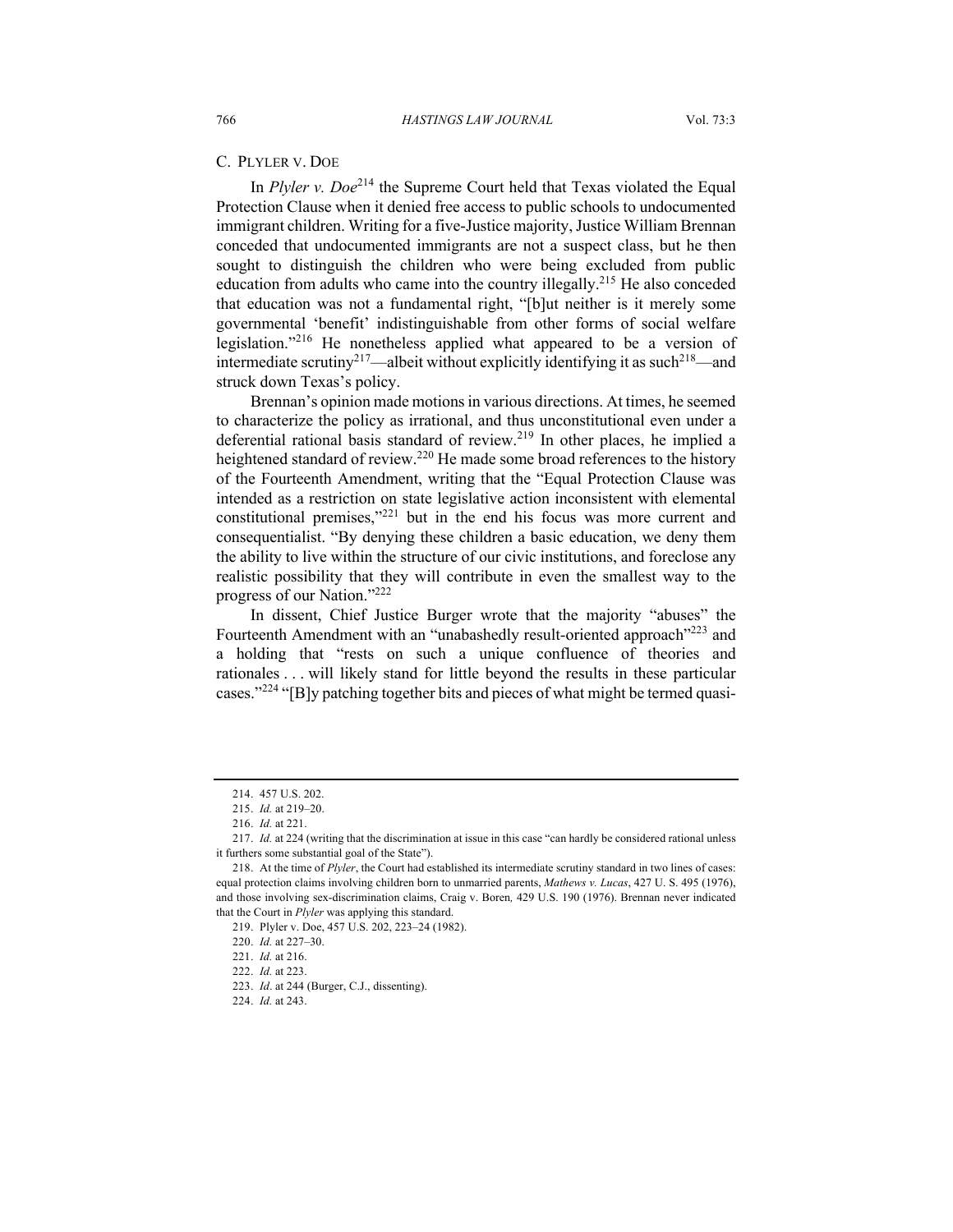suspect-class and quasi-fundamental-rights analysis," the Chief Justice wrote, "the Court spins out a theory custom-tailored to the facts of these cases." $225$ 

*Plyler* has always been recognized as something of a doctrinal puzzle. At the time of the decision, legal scholar Dennis Hutchinson wrote that it "may be the Court's most important and groundbreaking interpretation of the Equal Protection Clause in a decade or a limited and somewhat untidy response to a novel case."<sup>226</sup> For those who believe it a "constitutional landmark," noted Hutchinson, the Court's opinion "cut a remarkably messy path through other areas of the Court's jurisprudence."<sup>227</sup> A chorus of critics echoed Chief Justice Burger's lamentations.<sup>228</sup>

Justice Marshall wrote a brief concurrence in *Plyler*, in which he offered his sliding scales approach as a straightforward way to resolve this case. Looking back to his dissent in *San Antonio v. Rodriguez*, he wrote:

[T]he facts of these cases demonstrate the wisdom of rejecting a rigidified approach to equal protection analysis, and of employing an approach that allows for varying levels of scrutiny depending upon "the constitutional and societal importance of the interest adversely affected and the recognized invidiousness of the basis upon which the particular classification is drawn."229

The premise here is that when certain foundational rights are at stake, such as the right to education, the nondiscrimination norm runs deeper. Marshall's rationale in *Plyler* offers a clear application of the equality of rights principle.<sup>230</sup> Bringing to the foreground the latent principle of equality of rights allows us to recenter the place of *Plyler* in our equal protection canon. It allows us to transform this case from a doctrinal puzzle or embarrassment to a methodological touchstone. The equal rights principle provides an unifying

<sup>225.</sup> *Id.* at 244, *see also id.* at 248 ("The Equal Protection Clause guarantees similar treatment of similarly situated persons, but it does not mandate a constitutional hierarchy of governmental services.").

<sup>226.</sup> Dennis J. Hutchinson, *More Substantive Equal Protection—A Note on* Plyler v. Doe, 1982 SUP. CT. REV. 167, 167 (1982). Among the questions Hutchinson said that *Plyer* raised but failed to answer was whether the Court had adopted Marshall's sliding-scales approach to Equal Protection Clause. *Id.* at 167–68.

<sup>227.</sup> *Id.* at 184.

<sup>228.</sup> *See, e.g.*, David Livingston, Plyler v. Doe*: Illegal Aliens and the Misguided Search for Equal Protection*, 11 HASTINGS CONST. L.Q. 599, 601 (1984) ("Adding only confusion to an already incoherent and uncertain area of equal protection jurisprudence, the Court left unresolved nearly as many constitutional questions as it attempted to answer.").

<sup>229.</sup> Plyler v. Doe, 457 U.S. 202, 231 (1982) (quoting *Rodriguez*, San Antonio Indep. Sch. Dist. v. Rodriguez, 411 U.S. 1, 99 (1973) (Marshall, J., dissenting)); *see also Plyler*, 457 U.S., at 233 (Blackmun, J., concurring) (noting that "certain interests, though not constitutionally guaranteed, must be accorded a special place in equal protection analysis").

<sup>230.</sup> An important precursor to *Plyler* was *Truax v. Raich*, 239 U.S. 33 (1915), in which the Court struck down on equal protection grounds an Arizona law that limited employment of non-citizens. The Court connected the non-discrimination requirement in the context of the right to pursue one's profession to the history behind the passage of the Fourteenth Amendment (described in a distinctly Thirteenth-Amendment-inflected manner): "It requires no argument to show that the right to work for a living in the common occupations of the community is of the very essence of the personal freedom and opportunity that it was the purpose of the [Fourteenth] Amendment to secure." *Id.* at 41.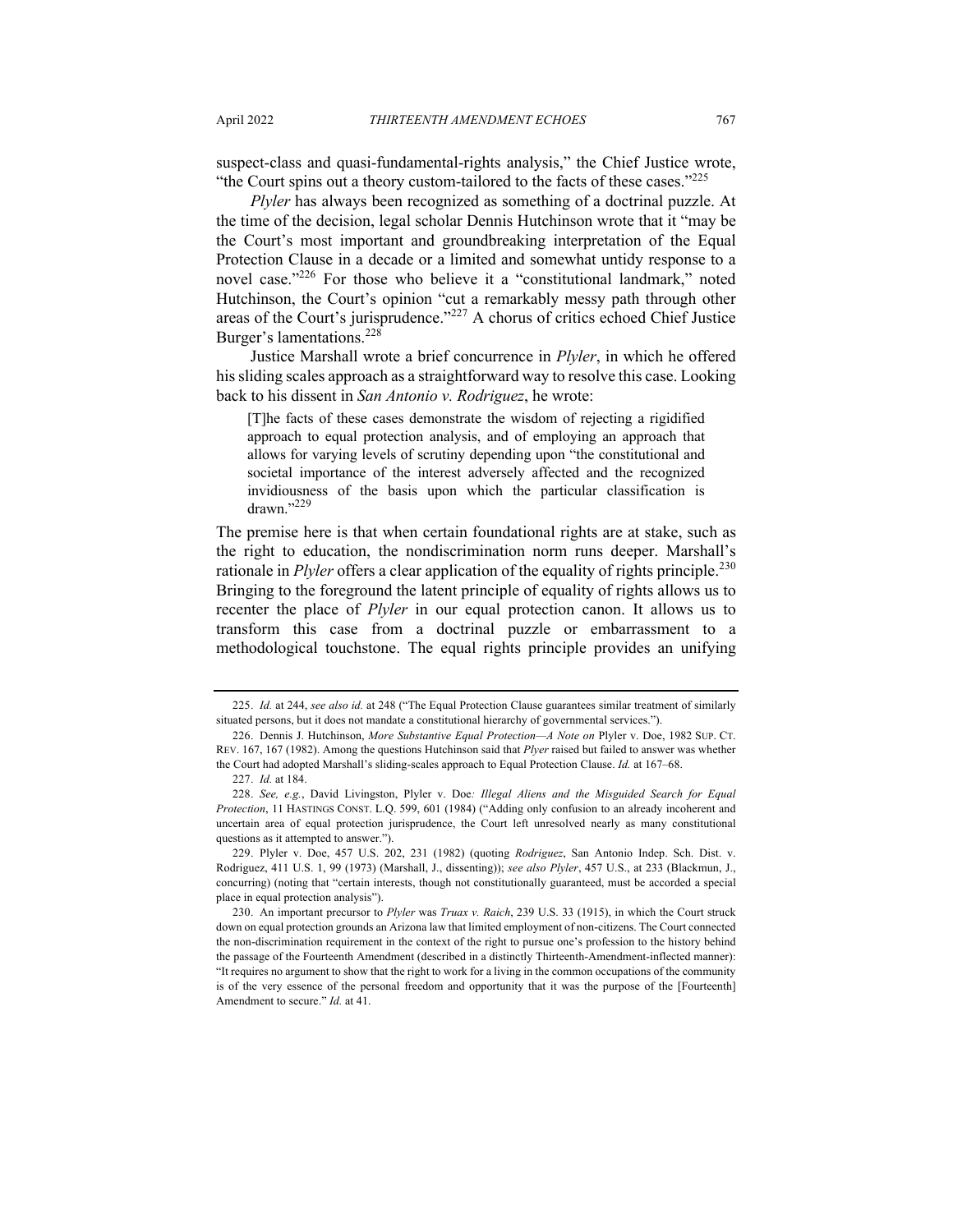thread connecting the Thirteenth and Fourteenth Amendments, to *Buchanan*, *Brown*, and *Plyler*. And if we push the principle to a slightly more abstracted level, it can also help to explain and justify the recent transformations in the constitutional status of sexual orientation discrimination.

## D. LIBERTY AND EQUALITY IN JUSTICE KENNEDY'S JURISPRUDENCE

The constitutional challenges to discrimination based on sexual orientation in recent decades has produced a new wave of criticism and calls for new approaches to areas of Fourteenth Amendment doctrine. And Justice Anthony Kennedy's efforts to expand constitutional protections against sexual orientation discrimination provides another opportunity to see at work the equality of rights principle and its foundational assumption that nondiscrimination principles run deeper when important rights are at stake.

Beginning in the 1990s, Justice Kennedy wrote a series of decisions striking down discrimination on the basis of sexual orientation in which he attempted to draw together principles of equality and liberty. These rulings struck down discriminatory policies without ever holding that gays and lesbians would be treated as a suspect class and that classifications based on sexual orientation required some form of heightened scrutiny.

In *Romer v. Evans*, <sup>231</sup> Justice Kennedy wrote the opinion of the Court striking down an amendment to the Colorado constitution that prohibited sexual orientation as a basis for state or local antidiscrimination policy. One of the rationales that Justice Kennedy relied on was the idea that any law that placed a particular group at a disadvantage when seeking supportive government policy was unconstitutional. "A law declaring that in general it shall be more difficult for one group of citizens than for all others to seek aid from the government is itself a denial of equal protection of the laws in the most literal sense."232 Although he does little to elaborate on the point, the justification for the holding seems to be the intersection of the nature of the classification and the seriousness of the disadvantage it produces on a right as basic as "seek[ing] aid from the government."<sup>233</sup>

Justice Kennedy further pursued this distinctive approach to Fourteenth Amendment doctrine in *Lawrence v. Texas*, <sup>234</sup> the 2003 case striking down antisodomy legislation as a violation of a fundamental right to private sexual intimacy between consenting adults. Although he framed *Lawrence* as a due process holding, Justice Kennedy insisted that his reading of the Due Process Clause's substantive content was shaped by equality principles. "Equality of treatment and the due process right to demand respect for conduct protected by

<sup>231.</sup> 517 U.S. 620 (1996).

<sup>232.</sup> *Id.* at 633.

<sup>233.</sup> *Id*. at 634–35. As an alternative rationale, Kennedy also deemed the state interest in the amendment based in animus and therefore categorically illegitimate even under a rational-basis review standard. *Id*.

<sup>234.</sup> 539 U.S. 558 (2003).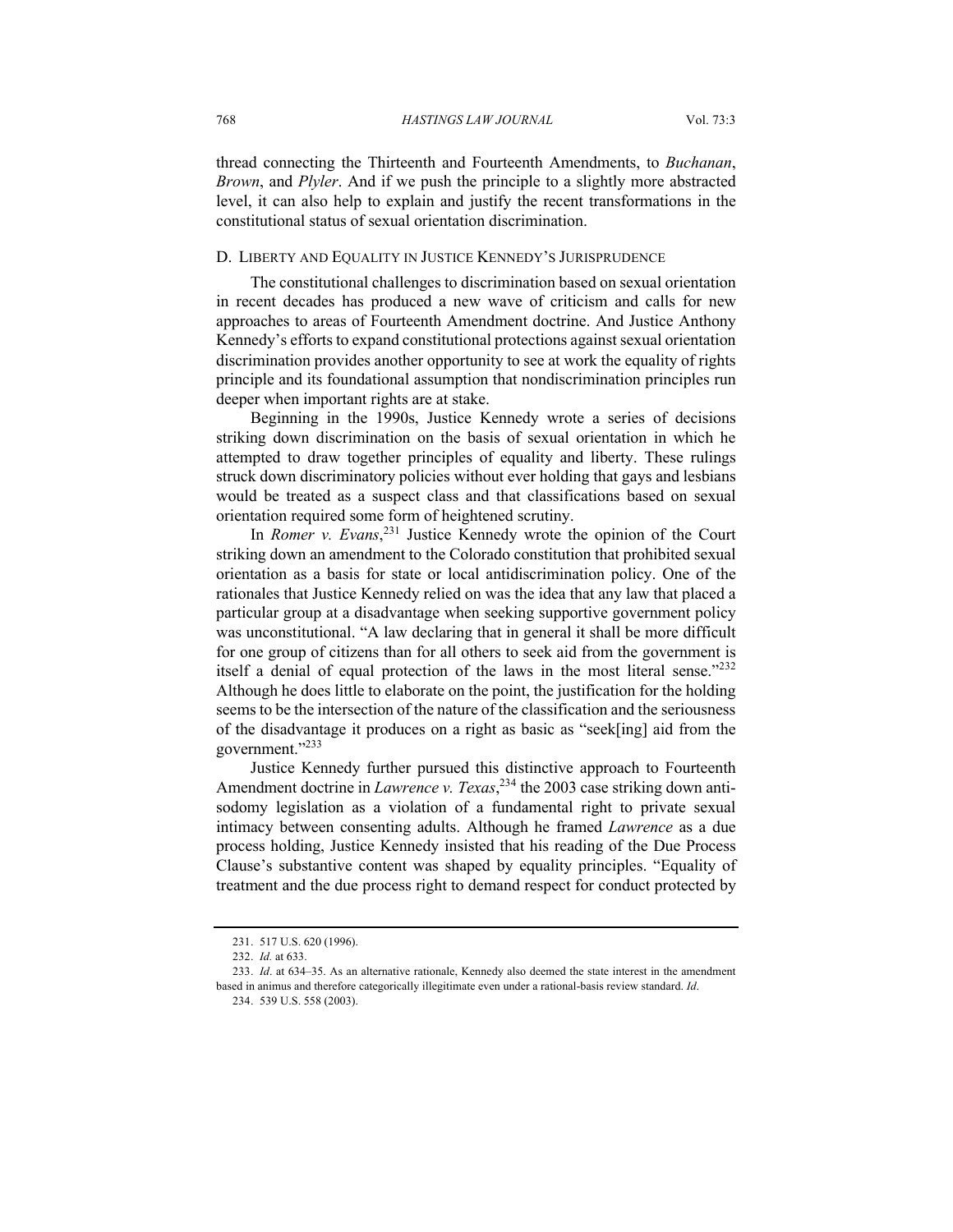the substantive guarantee of liberty are linked in important respects, and a decision on the latter point advances both interests."<sup>235</sup> He approached this issue from the other direction in *United States v. Windsor*, nominally an equal protection ruling, but one that drew on due process principles in striking down a provision of the federal Defense of Marriage Act.<sup>236</sup>

The most significant of Justice Kennedy's gay rights decisions was also his most explicit in insisting that due process and equal protection be understood as mutually supportive constitutional principles. According to the reasoning of his majority opinion in *Obergefell v. Hodges*, <sup>237</sup> the Court's 2015 ruling striking down bans on same-sex marriage, the mere fact of discrimination based on sexual orientation was not enough to justify striking down bans on same-sex marriage.<sup>238</sup> Nor were constraints on the right to marry enough.<sup>239</sup> But together, Justice Kennedy found the two met the threshold of a finding of unconstitutionality.

The Due Process Clause and the Equal Protection Clause are connected in a profound way though they set forth independent principles. Rights implicit in liberty and rights secured by equal protection may rest on different precepts and are not always co-extensive, yet in some instances each may be instructive as to the meaning and reach of the other. In any particular case one Clause may be thought to capture the essence of the right in a more accurate and comprehensive way, even as the two Clauses may converge in the identification and definition of the right . . . . This interrelation of the two principles furthers our understanding of what freedom is and must become.<sup>240</sup>

Justice Kennedy's opinion can be read as yet another instantiation of the equality of rights principle.<sup>241</sup> A central assumption of the holding seems to be that when certain important rights are at issue—rights that are essential to a fully free existence—antidiscrimination principles apply more forcefully. Much of Justice Kennedy's opinion is dedicated to demonstrating the importance of marriage to American society, which then forms the basis for recognizing the significance of discrimination in this context:

<sup>235.</sup> *Id.* at 575.

<sup>236.</sup> 570 U.S. 744, 769 (2013) (holding Defense of Marriage Act unconstitutional as it "violates basic due process and equal protection principles").

<sup>237.</sup> 576 U.S. 644 (2015).

<sup>238.</sup> *Id.* at 675.

<sup>239.</sup> *Id.* at 665.

<sup>240.</sup> *Id.* at 672; *see also id.* at 673 ("Each concept liberty and equal protection leads to a stronger understanding of the other.").

<sup>241.</sup> There are other ways to read the opinion, of course. Kenji Yoshino argues that *Obergefell* is best read as a fundamental rights decision in which equal protection values help to define the nature of the right, or, as he puts it, "a substantive due process case inflected with equality concerns." Yoshino, *New Equal Protection*, *supra* note 8, at 173. Yoshino terms this approach "antisubordination liberty." *Id.* at 174. My reading of *Obergefell* in no way detracts from that of Yoshino or others who have framed it as primarily a due process case. But, much like *Loving v. Virginia*, 388 U.S. 1 (1967), which struck down state prohibitions on interracial marriage on both due process and equal protection grounds, *Obergefell* should be understood as a landmark of both fundamental liberty and equality.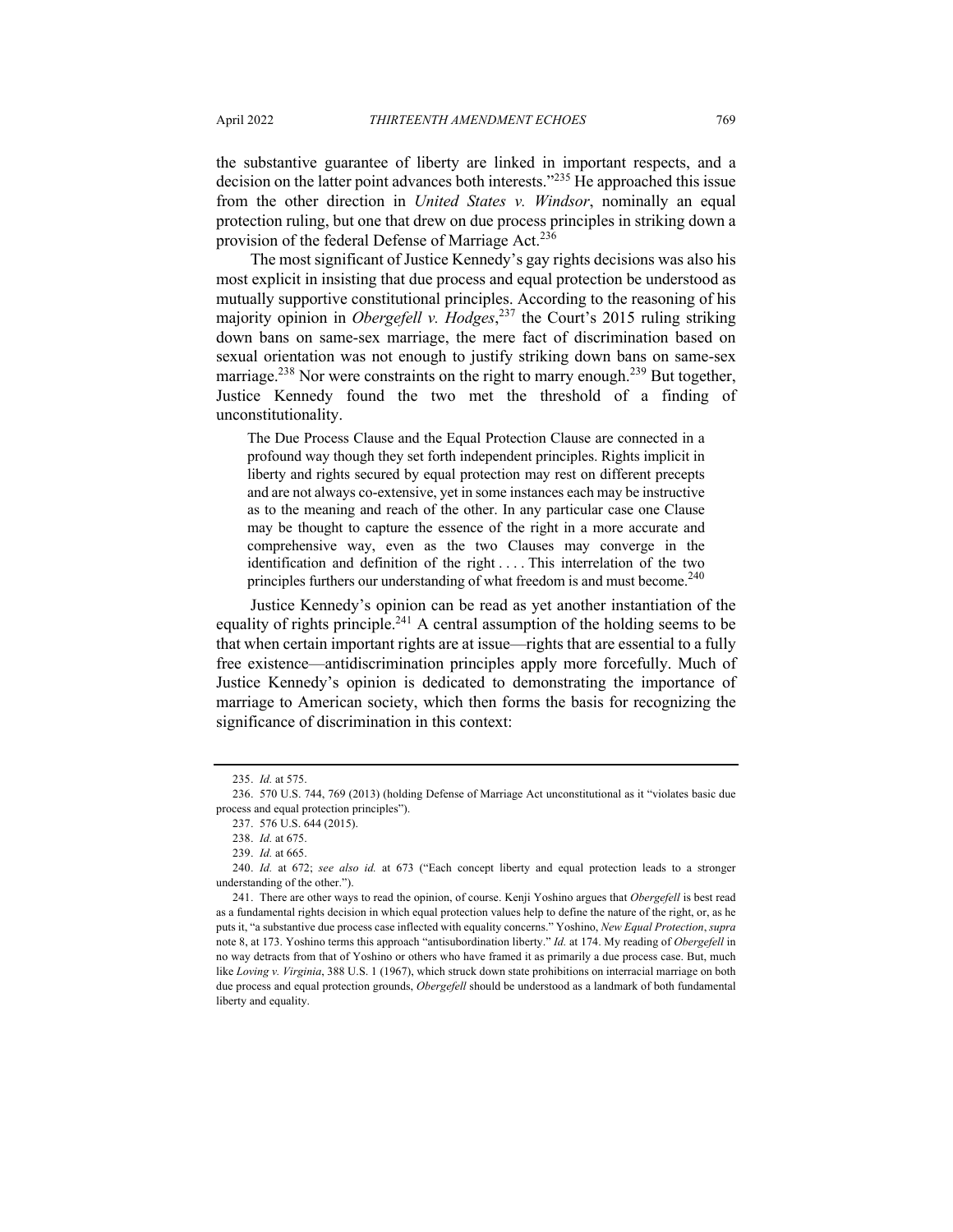As the State itself makes marriage all the more precious by the significance it attaches to it, exclusion from that status has the effect of teaching that gays and lesbians are unequal in important respects. It demeans gays and lesbians for the State to lock them out of a central institution of the Nation's society.<sup>242</sup>

The dissenters cried foul about Justice Kennedy's doctrinal innovations. Missing from Justice Kennedy's discussion of the Equal Protection Clause, Chief Justice Roberts noted, "is anything resembling our usual framework for deciding equal protection cases."<sup>243</sup> He dismissed Justice Kennedy's efforts to create some sort of symbiosis between the Due Process and Equal Protection Clauses and complained, "the majority fail[ed] to provide even a single sentence explaining how the Equal Protection Clause supplies independent weight for its position."244 He then noted that under a rational basis review standard, prohibitions on same-sex marriage should be upheld.<sup>245</sup>

Enigmatic and frustrating when assessed according to the rules of modern Fourteenth Amendment doctrine, *Obergefell* can best be explained as yet another example of the Court calling upon the equality of rights principle as the solution to a Fourteenth Amendment doctrine that has become too rigid and too detached from the values that animated those who fought to add this Amendment to the Constitution. It offers another demonstration of the lingering echoes of the Thirteenth Amendment in so many of our most important Fourteenth Amendment cases.

## E. THE FAILURE OF TIERS OF EQUAL PROTECTION

Tiers of scrutiny was never a particularly generative framework for equal protection doctrine. The Justices formally introduced it in the late 1960s as a way of explaining and justifying work that they had already done. From that point on, its primary role was to shut the door on novel equal protection claims.246 This was why Justice Marshall and others insisted there were better alternatives, and why so many of the most significant equal protection rulings since the 1970s reached their outcomes only after sidestepping the tiers of scrutiny framework. Even if the Court was to seriously consider adding to the category of suspect classes, the multi-factor test it has used to assess the question—looking at factors such as the mutability and visibility of defining characteristics, political power, and history discrimination<sup>247</sup>—was barely workable at is inception and has only become less so over time.

<sup>242.</sup> Obergefell v. Hodges, 576 U.S. 644, 670 (2015).

<sup>243.</sup> *Id.* at 707 (Roberts, C.J., dissenting).

<sup>244.</sup> *Id.*

<sup>245.</sup> *Id*.

<sup>246.</sup> The last classification to be deemed "suspect" by the Court was nonmarital parentage in 1977. Trimble v. Gordon, 430 U.S. 762, 766–76 (1977). On the "closure of the heightened scrutiny canon," see Yoshino, *New Equal Protection*, *supra* note 8, at 755–59.

<sup>247.</sup> *See, e.g.*, Frontiero v. Richardson, 411 U.S. 677, 682–88 (1973). The foundation for this analysis is the reference to "discrete and insular" minorities in the famous footnote four of *United States v. Carolene Products*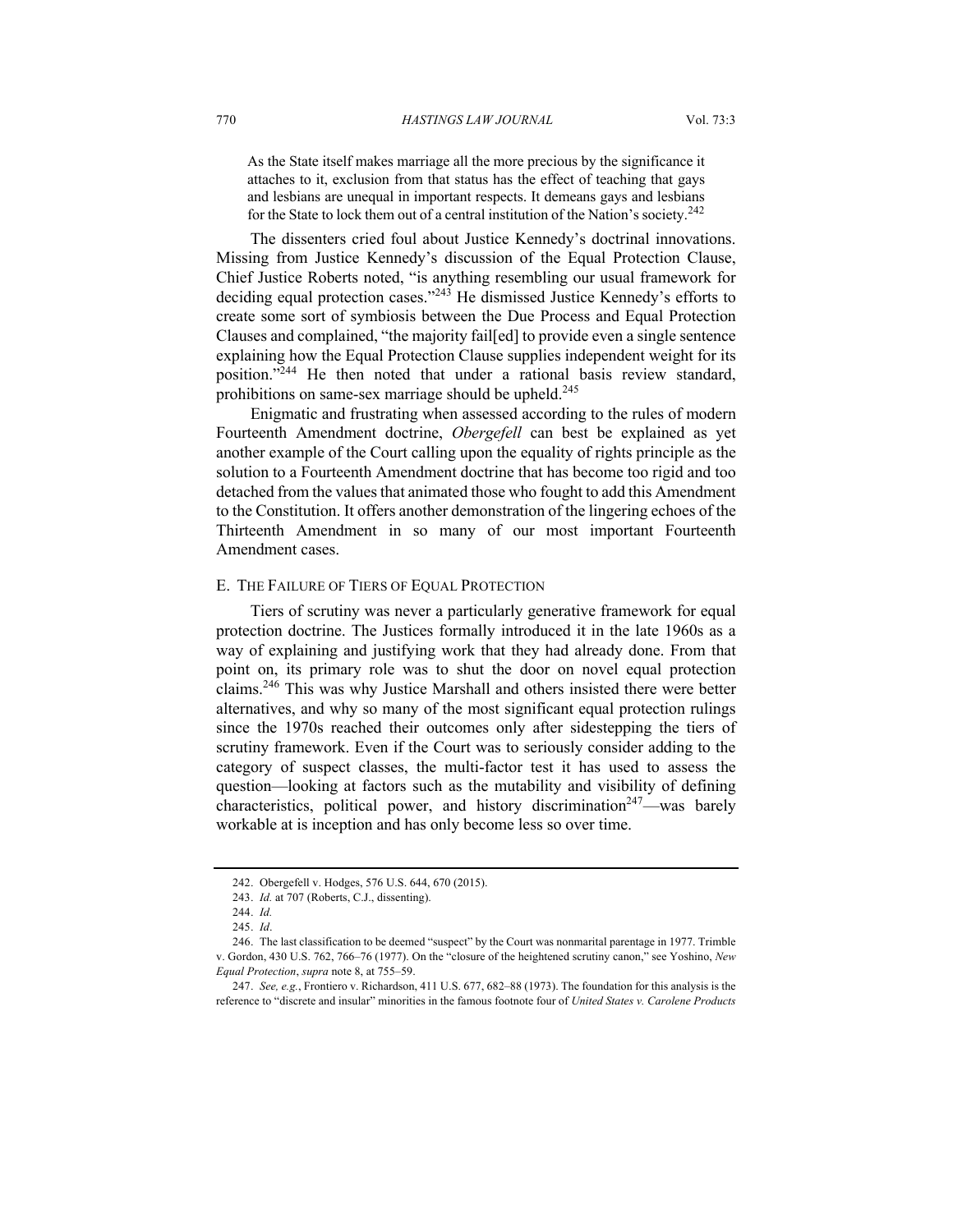The equality of rights approach that is the focus of this Article offers an alternative framework for identifying equal protection violations.<sup>248</sup> As compared to the tiers of scrutiny, it has a better grounding in the history that gave rise to the Fourteenth Amendment. It better captures the motivating assumptions of the Supreme Court's most important equal protection rulings. And when we once again get a Court with a majority of Justices who want to extend the protections of the Equal Protection Clause to new claimants, it will provide stronger basis for doing so.

#### **CONCLUSION**

Modern American constitutionalism should give more attention to the Thirteenth Amendment. It is a font of alternatives to our current constitutional practices—alternatives too often forgotten or misunderstood. This basic insight has been at the heart of legal academia's Thirteenth Amendment revivalism of recent decades, and one of my goals in this Article is to contribute to this body of scholarship by bolstering the case for the relevance of the Thirteenth Amendment.

This Article, in contrast to much recent scholarship on the Thirteenth Amendment, does not argue for using the Thirteenth Amendment as the basis for a radically different constitutional vision than the one we currently have.<sup>249</sup> My effort takes a more moderate and more realistic approach. Instead of envisioning what a very different Supreme Court or Congress might one day do to unleash the potential of the Thirteenth Amendment, I focus on what the Court has done. The benefit of this approach is that it offers a historical pedigree for an approach to the Fourteenth Amendment that better explains the Amendment in action.

*Co.*, 304 U.S. 144, 152 n. 4 (1938), which also has not aged particularly well. *See, e.g.*, Bruce A. Ackerman, *Beyond Carolene Products*, 98 HARV. L. REV. 713 (1985).

<sup>248.</sup> The other major alternative scholars have offered is to reframe potential equality claims as due process claims. *See, e.g.*, Rebecca L. Brown, *Liberty, the New Equality*, 77 N.Y.U. L. REV. 1491 (2002); Yoshino, *New Equal Protection*, *supra* note 8.

<sup>249.</sup> Scholars have argued that the Court should use the Thirteenth Amendment to strike down varied forms of subordination, such as prohibitions on abortion, mass incarceration, and hate speech. *See, e.g.*, Carter, *supra* note 5; Akhil Reed Amar & Daniel Widawsky, *Child Abuse as Slavery: A Thirteenth Amendment Response to*  DeShaney, 105 HARV. L. REV. 1359 (1992); Andrew Koppelman, *Forced Labor: A Thirteenth Amendment Defense of Abortion*, 84 NW. U. L. REV. 480 (1990); PROMISES OF LIBERTY, *supra* note 5; *Symposium—The Thirteenth Amendment: Meaning, Enforcement, and Contemporary Implications*, 112 COLUM. L. REV. 1447 (2012). Others have focuses on the Thirteenth Amendment's enforcement provision as providing congressional authority for ambitious federal regulatory schemes. *See, e.g.*, RUTHERGLEN, *supra* note 21; James Gray Pope, *The Thirteenth Amendment Versus the Commerce Clause: Labor and the Shaping of American Constitutional Law, 1921–1957*, 102 COLUM. L. REV. 1 (2002). Jamal Greene has insightfully critiqued this scholarship—at least as it pertains to pursuing judicial recognition of Thirteenth Amendment claims—for relying on an unrealistic commitment to "Thirteenth Amendment optimism." Jamal Greene, *Thirteenth Amendment Optimism*, 112 COLUM. L. REV. 1733 (2012). Greene acknowledges that beyond the realm of judicial constitutionalism, aspirational Thirteenth Amendment claims can provide "a potential tool for progressive political mobilization." *Id.* at 1737.